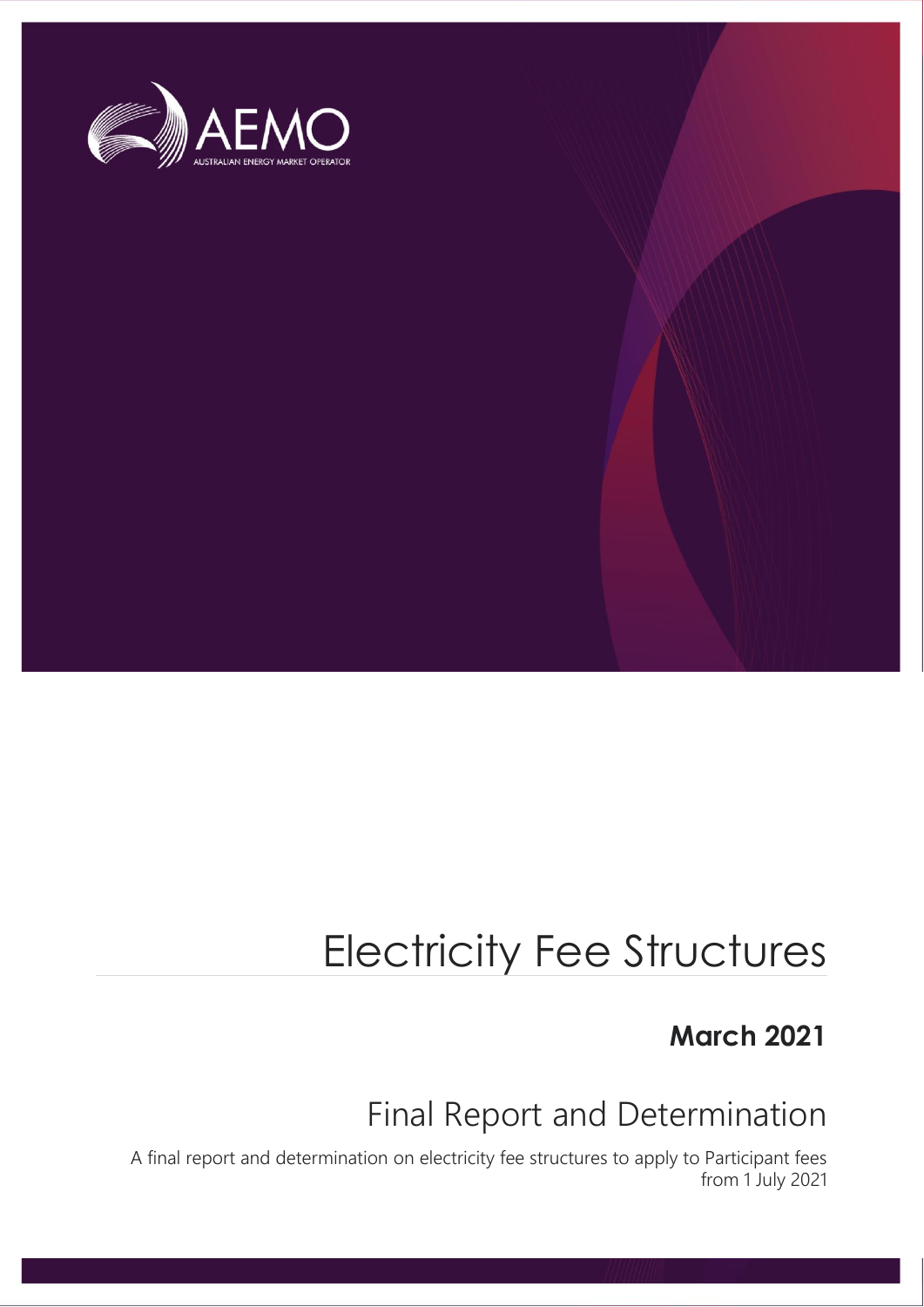# **Important notice**

#### **PURPOSE**

AEMO consults on its proposed fee structure for participant fees under clause 2.11 of the National Electricity Rules (Rules) and in accordance with the Rules consultation requirements detailed in rule 8.9 of the NER.

This document has effect only for the purposes set out in the Rules; and the Rules and the National Electricity Law (NEL) prevail over this document to the extent of any inconsistency.

This publication has been prepared by AEMO using information available at 22 March 2021.

#### **DISCLAIMER**

This document or the information in it may be subsequently updated or amended. This document does not constitute legal or business advice and should not be relied on as a substitute for obtaining detailed advice about the National Electricity Law, the National Electricity Rules, or any other applicable laws, procedures or policies. AEMO has made every effort to ensure the quality of the information in this document but cannot guarantee its accuracy or completeness.

Accordingly, to the maximum extent permitted by law, AEMO and its officers, employees and consultants involved in the preparation of this document:

- make no representation or warranty, express or implied, as to the currency, accuracy, reliability or completeness of the information in this document; and
- are not liable (whether by reason of negligence or otherwise) for any statements or representations in this document, or any omissions from it, or for any use or reliance on the information in it.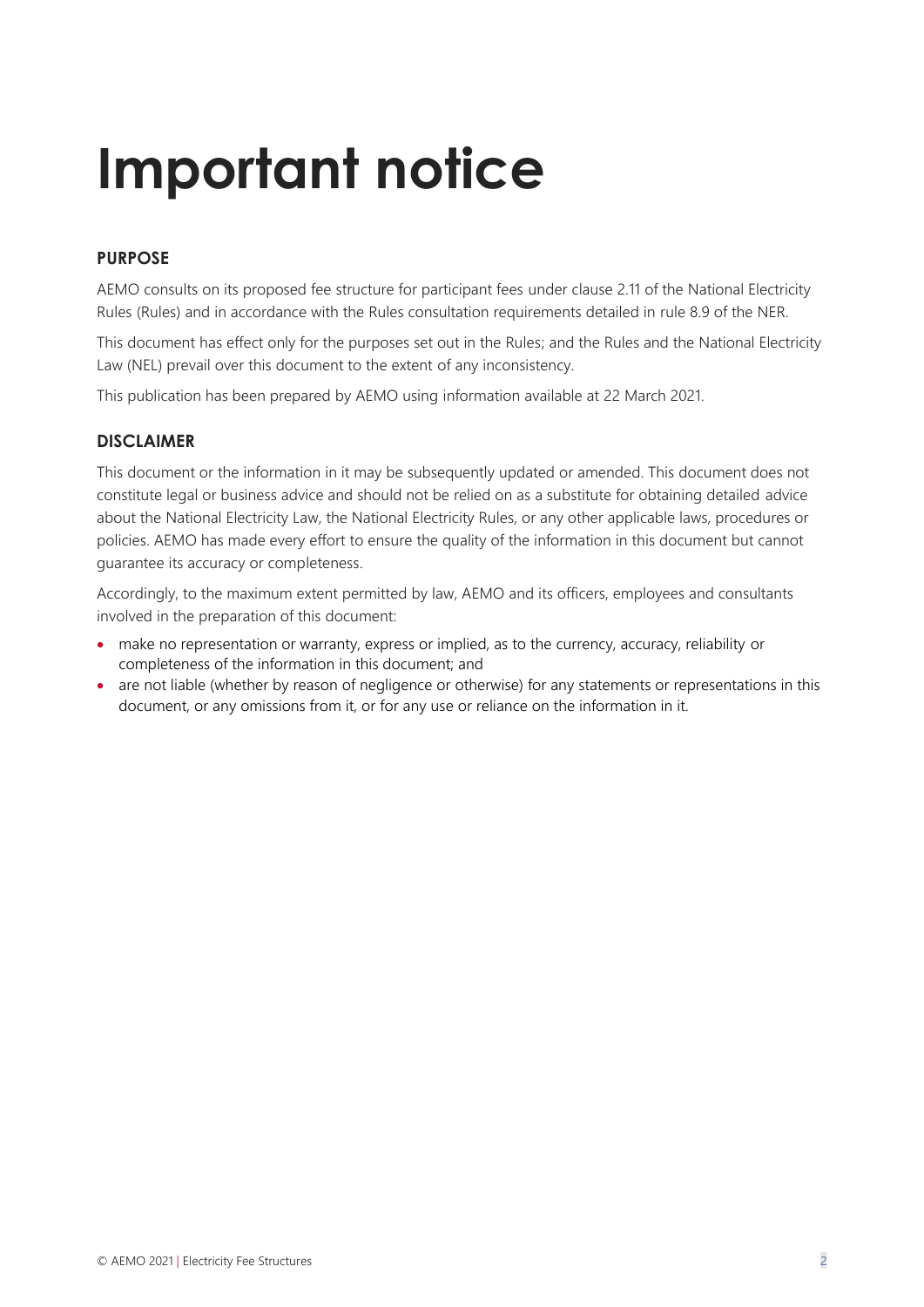# <span id="page-2-0"></span>**Executive summary**

#### **Background**

AEMO has completed the review of the structure of the Participant fees to apply from 1 July 2021 under the National Electricity Rules (NER).

The review considered the structure to be applied to recover AEMO's budgeted revenue requirements, and not the actual amount charged, as the latter occurs through AEMO's annual budget and fee process.

AEMO conducted two stages of consultation with stakeholders and has published all submissions on its website. AEMO has considered the views and comments raised in the submissions, which have informed the determinations made in this Final Report.

#### **Information**

#### **Table 1: Information on Final Report**

| <b>Report Purpose</b>                                                                                                                                                                                                           | To present the final Participant fee structure determination to recover<br>AEMO's budgeted revenue requirements for its electricity functions.                                                                                                                                                                                                                                                                                                                                                                                                                                                                                       |                                                                                                                                                                                                                                                                                  |          |  |
|---------------------------------------------------------------------------------------------------------------------------------------------------------------------------------------------------------------------------------|--------------------------------------------------------------------------------------------------------------------------------------------------------------------------------------------------------------------------------------------------------------------------------------------------------------------------------------------------------------------------------------------------------------------------------------------------------------------------------------------------------------------------------------------------------------------------------------------------------------------------------------|----------------------------------------------------------------------------------------------------------------------------------------------------------------------------------------------------------------------------------------------------------------------------------|----------|--|
| Date applicable                                                                                                                                                                                                                 | 1 July 2021                                                                                                                                                                                                                                                                                                                                                                                                                                                                                                                                                                                                                          |                                                                                                                                                                                                                                                                                  |          |  |
| <b>Duration of fee</b><br>determination                                                                                                                                                                                         | 2026.                                                                                                                                                                                                                                                                                                                                                                                                                                                                                                                                                                                                                                | 5 years, including a 2-year transition period.<br>(The transition period, 1 July 2021 to 30 June 2023, will apply to certain<br>elements of the fee structure as identified in this report. The final<br>determination for those elements will apply from 1 July 2023 to 30 June |          |  |
| <b>Electricity functions covered</b><br>in consultation                                                                                                                                                                         | The National Electricity Market (NEM).<br>$\bullet$<br>Developing Retail Markets and administering Retail Competition -<br>$\bullet$<br>the current Full Retail Contestability (FRC) fee.<br>The National Transmission Planner (NTP) functions.<br>$\bullet$<br>Major Reform Initiatives, including Five Minute Settlement (5MS) and<br>Global Settlement (GS), and Distributed Energy Resources (DER)<br>integration.<br>The Energy Consumers Australia (ECA) fees recovered by AEMO<br>from Participant fees.<br>Registrations.<br>$\bullet$<br>NEM Participant Compensation Fund (PCF).<br>$\bullet$<br>Incremental service fees. |                                                                                                                                                                                                                                                                                  |          |  |
| <b>Consultation process</b><br>This consultation process undertaken by AEMO for the review of<br>overview<br>Participant fees in its electricity markets followed the Rules consultation<br>procedure in clause 8.9 of the NER. |                                                                                                                                                                                                                                                                                                                                                                                                                                                                                                                                                                                                                                      | Submissions                                                                                                                                                                                                                                                                      | Comments |  |
|                                                                                                                                                                                                                                 | Milestone                                                                                                                                                                                                                                                                                                                                                                                                                                                                                                                                                                                                                            | Publication date                                                                                                                                                                                                                                                                 | close    |  |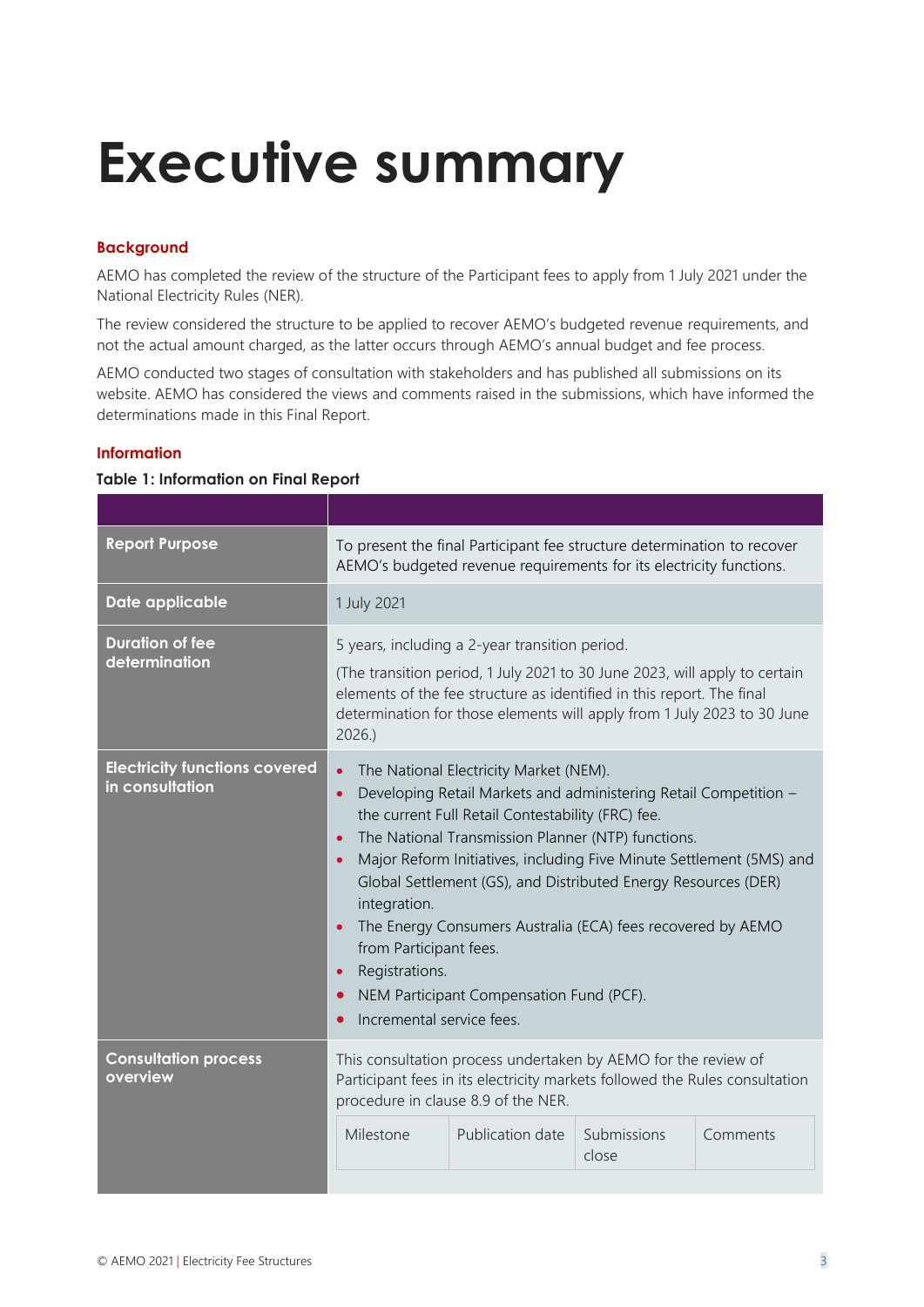|                  | Consultation<br>paper                                           | 18 August 2020      | 23 September<br>2020 | 15 submissions<br>received <sup>1</sup> . |
|------------------|-----------------------------------------------------------------|---------------------|----------------------|-------------------------------------------|
|                  | Draft report                                                    | 30 November<br>2020 | 4 February<br>2021   | 13 submissions<br>received <sup>2</sup> . |
|                  | Final report                                                    | 26 March 2021       | N/A                  | N/A                                       |
| <b>Inquiries</b> | Mr Kevin Ly<br>Group Manager Regulation<br>kevin.ly@aemo.com.au |                     |                      |                                           |

#### **Guiding principles for electricity fee structure**

AEMO consults on its proposed fee structure for Participant fees in accordance with clause 2.11 of the NER. Under the Rules, AEMO only has the power to recover market fees from registered participants.

In determining the structure of Participant fees, AEMO must have regard to the National Electricity Objective (NEO). In addition, the structure of Participant fees must, to the extent practicable, be consistent with the following principles, which are stipulated in the NER, referred to in this document as the Fee Structure Principles and set out in detail in Appendix A:

- The structure of Participant fees should be simple.
- The components of Participant fees charged to each registered participant should be reflective of the extent to which AEMO's budgeted revenue requirements involve that registered participant.
- Participant fees should not unreasonably discriminate against a category or categories of registered participants.
- Fees and charges are to be determined on a non-profit basis that provides for full cost recovery.
- The structure of the Participant fees should provide for the recovery of AEMO's budgeted revenue requirements on a specified basis.

The operation of clause 2.11.1 also needs to be understood in the context of its surrounding provisions which deal with budgets and the payment of Participant fees (which are consulted on separately to this consultation and process):

- Under clause 2.11.3, AEMO is required to prepare and publish its budgeted revenue requirements.
- That budget must take into account and identify revenue requirements for the matters set out in clause 2.11.3(b).
- Some, but not all of these matters are referred to in the components of Participant fees specified in section 2.11.1(c).
- However, AEMO may adopt 'components' of Participant fees which are different to or more than those set out in clause 2.11.1(c).
- Section 2.11.1(b)(2) of the NER provides that Participant fees should recover the budgeted revenue requirements for AEMO determined under clause 2.11.3.
- Under section 2.11.2, AEMO may charge Registered Participants the relevant component of Participants fees in accordance with the structure of Participant fees.

<sup>1</sup> Submissions received in the first stage of consultation is published on the consultation page: https://aemo.com.au/consultations/current-and-closedconsultations/electricity-market-participant-fee-structure-review

<sup>&</sup>lt;sup>2</sup> Submissions received in the second stage of consultation is published on the consultation page: https://aemo.com.au/consultations/current-and-closedconsultations/electricity-market-participant-fee-structure-review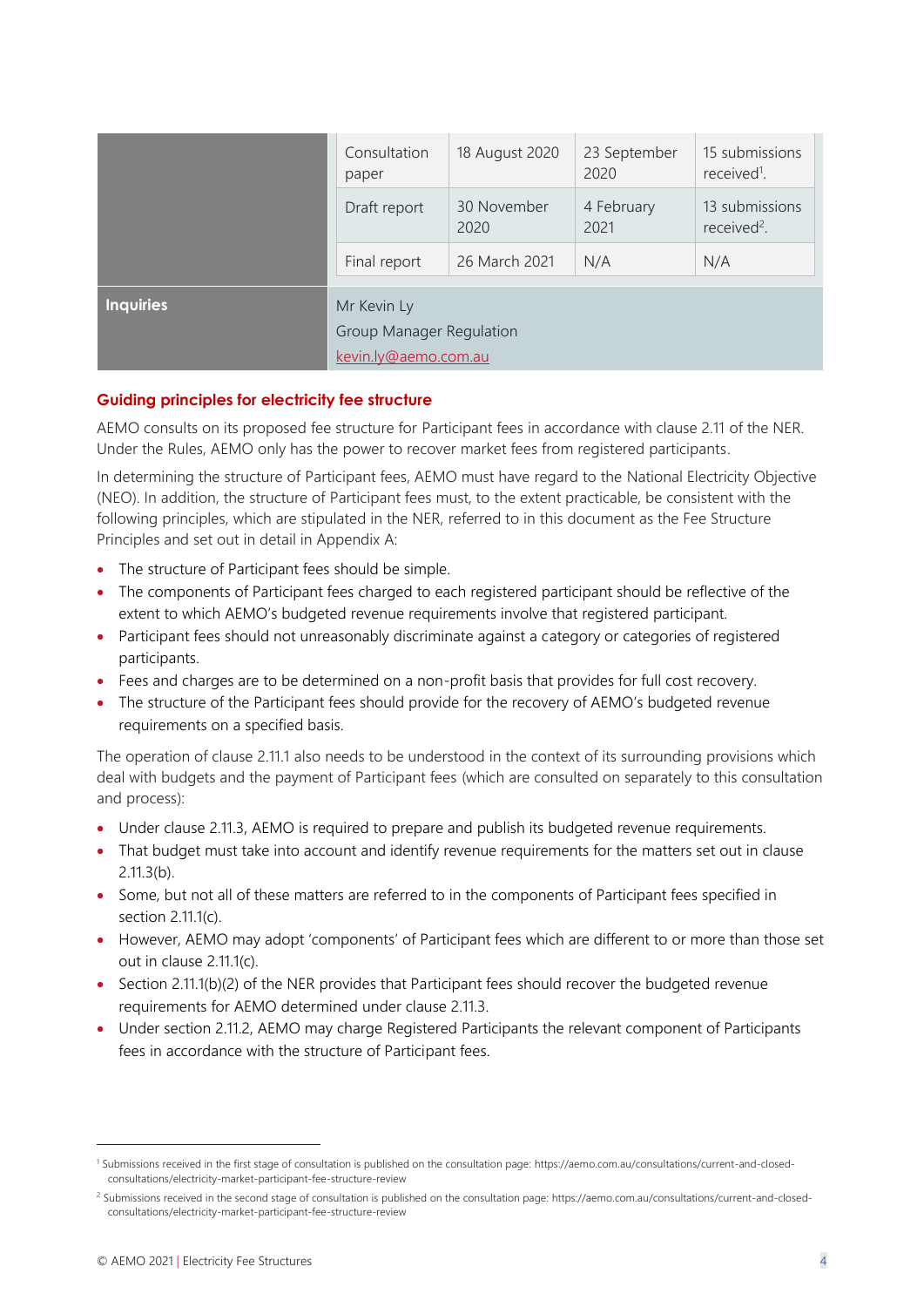Consequently, the scheme of clauses 2.11.1 to 2.11.3 of the NER is:

- To require AEMO to determine the structure of Participant fees according to certain rules;
- To require AEMO to determine AEMO's budgeted revenue requirements according to certain rules; and
- To empower AEMO to recover the budgeted revenue requirements through charging registered participants in accordance with the structure of Participant fees.

#### **Stakeholder feedback**

AEMO received 13 written submissions to its Draft Report and determination published on 30 November 2020<sup>3</sup>. AEMO also held video meetings with stakeholders (individually) who requested them, namely:

- Australian Energy Council (AEC) 22 January 2021;
- Energy Networks Australia (ENA) 19 February 2021; and
- AusNet Services 23 February 2021.

Copies of all written submissions have been published on AEMO's website at: [https://aemo.com.au/consultations/current-and-closed-consultations/electricity-market-participant-fee](https://aemo.com.au/consultations/current-and-closed-consultations/electricity-market-participant-fee-structure-review)[structure-review.](https://aemo.com.au/consultations/current-and-closed-consultations/electricity-market-participant-fee-structure-review)

A summary of submissions with AEMO's response on the key matters for consultation is outlined in section 2.

#### **Changes to the Draft Report**

In developing this Final Report, AEMO has carefully considered the issues raised in its Consultation Paper and Draft Report, stakeholder views raised through submissions, further internal analysis and discussion, the NER Fee Structure Principles, and had regard to the NEO.

As a result, AEMO has determined some changes to some elements of the fee structure since the Draft Report. The detail of these changes is provided in the main section of this Final Report, but in summary:

- Charging network service providers (NSPs) AEMO's final determination is that Distribution Network Service Providers (DNSPs) will not be charged Participant fees. However, their involvement with AEMO's systems and processes will be monitored throughout the next fee period and should there be a material increase in involvement (e.g. as a consequence of regulatory reform), AEMO will consider a declared NEM fee project consultation process to recover those costs. Note, the proposal in the Draft Report to recover costs from Transmission Network Service Providers (TNSPs) has been adopted.
- Recovery of the Five Minute Settlement (5MS) program AEMO's final determination is that all costs from the 5MS program, including upgrades to legacy IT systems and costs of complying with the 5MS and Global Settlements rule changes, are to be recovered on a consolidated basis through a new fee category known as "IT upgrade & 5MS/GS compliance". This will be recovered from Generators/MNSP/SGAs/MASPs/DRSPs collectively referred to in this report as "Wholesale Participants", and Market Customers as a separate fee, charged using the same metrics as those determined for the core NEM function fee.
- Recovery of Distributed Energy Resource (DER) integration AEMO's final determination is that Demand Response Service Providers (DRSPs) will not be charged separately for recovery of <10% of the Wholesale Demand Response (WDR) mechanism establishment costs. The costs of the DER program, including the WDR mechanism, will be allocated to Market Customers (80%) and Wholesale Participants (20%).

#### **The final fee structures in comparison to the existing structure**

Table 2 outlines the final determination for the electricity functions that were consulted on to apply from 1 July 2021.

<sup>3</sup> The Consultation Paper is available on AEMO's website at: https://aemo.com.au/-/media/files/stakeholder\_consultation/consultations/nemconsultations/2020/electricity-market-participant-fee-structure-review/final-aemo-electricity-fee-structure-consultation-paper\_aug-2020.pdf?la=en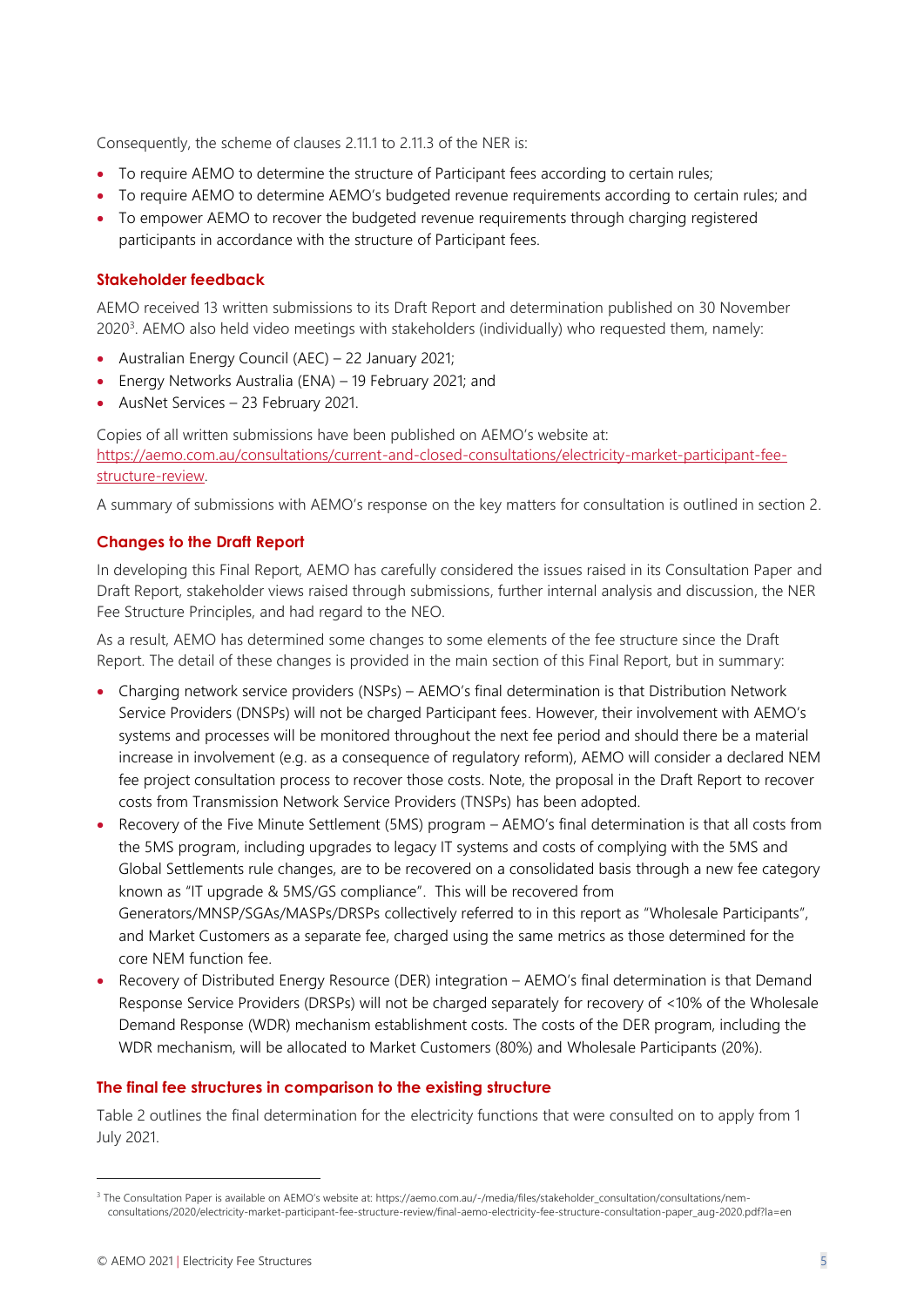| Fee                                                      | <b>Existing structure</b>                                                                                                                                                                                                                                                                                                                                                                                                                                                                                                                                                                                                                                                                                                                                                                                                                                                                                                                                                                                                                                                                                                                                                                                                                                                                                                                                                                                                                             | <b>Transition period structure</b>                                                                                                                                                                                                                                                                                                                                                                                                                                                                                                                                                                                                                                                                                                                                                                                                                                                                                                                                                                                                                                                                                                                                                                                                                                                                                                                                                                                                                                           | <b>Final structure</b>                                                                                                                                                                                                                                                                                                                                                                                                                                                                                                                                                                                                                                                                                                                                                                                                                                                                                                                                                                                                                                                                                                                                                                                                                                                                                                                                                                               |
|----------------------------------------------------------|-------------------------------------------------------------------------------------------------------------------------------------------------------------------------------------------------------------------------------------------------------------------------------------------------------------------------------------------------------------------------------------------------------------------------------------------------------------------------------------------------------------------------------------------------------------------------------------------------------------------------------------------------------------------------------------------------------------------------------------------------------------------------------------------------------------------------------------------------------------------------------------------------------------------------------------------------------------------------------------------------------------------------------------------------------------------------------------------------------------------------------------------------------------------------------------------------------------------------------------------------------------------------------------------------------------------------------------------------------------------------------------------------------------------------------------------------------|------------------------------------------------------------------------------------------------------------------------------------------------------------------------------------------------------------------------------------------------------------------------------------------------------------------------------------------------------------------------------------------------------------------------------------------------------------------------------------------------------------------------------------------------------------------------------------------------------------------------------------------------------------------------------------------------------------------------------------------------------------------------------------------------------------------------------------------------------------------------------------------------------------------------------------------------------------------------------------------------------------------------------------------------------------------------------------------------------------------------------------------------------------------------------------------------------------------------------------------------------------------------------------------------------------------------------------------------------------------------------------------------------------------------------------------------------------------------------|------------------------------------------------------------------------------------------------------------------------------------------------------------------------------------------------------------------------------------------------------------------------------------------------------------------------------------------------------------------------------------------------------------------------------------------------------------------------------------------------------------------------------------------------------------------------------------------------------------------------------------------------------------------------------------------------------------------------------------------------------------------------------------------------------------------------------------------------------------------------------------------------------------------------------------------------------------------------------------------------------------------------------------------------------------------------------------------------------------------------------------------------------------------------------------------------------------------------------------------------------------------------------------------------------------------------------------------------------------------------------------------------------|
|                                                          | (1 July 2016 to 30 June 2021)                                                                                                                                                                                                                                                                                                                                                                                                                                                                                                                                                                                                                                                                                                                                                                                                                                                                                                                                                                                                                                                                                                                                                                                                                                                                                                                                                                                                                         | (1 July 2021 to 30 June 2023)                                                                                                                                                                                                                                                                                                                                                                                                                                                                                                                                                                                                                                                                                                                                                                                                                                                                                                                                                                                                                                                                                                                                                                                                                                                                                                                                                                                                                                                | (1 July 2023 to 30 June 2026)                                                                                                                                                                                                                                                                                                                                                                                                                                                                                                                                                                                                                                                                                                                                                                                                                                                                                                                                                                                                                                                                                                                                                                                                                                                                                                                                                                        |
| <b>National</b><br><b>Electricity</b><br>Market<br>(NEM) | • Allocated direct costs:<br>- 70% of AEMO's general<br>budgeted revenue requirements<br>are "allocated costs" and are<br>apportioned on the following<br>basis:                                                                                                                                                                                                                                                                                                                                                                                                                                                                                                                                                                                                                                                                                                                                                                                                                                                                                                                                                                                                                                                                                                                                                                                                                                                                                      | • Allocated direct costs:<br>- 70% of AEMO's general<br>budgeted revenue requirements<br>are "allocated costs" and are<br>apportioned on the following<br>basis:                                                                                                                                                                                                                                                                                                                                                                                                                                                                                                                                                                                                                                                                                                                                                                                                                                                                                                                                                                                                                                                                                                                                                                                                                                                                                                             | • Allocated direct costs:<br>- 70% of AEMO's general<br>budgeted revenue requirements<br>are "allocated costs" and are<br>apportioned on the following<br>basis:                                                                                                                                                                                                                                                                                                                                                                                                                                                                                                                                                                                                                                                                                                                                                                                                                                                                                                                                                                                                                                                                                                                                                                                                                                     |
|                                                          | (a) 54% Market Customers; and<br>(b) 46% Generators and Market<br>Network Service Providers of<br>which:<br>(i) two-thirds is apportioned to<br>Market Generators in respect of<br>their market generating units,<br>Non-Market Scheduled<br>Generators in respect of their<br>non-market scheduled<br>generating units, Semi-<br>Scheduled Generators in respect<br>of their semi-scheduled<br>generating units and Market<br>Network Service Providers in<br>respect of their market network<br>services;<br>(ii) one-third is apportioned only<br>to Market Generators in respect<br>of their market generating units<br>and Market Network Service<br>Providers in respect of their<br>market network services; and<br>(iii) none is apportioned to Non-<br>Market Non-Scheduled<br>Generators in respect of their<br>non-market non-scheduled<br>generating units.<br>- Generator and Market Network<br>Service Provider charges:<br>(i) 50% charged as a daily rate<br>based on aggregate of the<br>higher of the greatest registered<br>capacity and greatest notified<br>maximum capacity in the<br>previous calendar year of<br>generating units and market<br>network services; and<br>(ii) 50% charged as a daily rate<br>based on MWh energy<br>scheduled or metered (in<br>previous calendar year).<br>- Market Customer charges: Rate<br>per MWh for a financial year<br>based on AEMO's estimate of<br>total MWh to be settled in spot | (a) 54% Market Customers; and<br>(b) 46% Generators (excluding<br>Non-Market Non-Scheduled<br>Generators) and Market Network<br>Service Providers and SGAs and<br>MASPs/DRSPs (collectively<br>referred to in the fee structure as<br>"Wholesale Participants") of<br>which:<br>(i) does not further apportion<br>between Market/Non-Market<br>Scheduled/Semi-Scheduled<br>Generators and MNSPs or to<br>Market Generators and MNSPs.<br>- Wholesale Participant charges:<br>(i) 50% charged as a daily rate<br>based on aggregate of the<br>higher of the greatest registered<br>capacity and greatest notified<br>maximum capacity (of energy or<br>FCAS markets) in the previous<br>calendar year of units from<br>Wholesale Participants; and<br>(ii) 50% charged as a daily rate<br>based on MWh energy, or in the<br>case of MASPs/DRSPs the<br>equivalent FCAS enablement,<br>scheduled or metered (in<br>previous calendar year).<br>- Market Customer charges: Rate<br>per MWh for a financial year<br>based on AEMO's estimate of<br>total MWh to be settled in spot<br>market transactions by Market<br>Customers during that financial<br>year. Rate applied to actual spot<br>market transactions in the billing<br>period.<br>• Unallocated costs:<br>- 30% of AEMO's general<br>budgeted revenue requirements<br>are "unallocated costs" and are<br>allocated 100% to Market<br>Customers.<br>- Market Customer charges: Rate<br>per MWh for a financial year | (a) 26.6% Market Customers;<br>(b) 55.9% Wholesale Participants<br>of which:<br>(i) does not further apportion<br>between Market/Non-Market<br>Scheduled/Semi-Scheduled<br>Generators and MNSPs or to<br>Market Generators and MNSPs;<br>and<br>(c) 17.5% to Transmission<br>Network Service Providers<br>(excluding Murraylink and<br>Directlink).<br>- Wholesale Participant charges:<br>(i) 50% charged as a daily rate<br>based on aggregate of the<br>higher of the greatest registered<br>capacity and greatest notified<br>maximum capacity (of energy or<br>FCAS markets) in the previous<br>calendar year of units from<br>Wholesale Participants; and<br>(ii) 50% charged as a daily rate<br>based on MWh energy, or in the<br>case of MASPs/DRSPs the<br>equivalent FCAS enablement,<br>scheduled or metered (in<br>previous calendar year).<br>- Market Customer charges:<br>(i) 50% charged as a rate per<br>MWh for a financial year based<br>on AEMO's estimate of total<br>MWh to be settled in spot<br>market transactions by Market<br>Customers during that financial<br>year. Rate applied to actual spot<br>market transactions in the billing<br>period; and<br>(ii) 50% charged on a per<br>connection point basis per week.<br>- Transmission Network Service<br>Provider charges: charged on the<br>basis of energy consumed for<br>the latest completed financial<br>year. |
|                                                          | market transactions by Market<br>Customers during that financial<br>year. Rate applied to actual spot                                                                                                                                                                                                                                                                                                                                                                                                                                                                                                                                                                                                                                                                                                                                                                                                                                                                                                                                                                                                                                                                                                                                                                                                                                                                                                                                                 | based on AEMO's estimate of<br>total MWh to be settled in spot                                                                                                                                                                                                                                                                                                                                                                                                                                                                                                                                                                                                                                                                                                                                                                                                                                                                                                                                                                                                                                                                                                                                                                                                                                                                                                                                                                                                               | • Unallocated costs:<br>- 30% of AEMO's general                                                                                                                                                                                                                                                                                                                                                                                                                                                                                                                                                                                                                                                                                                                                                                                                                                                                                                                                                                                                                                                                                                                                                                                                                                                                                                                                                      |
|                                                          |                                                                                                                                                                                                                                                                                                                                                                                                                                                                                                                                                                                                                                                                                                                                                                                                                                                                                                                                                                                                                                                                                                                                                                                                                                                                                                                                                                                                                                                       | market transactions by Market                                                                                                                                                                                                                                                                                                                                                                                                                                                                                                                                                                                                                                                                                                                                                                                                                                                                                                                                                                                                                                                                                                                                                                                                                                                                                                                                                                                                                                                | budgeted revenue requirements                                                                                                                                                                                                                                                                                                                                                                                                                                                                                                                                                                                                                                                                                                                                                                                                                                                                                                                                                                                                                                                                                                                                                                                                                                                                                                                                                                        |

#### **Table 2: Comparison of final fee structures for the next fee period with the existing structures**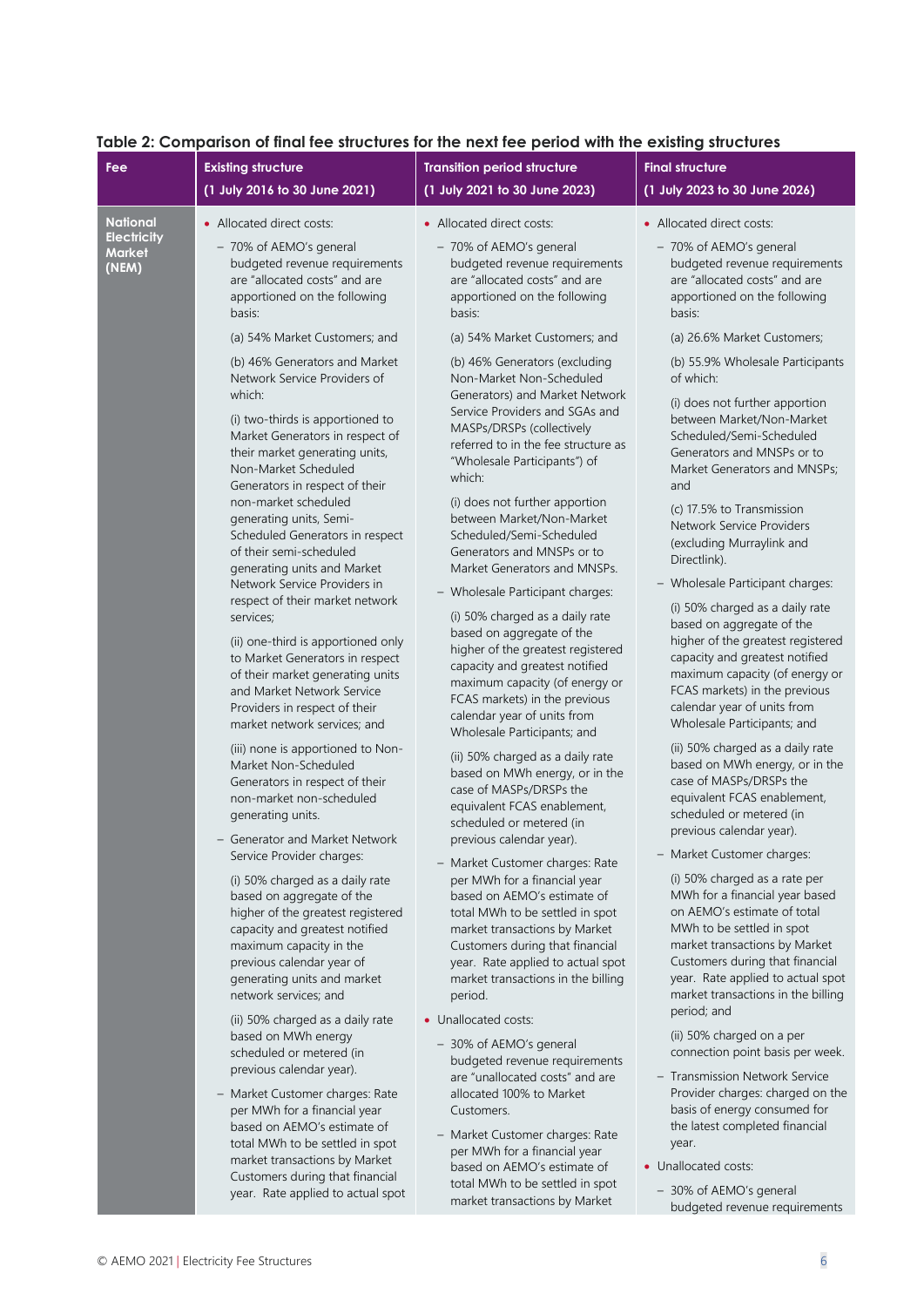|                                                | market transactions in the billing<br>period.<br>• Unallocated costs:<br>- 30% of AEMO's general<br>budgeted revenue requirements<br>are "unallocated costs" and are<br>allocated 100% to Market<br>Customers.<br>- Market Customer charges Rate<br>per MWh for a financial year<br>based on AEMO's estimate of<br>total MWh to be settled in spot<br>market transactions by Market<br>Customers during that financial<br>year. Rate applied to actual spot<br>market transactions in the billing<br>period.                                                                                            | Customers during that financial<br>year. Rate applied to actual spot<br>market transactions in the billing<br>period.                                                                                                                                                                                                                                                                              | are "unallocated costs" and are<br>allocated 100% to Market<br>Customers.<br>- Market Customer charges:<br>(i) 50% charged as a rate per<br>MWh for a financial year based<br>on AEMO's estimate of total<br>MWh to be settled in spot<br>market transactions by Market<br>Customers during that financial<br>year. Rate applied to actual spot<br>market transactions in the billing<br>period; and<br>(ii) 50% charged on a per<br>connection point basis per week. |
|------------------------------------------------|---------------------------------------------------------------------------------------------------------------------------------------------------------------------------------------------------------------------------------------------------------------------------------------------------------------------------------------------------------------------------------------------------------------------------------------------------------------------------------------------------------------------------------------------------------------------------------------------------------|----------------------------------------------------------------------------------------------------------------------------------------------------------------------------------------------------------------------------------------------------------------------------------------------------------------------------------------------------------------------------------------------------|-----------------------------------------------------------------------------------------------------------------------------------------------------------------------------------------------------------------------------------------------------------------------------------------------------------------------------------------------------------------------------------------------------------------------------------------------------------------------|
| <b>Electricity</b><br>Retail<br><b>Markets</b> | • From 1 July 2016 to 30 June 2019:<br>- Charged to Market Customers<br>with a retail licence and levied<br>for a financial year at a rate per<br>MWh based on AEMO's estimate<br>of total MWh to be settled in<br>spot market transactions by<br>Market Customers with a retail<br>licence during that financial year<br>against regional reference<br>nodes. Rate applied to actual<br>spot market transactions in the<br>billing period.<br>• From 1 July 2019 to 30 June 2021:<br>- Charged to Market Customers<br>with a retail licence and levied<br>on a per connection point basis<br>per week. | • No change to existing structure.                                                                                                                                                                                                                                                                                                                                                                 | • No change to existing structure.                                                                                                                                                                                                                                                                                                                                                                                                                                    |
| <b>National</b><br>Transmission<br>Planner     | • From 1 July 2016 to 30 June 2020:<br>- Charged to Market Customers<br>and levied at a rate per MWh<br>based on AEMO's estimate of<br>total MWh to be settled in spot<br>market transactions by Market<br>Customers during that financial<br>year. Rate applied to actual spot<br>market transactions in the billing<br>period.<br>• From 1 July 2020 to 30 June 2021:<br>- Charged to Coordinating<br>Network Service Providers in<br>accordance with the mechanism<br>in the transitional rule based on<br>2019 consumption levels.                                                                  | • From 1 July 2021 to 30 June 2022:<br>- Charged to Coordinating<br>Network Service Providers in<br>accordance with the mechanism<br>in the transitional rule based on<br>2019 consumption levels.<br>• From 1 July 2022 to 30 June 2023:<br>- Charged to Coordinating<br>Network Service Providers on<br>the respective jurisdiction's<br>consumption for the latest<br>completed financial year. | • From 1 July 2023 to 30 June 2025:<br>- Charged to Coordinating<br>Network Service Providers on<br>the respective jurisdiction's<br>consumption for the latest<br>completed financial year.                                                                                                                                                                                                                                                                          |
| IT upgrade<br>and 5MS/GS<br>compliance         | $\bullet$ NA                                                                                                                                                                                                                                                                                                                                                                                                                                                                                                                                                                                            | • For 5MS/GS legacy and specific<br>upgrade costs, both capital and<br>operational expenditure:<br>(a) 87% allocated to Market<br>Customers (same fee structure as                                                                                                                                                                                                                                 | • For 5MS/GS legacy and specific<br>upgrade costs:<br>(a) 82% allocated to Market<br>Customers (same fee structure as<br>core NEM allocated Market<br>Customer fee); and                                                                                                                                                                                                                                                                                              |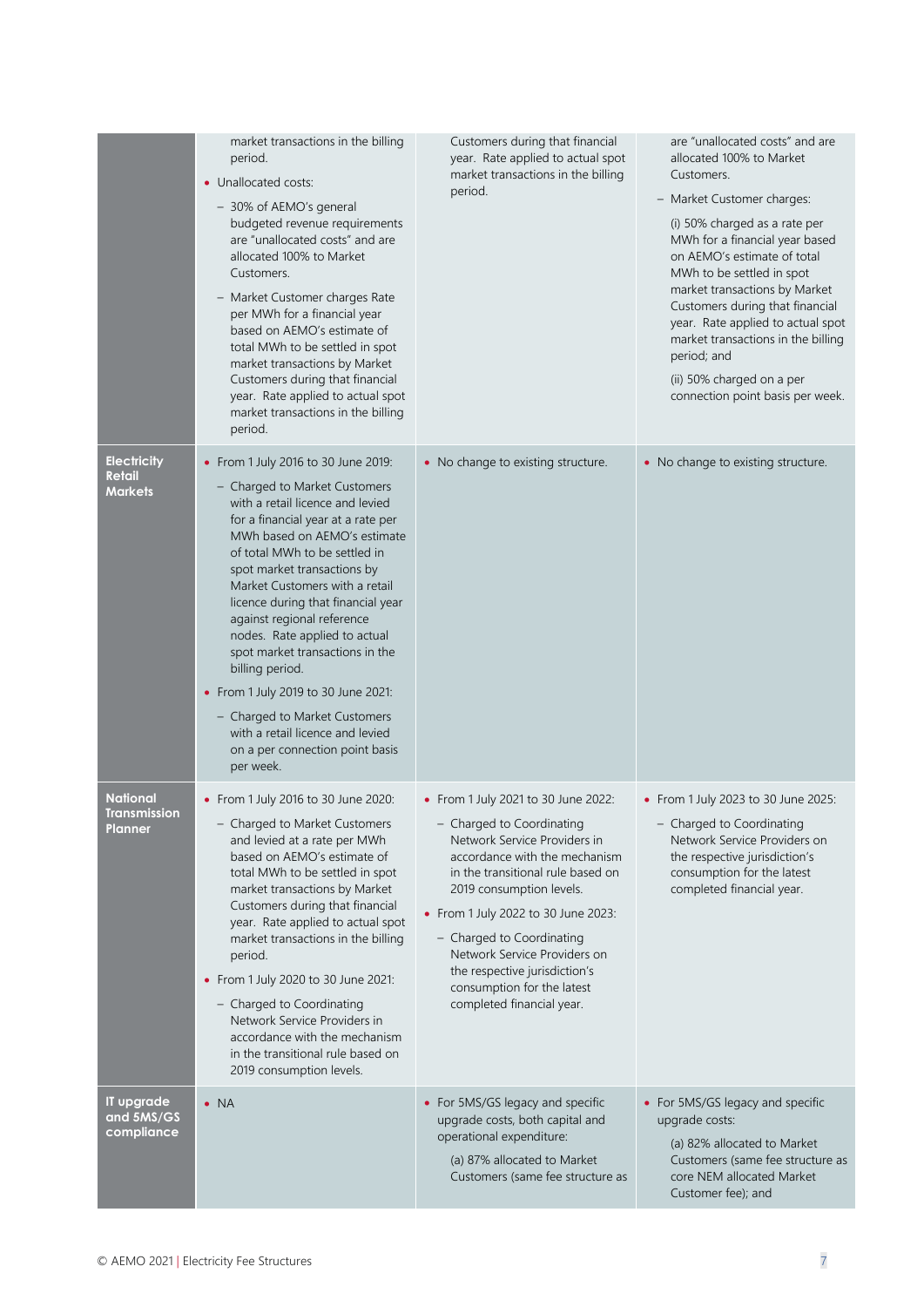|                                                    |                                                                                                                                                                                                                                                        | core NEM allocated Market<br>Customer fee); and<br>(b) 13% allocated to Wholesale<br>Participants (same fee structure<br>as core NEM allocated<br>Wholesale Participant fee).                                                                                                                                                                                                                         | (b) 18% allocated to Wholesale<br>Participants (same fee structure<br>as core NEM allocated<br>Wholesale Participant fee).                                                                                                                                                                                                                                                                                                                                                                                              |
|----------------------------------------------------|--------------------------------------------------------------------------------------------------------------------------------------------------------------------------------------------------------------------------------------------------------|-------------------------------------------------------------------------------------------------------------------------------------------------------------------------------------------------------------------------------------------------------------------------------------------------------------------------------------------------------------------------------------------------------|-------------------------------------------------------------------------------------------------------------------------------------------------------------------------------------------------------------------------------------------------------------------------------------------------------------------------------------------------------------------------------------------------------------------------------------------------------------------------------------------------------------------------|
| <b>DER</b> program                                 | $\bullet$ NA                                                                                                                                                                                                                                           | • 80% allocated to Market Customers<br>charged per MWh for a financial<br>year based on AEMO's estimate of<br>total MWh to be settled in spot<br>market transactions by Market<br>Customers during that financial<br>year. Rate applied to actual spot<br>market transactions in the billing<br>period.<br>• 20% allocated to Wholesale<br>Participants levied on the same<br>basis as above for NEM. | • 80% allocated to Market Customers<br>levied on the basis:<br>(i) 50% charged as a rate per<br>MWh for a financial year based<br>on AEMO's estimate of total<br>MWh to be settled in spot<br>market transactions by Market<br>Customers during that financial<br>year. Rate applied to actual spot<br>market transactions in the billing<br>period; and<br>(ii) 50% charged on a per<br>connection point basis per week.<br>• 20% allocated to Wholesale<br>Participants levied on the same<br>basis as above for NEM. |
| <b>Energy</b><br>Consumers<br>Australia            | • Charged to Market Customers and<br>levied at a rate per small customer<br>(as defined in the National Energy<br>Retail Law) connection point.                                                                                                        | • No change to existing structure.                                                                                                                                                                                                                                                                                                                                                                    | • No change to existing structure.                                                                                                                                                                                                                                                                                                                                                                                                                                                                                      |
| <b>NEM</b><br>Participant<br>Compensatio<br>n Fund | • Charged to Scheduled Generators,<br>Semi Scheduled Generators and<br>Scheduled Network Service<br>Providers in accordance to the<br>NER, levied on 50% maximum<br>capacity and 50% energy<br>generated in the previous calendar<br>year.             | • No change to existing structure                                                                                                                                                                                                                                                                                                                                                                     | • No change to existing structure.                                                                                                                                                                                                                                                                                                                                                                                                                                                                                      |
| <b>Registration</b><br>fees                        | • The fee structure for registration<br>fees for each application type to<br>continue to be charged.<br>• The actual registration fee amounts<br>are to be set as part of the annual<br>budget.                                                        | • No change to existing structure.                                                                                                                                                                                                                                                                                                                                                                    | • No change to existing structure.                                                                                                                                                                                                                                                                                                                                                                                                                                                                                      |
| <b>Incremental</b><br>charges                      | • Where it is practical for AEMO to<br>identify that doing something<br>specific for a participant, and that<br>action causes identifiable and<br>material costs for AEMO, AEMO<br>can seek to levy fees to recover the<br>incremental costs incurred. | • No change to existing structure.                                                                                                                                                                                                                                                                                                                                                                    | • No change to existing structure.                                                                                                                                                                                                                                                                                                                                                                                                                                                                                      |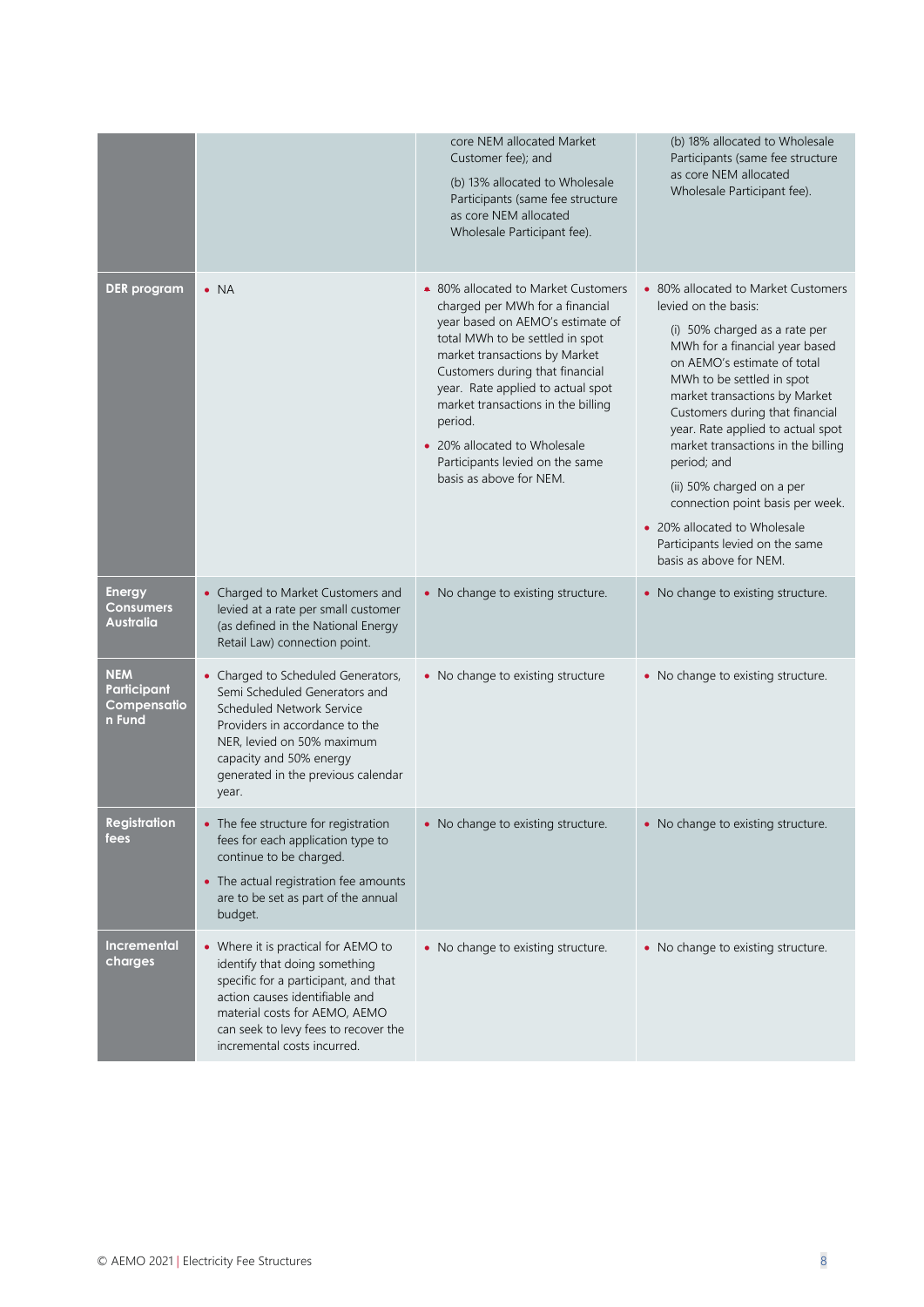# **Contents**

|      | <b>Executive summary</b>                                                                      | 3  |
|------|-----------------------------------------------------------------------------------------------|----|
| 1.   | <b>Final Electricity Markets Fee Structure</b>                                                | 10 |
| 1.1  | Term of the fee determination                                                                 | 10 |
| 1.2  | National Electricity Market (NEM) fee                                                         | 11 |
| 1.3  | Electricity retail markets fee (Electricity Full Retail Contestability (FRC) fee)             | 19 |
| 1.4  | National Transmission Planner (NTP) function                                                  | 20 |
| 1.5  | Cost recovery for the Five-Minute Settlement program                                          | 21 |
| 1.6  | Cost recovery of the DER integration program and Energy Consumer Data Right (CDR)<br>project  | 24 |
| 1.7  | Cost recovery of the Digital and Regulatory compliance programs                               | 27 |
| 1.8  | Energy Consumers Australia (ECA)                                                              | 27 |
| 1.9  | NEM Participant Compensation Fund (PCF)                                                       | 28 |
| 1.10 | Registration                                                                                  | 29 |
| 1.11 | Incremental charges                                                                           | 29 |
| 2.   | <b>Submissions received on the Consultations</b>                                              | 30 |
| 2.1  | Summary of stakeholder feedback                                                               | 31 |
| 2.2  | Term of fee determination                                                                     | 31 |
| 2.3  | Core NEM fee                                                                                  | 32 |
| 2.4  | Electricity retail markets fee                                                                | 35 |
| 2.5  | NTP function fee                                                                              | 35 |
| 2.6  | Cost recovery of IT upgrade and 5MS/GS compliance                                             | 35 |
| 2.7  | Cost recovery of the DER integration program and Energy CDR program                           | 37 |
| 2.8  | Cost recovery of the Digital and Regulatory Compliance programs                               | 38 |
| 2.9  | Other comments                                                                                | 39 |
| 3.   | Appendix A: Fee structure principles                                                          | 40 |
| 4.   | Appendix B: Survey cost allocation methodology and AEMO's key outputs<br>and their activities | 44 |
| 5.   | <b>Appendix C: Registered participants</b>                                                    | 51 |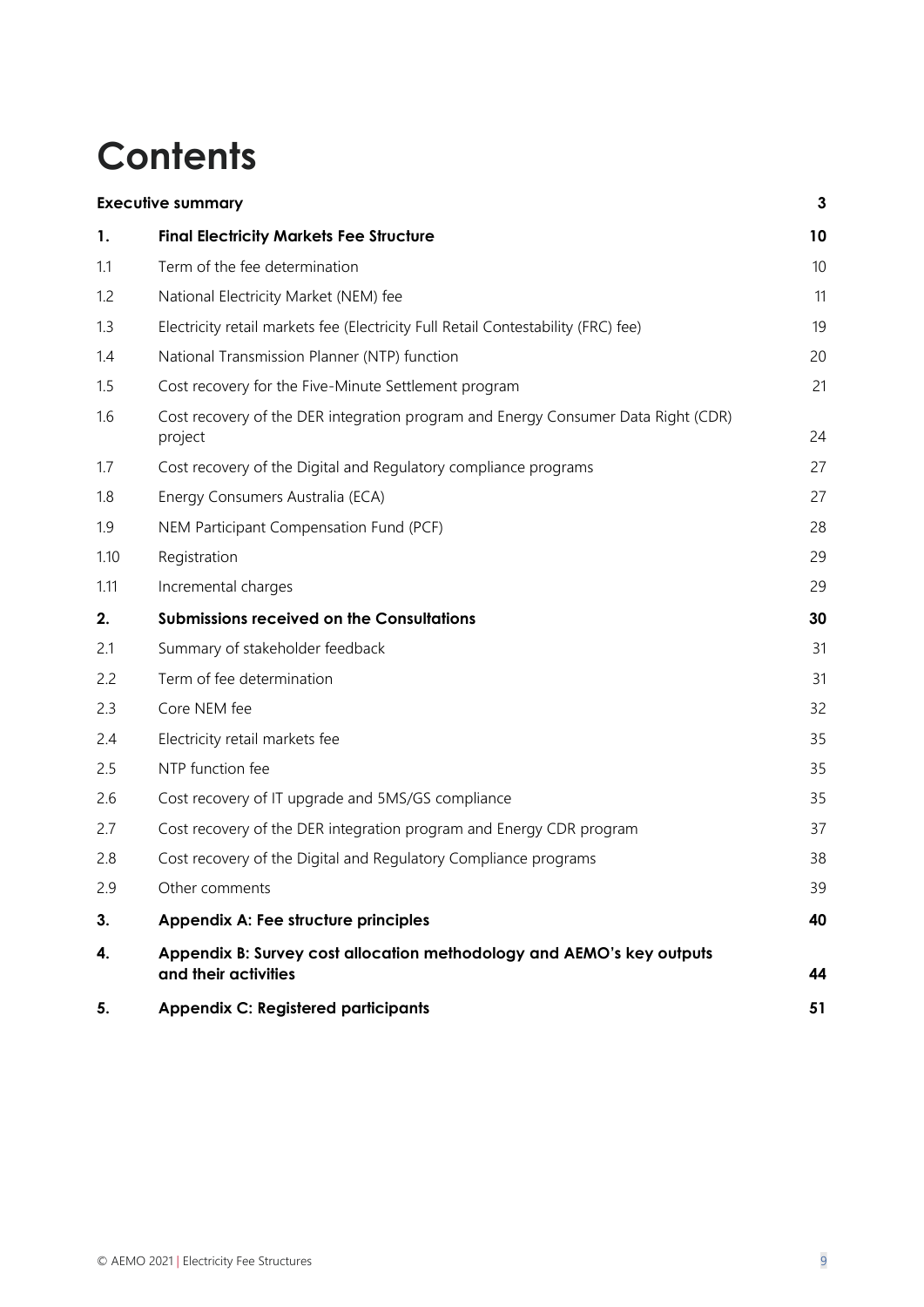# <span id="page-9-0"></span>**1. Final Electricity Markets Fee Structure**

# <span id="page-9-1"></span>1.1 Term of the fee determination

#### 1.1.1 Final determination

The final fee structure is to have a duration of five years, from 1 July 2021 to 30 Jun 2026, with a transition period of two years, from 1 July 2021 to 30 June 2023, to allow for the more fundamental changes in the determination to take effect.

#### **Table 3: Final determination – term of fee determination compared to existing structure**

|                              | <b>Existing structure</b><br>(1 July 2016 to 30 June 2021) | <b>Final structure</b><br>$(1$ July 2021 to 30 June 2026) |
|------------------------------|------------------------------------------------------------|-----------------------------------------------------------|
| Term of fee<br>determination | Five-year term.                                            | Five-year term including a two-year<br>transition period. |

#### 1.1.2 Rationale

The final determination has been made for the following reasons:

- A five-year fee term will provide participants with greater certainty over costs, as well as providing AEMO with more certainty regarding costs to be recovered from over a longer period.
- The five-year fee term (with a two-year transition period) aligns better with the NER principles, particularly the involvement principle, than the three-year or five-year (with no transition period) option by providing more certainty but allowing for an appropriate transition.
- In AEMO's view, the transition period will allow TNSPs sufficient time to seek to make arrangements necessary to recoup Participant fees which may include seeking a rule change to allow recovery, noting that based on AEMO experience and discussion with the AEMC, a rule change proposal takes approximately nine months to complete. AEMO will fully support and assist TNSPs with the proposal.
- In AEMO's view, the transition period will allow Market Customers to make any necessary changes to their systems and processes to account for proposed changes to the Market Customer fee.

Further, when assessed against the NER principles and NEO, AEMO is of the view a transition period would:

- Be relatively straightforward as the transitional structure remains generally the same as the existing structure, apart from the inclusion of separate 5MS and DER Integration functions;
- On the whole, reflect the level that registered participants are involved in AEMO's core NEM activities as these participant categories continue to remain relevant;
- Not unreasonably discriminate against any participant class, rather it allows consideration of the implementation requirements of the proposed changes;
- Continue to allow AEMO to recover its budgeted revenue requirements in a similar manner to the previous determination; and
- Continue to have regard to the NEO by ensuring implementation of the changes can be progressed effectively and efficiently in the longer-term interests of consumers.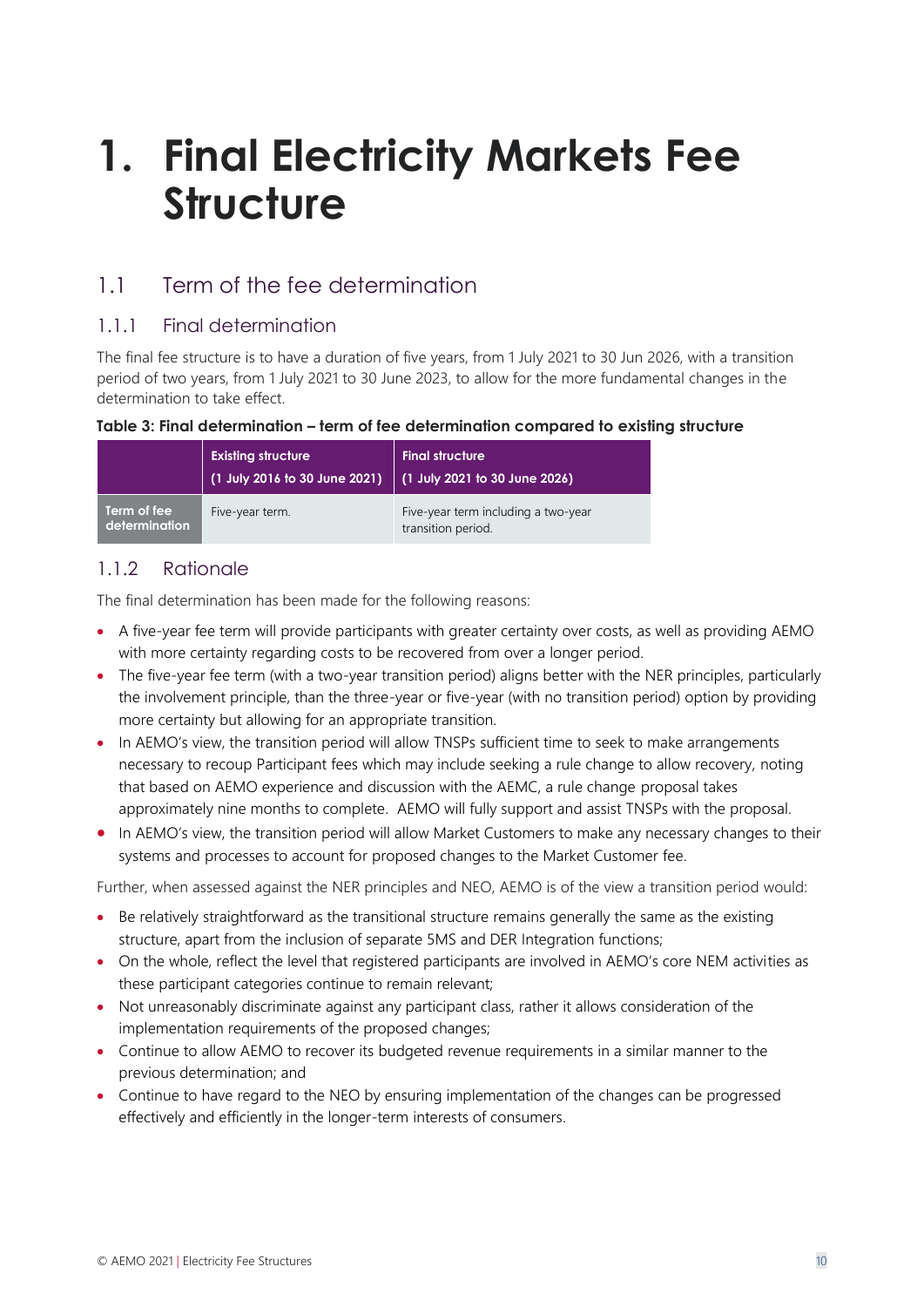## <span id="page-10-0"></span>1.2 National Electricity Market (NEM) fee

This section deals with the structure of the fee to recover costs associated with AEMO's core NEM functions in the following 10 broad outputs, which have been detailed further in Appendix B:

- Power system security
- Power system reliability
- Market operation
- Wholesale metering and settlements
- Prudential supervision
- Market development
- Information dissemination including stakeholder engagement and consultation
- Retail markets
- Registration<sup>4</sup>
- DER integration<sup>5</sup>.

Appendix B also details the methodology used to determine the level of involvement to inform the allocations to Registered Participants.

#### 1.2.1 Final determination

The determination of the final NEM fee structure is as follows:

- For the transition period, that is 1 July 2021 to 30 June 2023, no change to the existing structure (see Figure 1), except:
	- SGAs and MASPs/DRSPs will be now included in the Generators/MNSP allocation (SGAs, MASPs/DRSPs, Generators (excluding Non-Scheduled Non-Market Generators) and MNSPs collectively referred to in this report as "Wholesale Participants") and charged in a similar manner; and
	- Removal of the division of costs between Non-market generators/MNSPs and Market generators/MNSPs, that is two-thirds of Generators/MNSP costs to all Generators and MNSP (except Non-Market Non-Scheduled Generators) and one-third of Generator/MNSP costs to only Market generators and MNSP.
- From 1 July 2023 to 30 June 2026, the allocation of core NEM fees will be amended (as per Figure 2) in the following manner:
	- Wholesale Participants to be allocated 55.9%, charged on a similar basis to the existing structure;
	- Market Customers to be allocated 26.6%, charged a combination of \$/MWh and \$/NMI on a 50/50 basis; and
	- TNSPs to be allocated 17.5%, charged on a basis of energy consumed for the latest completed financial year.

<sup>4</sup> This relates to activities that AEMO teams perform to support the registration process that are not captured in the Registration fees section of the fee structure.

<sup>5</sup> This relates to activities that AEMO teams perform related to DER integration that are not captured in the DER Integration capital program, which AEMO proposes to be a separate fee in the fee structure.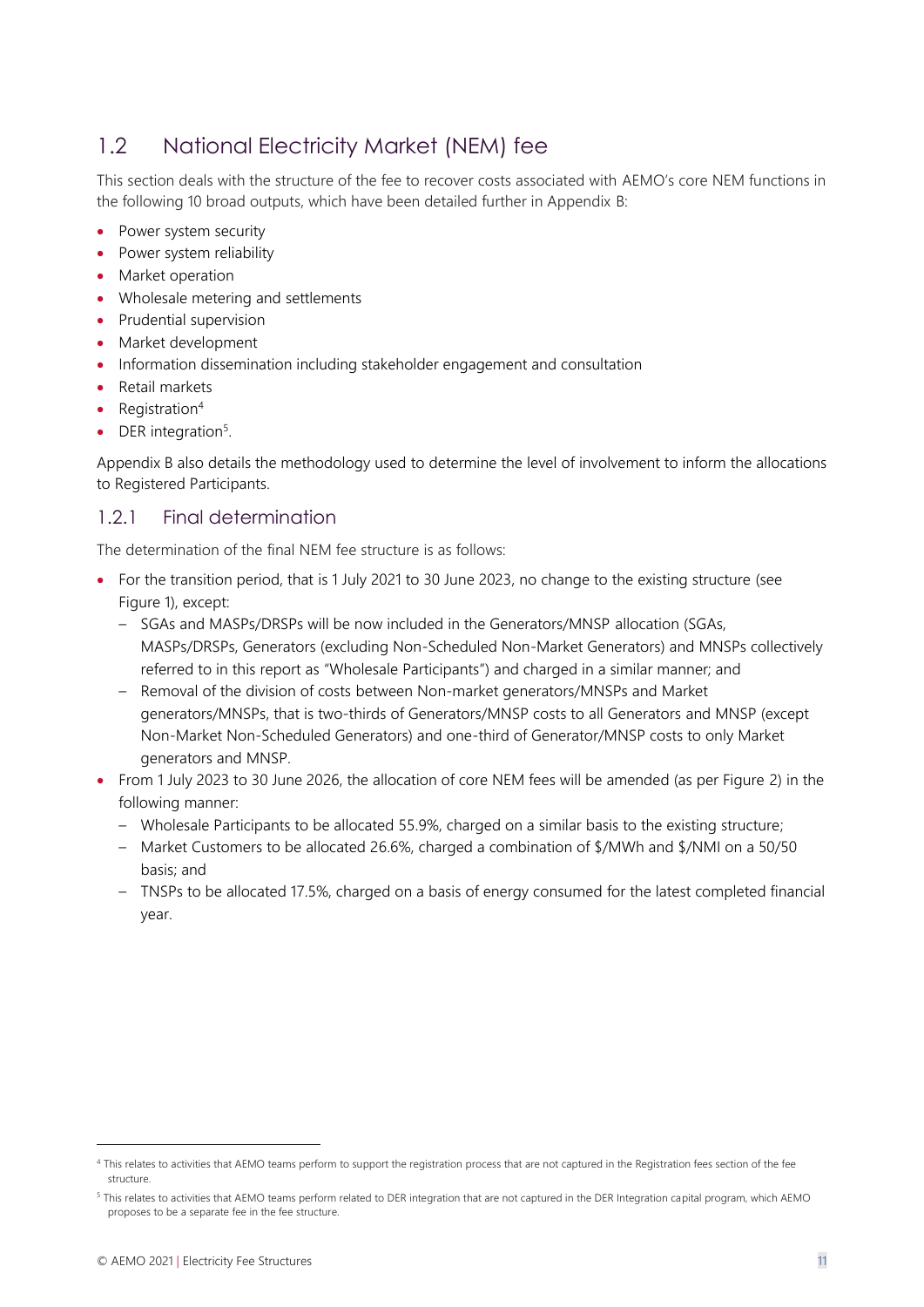

**Figure 1: Allocation for the core NEM function fee to apply during the transition period**

**Figure 2: Proposed approximate allocation for the core NEM function Allocated Costs to apply from 1 July 2023 to 30 June 2026<sup>6</sup>**



#### **Table 4: Final determination – NEM fee structure compared to existing structure**

| <b>Fee</b>                                             | <b>Existing structure</b>                                                                               | <b>Transition period structure</b>                                                                      | <b>Final structure</b>                                                                               |
|--------------------------------------------------------|---------------------------------------------------------------------------------------------------------|---------------------------------------------------------------------------------------------------------|------------------------------------------------------------------------------------------------------|
|                                                        | (1 July 2016 to 30 June 2021)                                                                           | (1 July 2021 to 30 June 2023)                                                                           | (1 July 2023 to 30 June 2026)                                                                        |
| <b>National</b><br><b>Electricity</b><br><b>Market</b> | • Allocated direct costs:<br>- 70% of AEMO's general<br>budgeted revenue<br>requirements are "allocated | • Allocated direct costs:<br>- 70% of AEMO's general<br>budgeted revenue<br>requirements are "allocated | • Allocated direct costs:<br>- 70% of AEMO's general budgeted<br>revenue requirements are "allocated |

 $6$  Core NEM fee allocations are shown in the Final Report to the first decimal place.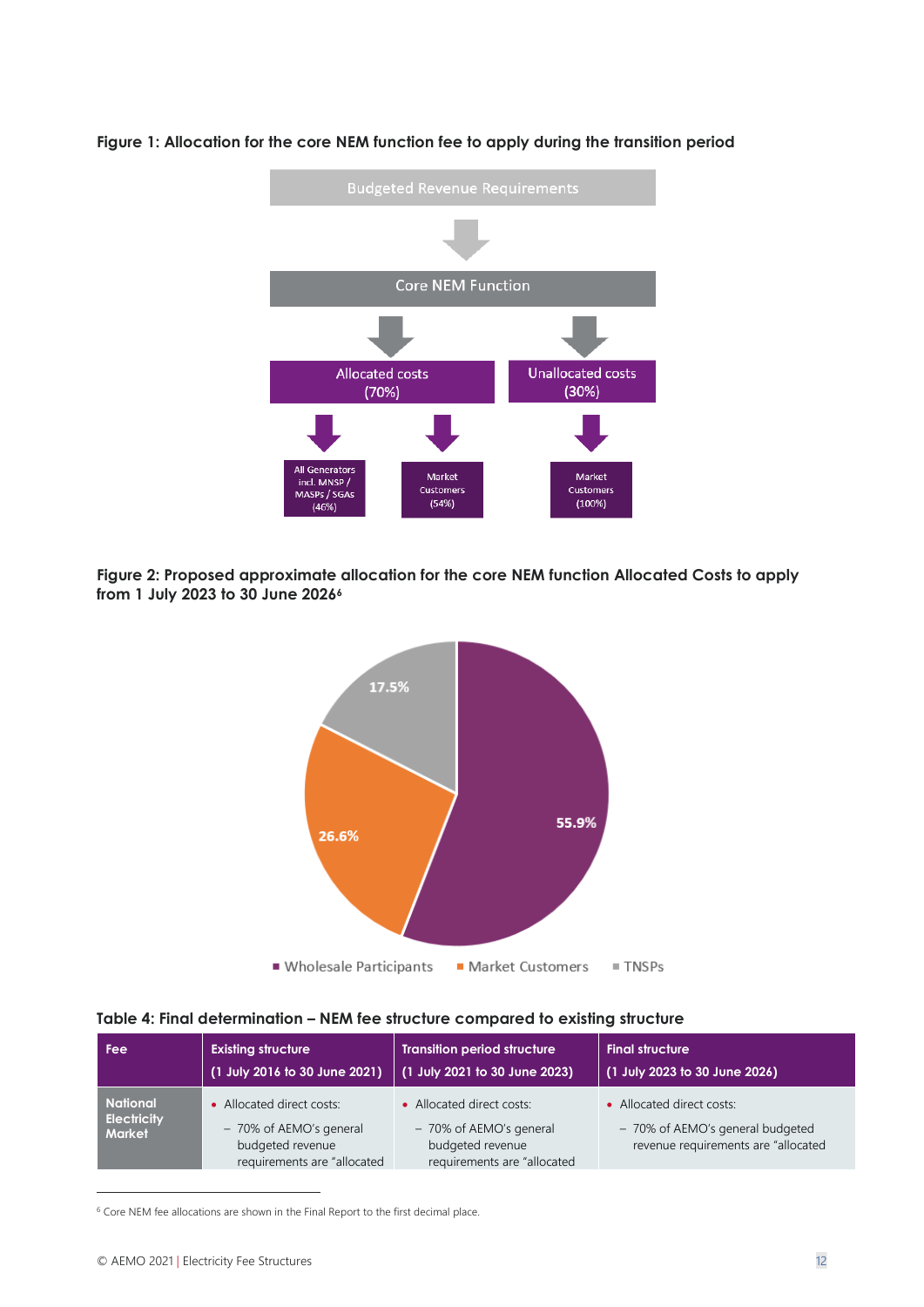costs" and are apportioned on the following basis:

(a) 54% Market Customers; and

(b) 46% Generators and Market Network Service Providers of which:

(i) two-thirds is apportioned to Market Generators in respect of their market generating units, Non-Market Scheduled Generators in respect of their non-market scheduled generating units, Semi-Scheduled Generators in respect of their semi-scheduled generating units and Market Network Service Providers in respect of their market network services;

(ii) one-third is apportioned only to Market Generators in respect of their market generating units and Market Network Service Providers in respect of their market network services; and

(iii) none is apportioned to Non-Market Non-Scheduled Generators in respect of their non-market non-scheduled generating units.

– Generator and Market Network Service Provider charges:

(i) 50% charged as a daily rate based on aggregate of the higher of the greatest registered capacity and greatest notified maximum capacity in the previous calendar year of generating units and market network services; and

(ii) 50% charged as a daily rate based on MWh energy scheduled or metered (in previous calendar year).

– Market Customer charges: Rate per MWh for a financial year based on AEMO's estimate of total MWh to be settled in spot market transactions by Market Customers during that financial year. Rate applied to actual spot

costs" and are apportioned on the following basis:

(a) 54% Market Customers; and

(b) 46% Wholesale Participants of which:

(i) does not further apportion between Market/Non-Market Scheduled/Semi-Scheduled Generators and MNSPs and to Market Generators and **MNSPs** 

– Wholesale Participant charges:

(i) 50% charged as a daily rate based on aggregate of the higher of the greatest registered capacity and greatest notified maximum capacity (of energy or FCAS markets) in the previous calendar year of units from Wholesale Participants; and

(ii) 50% charged as a daily rate based on MWh energy, or in the case of MASPs/DRSPs using the data specific to the service these participants provide (in previous calendar year).

- Market Customer charges: Rate per MWh for a financial year based on AEMO's estimate of total MWh to be settled in spot market transactions by Market Customers during that financial year. Rate applied to actual spot market transactions in the billing period.
- Unallocated costs:
	- 30% of AEMO's general budgeted revenue requirements are "unallocated costs" and are allocated 100% to Market Customers.
	- Market Customer charges: Rate per MWh for a financial year based on AEMO's estimate of total MWh to be settled in spot market transactions by Market Customers during that financial year. Rate applied to actual spot market transactions in the billing period.

costs" and are apportioned on the following basis:

(a) 26.6% Market Customers;

(b) 55.9% Wholesale Participants of which:

(i) does not further apportion between Market/Non-Market Scheduled/Semi-Scheduled Generators and MNSPs and to Market Generators and MNSPs; and

(c) 17.5% to Transmission Network Service Providers (excluding Murraylink and Directlink).

– Wholesale Participant charges:

(i) 50% charged as a daily rate based on aggregate of the higher of the greatest registered capacity and greatest notified maximum capacity (of energy or FCAS markets) in the previous calendar year of units from Wholesale Participants; and

(ii) 50% charged as a daily rate based on MWh energy, or in the case of MASPs/DRSPs using the data specific to the service these participants provide (in previous calendar year).

– Market Customer charges:

(i) 50% charged as a rate per MWh for a financial year based on AEMO's estimate of total MWh to be settled in spot market transactions by Market Customers during that financial year. Rate applied to actual spot market transactions in the billing period; and

(ii) 50% charged on a per connection point basis per week.

- Transmission Network Service Provider charges: charged on the basis of energy consumed for the latest completed financial year.
- Unallocated costs:
	- 30% of AEMO's general budgeted revenue requirements are "unallocated costs" and are allocated 100% to Market Customers.
	- Market Customer charges:

(i) 50% charged as a rate per MWh for a financial year based on AEMO's estimate of total MWh to be settled in spot market transactions by Market Customers during that financial year. Rate applied to actual spot market transactions in the billing period; and

(ii) 50% charged on a per connection point basis per week.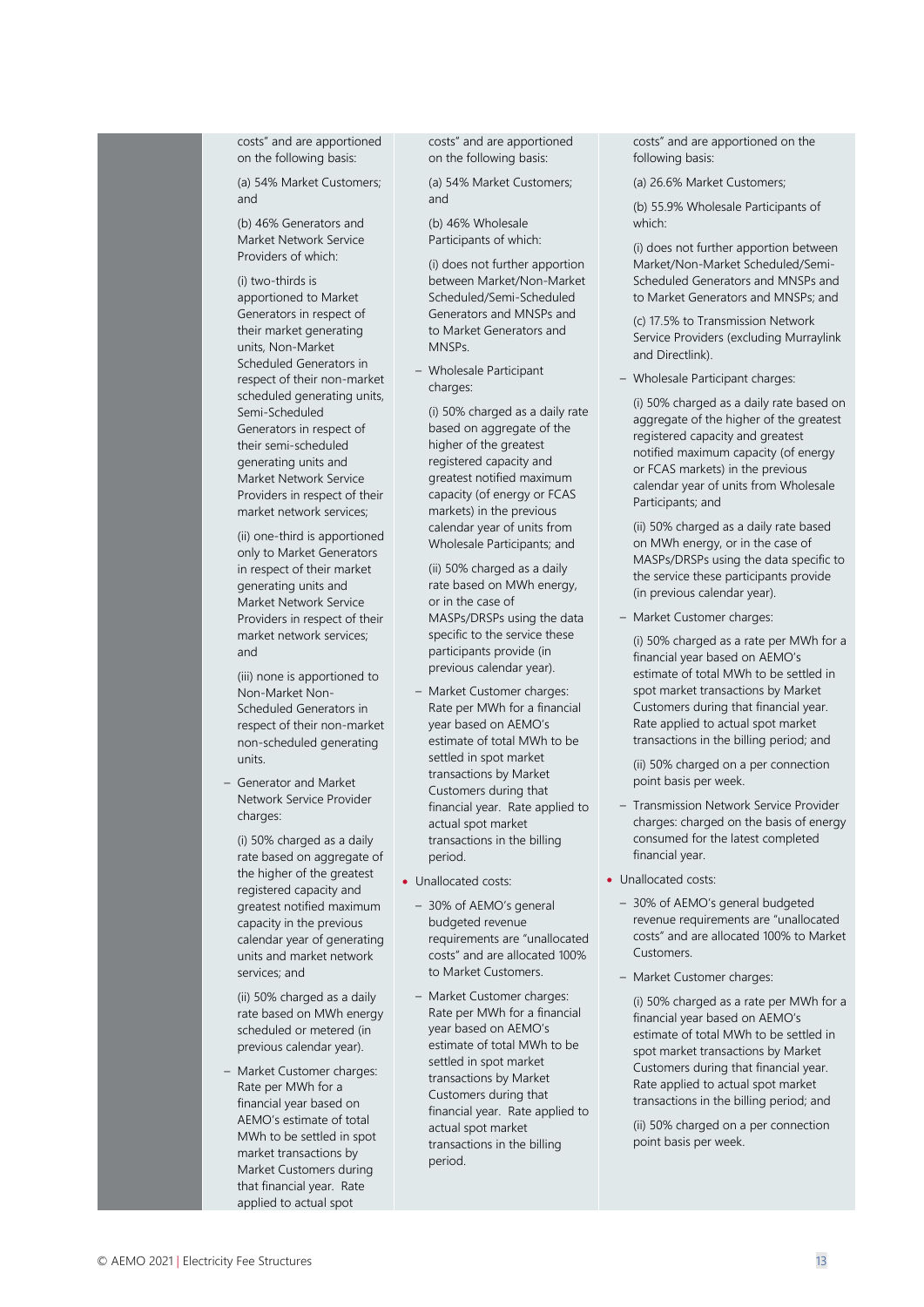| market transactions in the<br>billing period.                                                                                                                                                                                                                                                     |  |
|---------------------------------------------------------------------------------------------------------------------------------------------------------------------------------------------------------------------------------------------------------------------------------------------------|--|
| • Unallocated costs:                                                                                                                                                                                                                                                                              |  |
| - 30% of AEMO's general<br>budgeted revenue<br>requirements are<br>"unallocated costs" and are<br>allocated 100% to Market<br>Customers.                                                                                                                                                          |  |
| - Market Customer charges:<br>Rate per MWh for a<br>financial year based on<br>AEMO's estimate of total<br>MWh to be settled in spot<br>market transactions by<br>Market Customers during<br>that financial year. Rate<br>applied to actual spot<br>market transactions in the<br>billing period. |  |

#### 1.2.2 Rationale

#### **Core NEM fee allocation**

Analysis of NEM costs, based on the 2020/21 budget, identified that those costs assessed to be direct, attributable costs to key NEM outputs are approximately 70% and those costs that are assessed to be indirect, non-attributable costs are approximately 30% of NEM costs.

Changes to the attribution of the core NEM allocated fee to participants since the previous determination have been made having regard to the 'reflective of involvement' criteria. The determination has been informed by a survey of AEMO Senior Managers who were tasked with allocating their Division's costs against each of the key outputs identified above on the basis of time of interaction and involvement with specific participant classes.

Results of the cost allocation survey indicated the following key differences to the current NEM allocation:

- AEMO's activities involve other generator participant categories including Small Generator Aggregators (SGAs) and Market Ancillary Service Providers (MASPs)/Demand Response Service Providers (DRSPs).
- An increase in allocation to the Generators reflecting their increased involvement with AEMO's functions.
- There was a material level of allocation to TNSPs reflecting the increase of their involvement with AEMO's operational activities.
- A small allocation to DNSPs reflecting their involvement with AEMO's operational activities.
- The Market Customer allocation was therefore less than the current NEM allocation.

As outlined previously, clause 2.11.1(b)(2) of the NER, all of AEMO's budgeted revenue requirements must be recovered through Participant fees. In addition, AEMO must have regard to the NEO, and the structure of Participant fees must, to the extent practicable, be consistent with the Fee Structure Principles. It should be noted that the Rules do not expressly indicate that one fee structure principle should have greater weight than the others. In application, it will not always be practicable for AEMO to satisfy all of the principles or to an equal degree. Therefore, meeting the Rules requirements typically requires a trade-off between the principles, and AEMO's objective is to strike a balance between the principles wherever possible.

As a result, applying the NER requirements, and in order to reflect AEMO's cost allocation survey, it was determined that the existing attribution of the core NEM allocated fee should be amended as shown in Figure 2.

In relation to the recovery of unallocated costs of the core NEM fee, it has been decided that the current attribution to Market Customers for the duration of the fee period is an appropriate efficient method for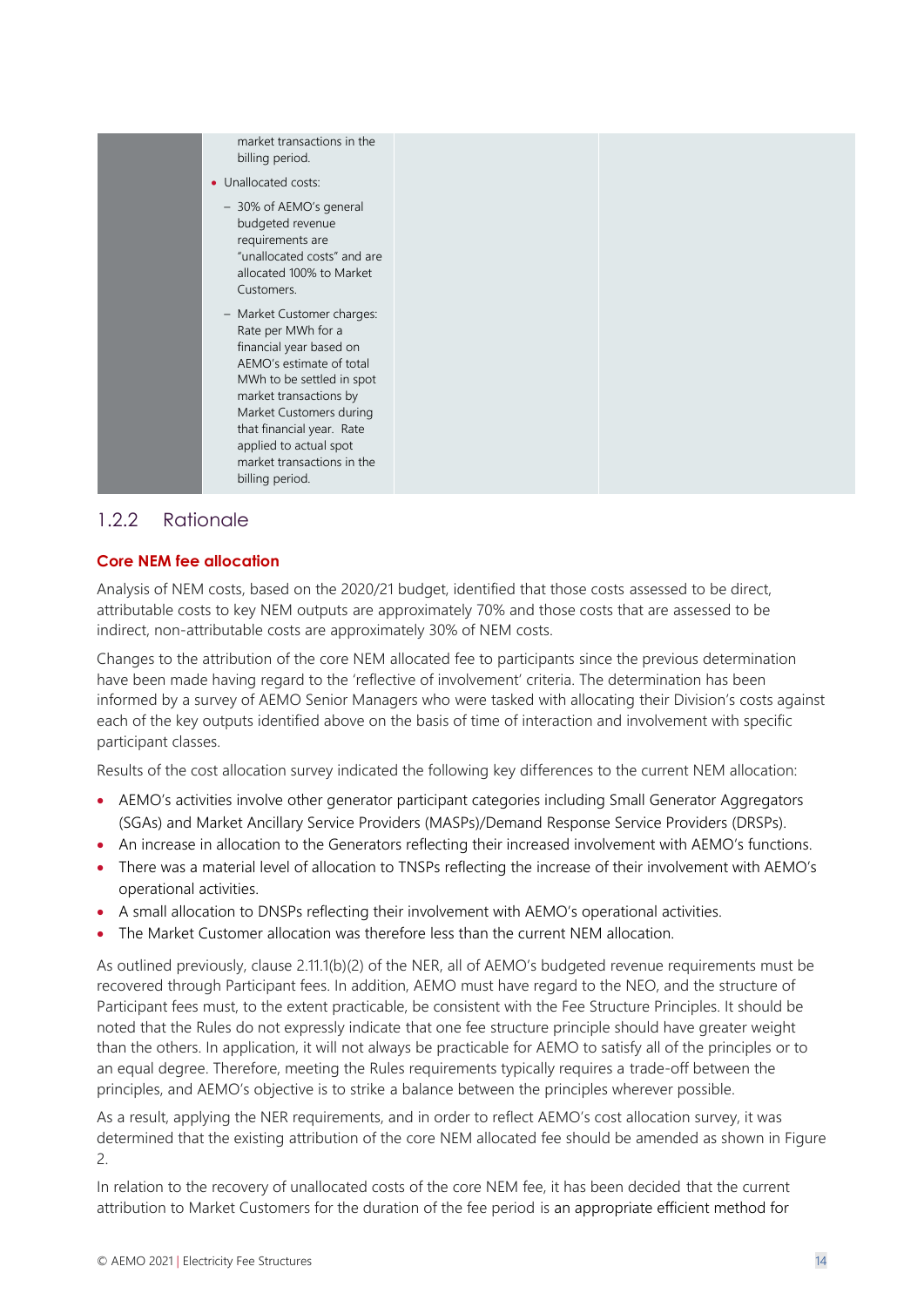recovering unallocated costs from Registered Participants that are closest in the electricity supply chain to end users.

#### **Wholesale Participants charging**

Since the last fee structure determination there has been (and will continue to be) a significant increase in variable renewable energy (VRE) or Semi-scheduled and Non-scheduled generators, and AEMO's cost allocation survey identified that there has been an increased level of involvement from the Generator participant category. Going forward, it is expected that the level of involvement from this generator class will account for a higher proportion of AEMO's revenue requirements for core NEM activities (compared with other categories of generators) as greater challenges with modelling, controlling and operating the power system will result from the impact of their penetration levels in the NEM.

As such the final determination in relation to the structure of fees to categories of generators:

- Maintains simplicity of the generator fee and avoids discriminating between generators, while continuing to have regard to the NEO.
- Reflects the results from the core NEM cost allocation survey, to the extent practicable.
- Over time, inherently takes account of the increased level of involvement of VRE in AEMO's revenue requirements related to the NEM compared to other generators.
- Maintains the existing MWh/MW fee metric, as there is no clear reason to change to another metric based on the fee structure principles, having regard to the NEO and stakeholder submissions which supported this fee metric.
- Removes the existing unnecessary complexity to the attribution of generator charges to Non-market scheduled generators as there are no Non-market scheduled or Non-market semi-scheduled generators registered in the NEM.
- Captures participants other than Scheduled and Semi-scheduled generators, e.g. MASPs, SGAs, as well as new participants like DRSPs that will emerge as the WDR mechanism becomes effective from October 2021<sup>7</sup> .

#### **Market Customer fee**

In making the final determination (that the market customer fee is to be charged 50% on a \$/MWh basis and 50% on a \$/NMI<sup>8</sup> basis), AEMO firstly considered whether a "variable" \$/MWh, a "fixed" \$/NMI or an alternative fee is more consistent with the Rules requirements and having regard to the NEO.

While the variable \$/MWh fee may encourage consumers to reduce, at the margin, electricity use<sup>9</sup>, a Market Customer with a consumer that has a rooftop PV will be charged on a "net" basis; that is, exports from the NMI will be deducted from consumption, reducing the fees paid which effectively means that a customer without rooftop PV is paying more than a customer with rooftop PV. This may result in a Market Customer with a low proportion of customers with solar rooftop PV being treated differently to a Market Customer with a higher proportion of consumers with rooftop PV, which may not be consistent with the non-discriminatory principle.

AEMO also considered the use of gross metered data, and assessment of this option concluded that while the approach may have benefits to simply charging on a net basis, it still suffers from charging fixed costs on a variable basis. Specifically, charging fixed costs on a variable basis encourages consumers to vary their consumption to reduce costs, yet with costs being fixed they do not.

Therefore, the final determination on the market customer fee has been determined for the following reasons:

<sup>&</sup>lt;sup>7</sup> It is expected MASPs would participate in the WDR under a new registration category called Demand Response Service Providers (DRSP).

<sup>8</sup> The \$/NMI portion is to be calculated in the same manner as the \$/NMI Electricity Retail Markets fee for all NMIs.

<sup>&</sup>lt;sup>9</sup> For example, a variable fee may encourage a large smelter to reduce consumption, or a residential customer being encouraged to reduce consumption either directly or through investment in solar PV or demand-side management initiatives.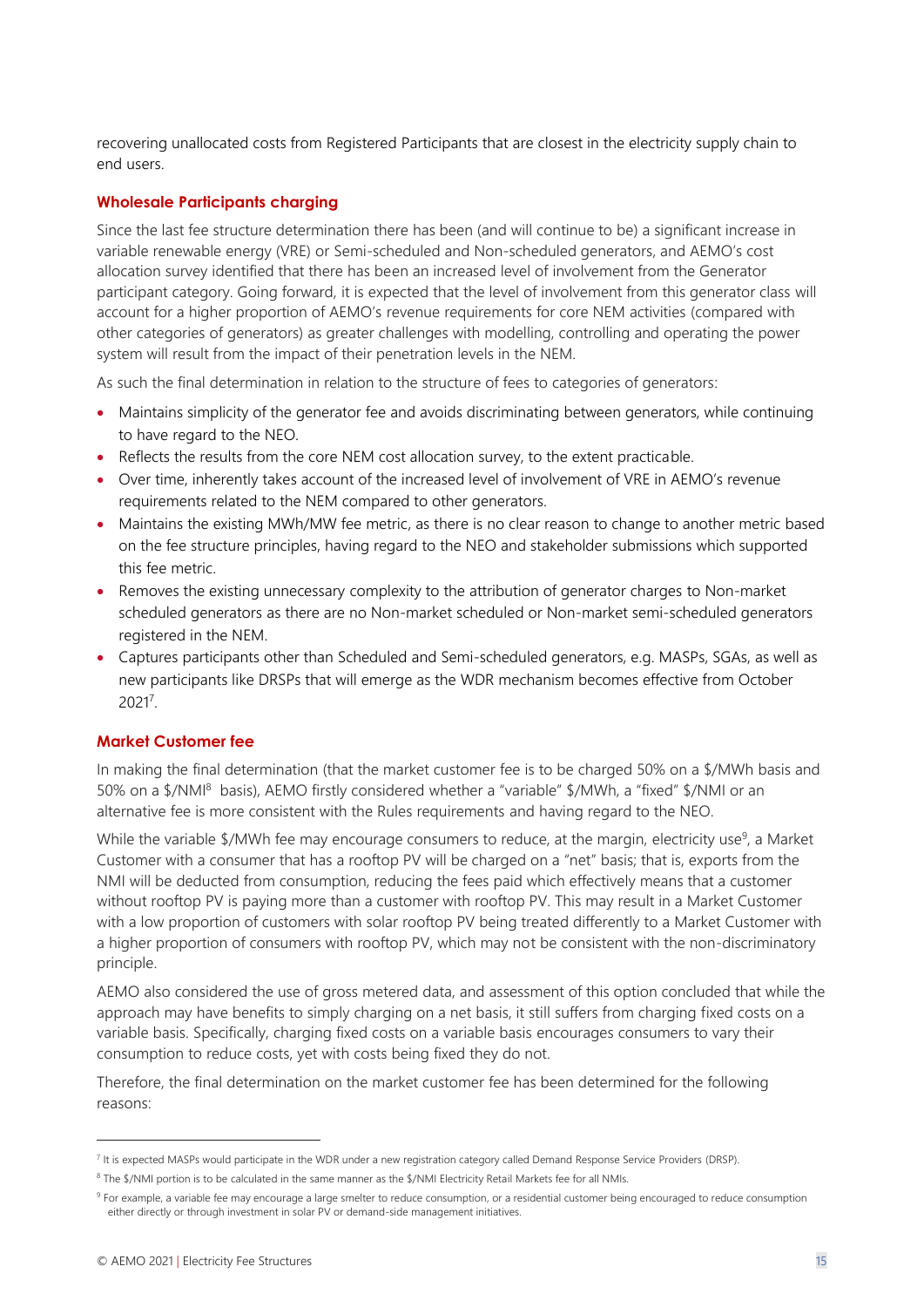- Is reflective of the level of involvement from Market Customers regarding revenue requirements for core NEM activities due to the increase in TNSPs involvement with AEMO's revenue requirements as a result of AEMO's activities specifically undertaken for TNSPs.
- Although a fully fixed \$/NMI tariff may seem to discriminate in favour of larger consumers, this is reasonable as a consumption fee is not more reflective of involvement in AEMO's revenue requirements.
- Improvements to the variable fee were considered to have little additional benefit as opposed to rebalancing the fee to a fixed fee on a per NMI basis.
- Stakeholder feedback has identified consumers are responsive to energy prices and will moderate consumption accordingly, therefore introducing a \$/NMI fee, in part, appears appropriate to allow for consumption changes to occur in response to the fee while also ensuring that Participant fees recover the budgeted revenue requirements for AEMO.
- AEMO recognised that neither NMI nor MWh are perfect metrics upon which to charge participants (and their consumers) therefore, on balance, a combined fixed and a variable fee demonstrates greater consistency with the fee structure principles, has regard to the NEO, and AEMO is more readily able to implement the \$/MWh and \$/NMI charge as they are fees that AEMO already implements in the fee structure.

#### **Charging NSPs**

Although the current fee structure does not charge NSPs, it is a requirement to consider every fee structure determination afresh. Since the last fee determination was made in 2015, an increasing amount of AEMO's activities involve TNSPs and DNSPs in the management of power system security and power system reliability and operations. Correspondingly, the cost allocation survey indicated the level of involvement with both TNSPs (17.5%) and DNSPs (3.0%) has increased since the previous fee determination, though the level of involvement with DNSPs is significantly less than with TNSPs.

While AEMO's Draft Report proposed to charge DNSPs, after considering stakeholder submissions and further consideration of the principles, the final determination has determined not to charge this participant class due to the immateriality of the level of involvement concluded from the cost allocation survey. The structure of Participant fees must be consistent with the principles, including the reflective of involvement and the simplicity principles, to the extent practicable. In AEMO's view this involves consideration of the level of involvement of participants and whether it is practicable to charge fees to all participants that have a minor or immaterial level of involvement with AEMO's revenue requirements. A structure that charges fees to many participants with minor involvement with AEMO's costs such as the level of DNSPs, is less simple, especially in light of the material involvement of other participants such as TNSPs, Wholesale Participants and Market Customers. The fee principles do not prescribe a level of involvement that should be subject to fees and there is no single identifiable point where simple becomes complicated. The level of involvement of 3%, though is considered to be immaterial and is materially different from the level of involvement of TNSPs, Wholesale Participants and Market Customers which are significantly higher. With regard to the NEO, the 3% will be reallocated to Market Customers. This is considered an appropriate means to reallocate the DNSP allocation.

AEMO will review the structure of fees, including the level of involvement, afresh for future fee structure periods by having regard to the fee structure principles and the NEO based on the circumstances at the time. Should the level of DNSP involvement increase materially during the next fee period as a result of a major change, (e.g. in response to regulatory changes), then a declared NEM project consultation process could be undertaken to determine future charging of DNSPs.

AEMO also considered stakeholder feedback on the draft proposal to charge TNSPs. After further assessment, AEMO has determined to adopt the proposal in the Draft Report and determined to charge the core NEM fee to TNSPs (excluding Murraylink and Directlink which have no direct involvement with AEMO's revenue requirements), as charging TNSPs:

• Is consistent with the reflective of involvement principle as initial survey results and verification of those results indicate TNSPs' material involvement with AEMO's revenue requirements for operational activities.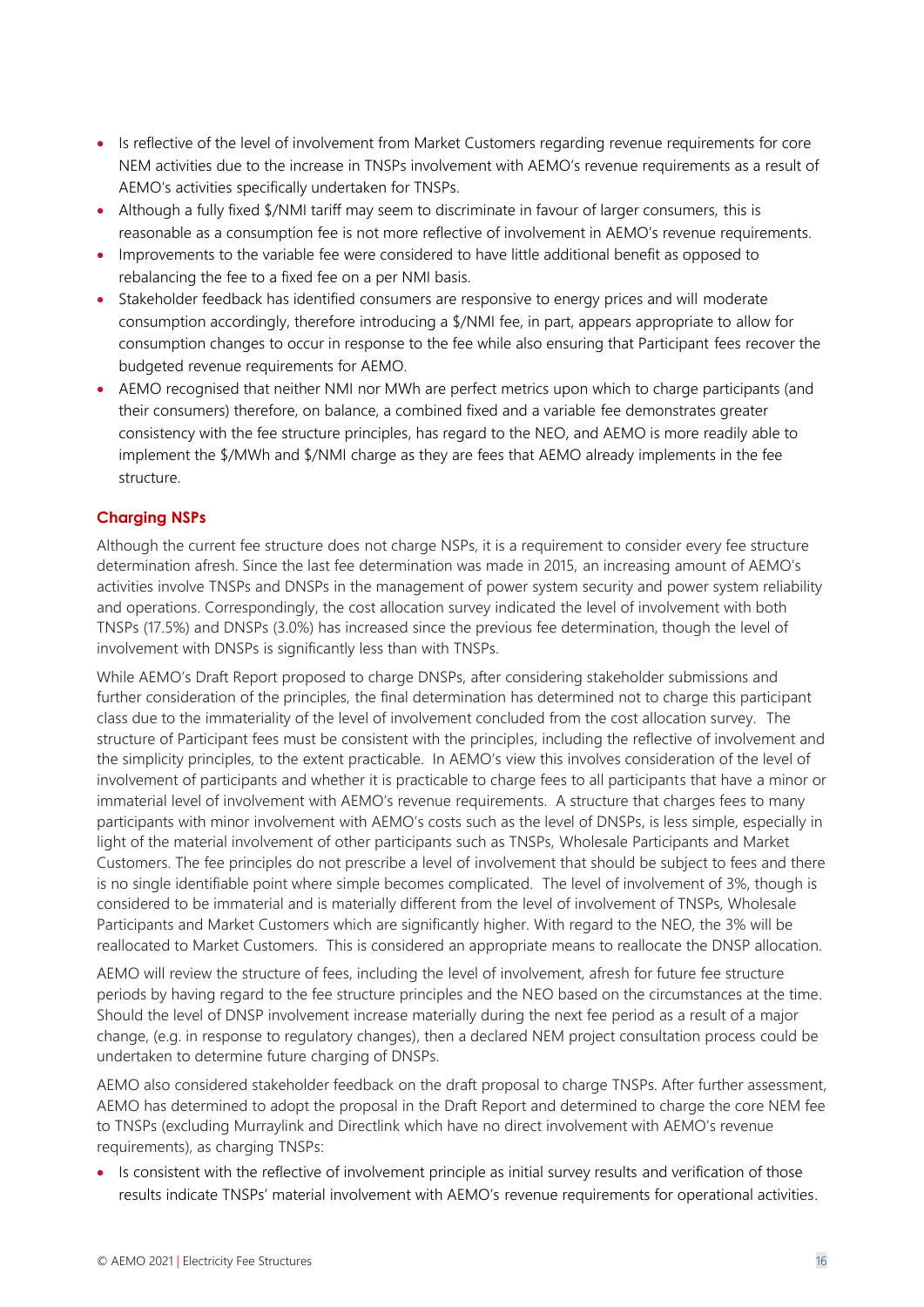- Since the last fee determination, the reciprocal relationship between AEMO and TNSPs has changed. In the past there was a dependency on the TNSPs in fulfilling AEMO functions, for example through TNSP Operating Agreements, however this is no longer the situation.
- AEMO's interaction with TNSPs has increased through the operational activities AEMO now performs for this participant class. Such activities for TNSPs can include analysis for transmission limits advice and transmission outage scheduling<sup>10</sup> (especially limits relating to system strength), voltage control and contingency violations analysis<sup>11</sup>, development, coordination and provision of mainland wide-area PSCAD models for generator connection and system security studies<sup>12</sup>, development and coordination of emergency frequency control schemes (such as UFLS, OFGS, CQ-SQ, SIPS), derivation of setting schedules and conducting regular reviews as well as system strength and inertia assessments for TNSPs under various operational conditions.
- Does not unreasonably discriminate as the services included in the cost allocation survey directly involve TNSPs and not any other participant class.
- AEMO clarifies comments in the draft report about administrative arrangements, timing and transitional issues associated with charging TNSPs Participant fees under the Rules. AEMO's comment was intended to explain that implementation and transitional issues are not expressly captured within the NER principles and, in light of some submissions referring to the complexity of recovery, the simplicity principle relates to the simplicity of the fee structure itself, not the simplicity of recovery.
- After considering submissions and the fee structure principles and having regard to the NEO, AEMO has considered the ability of TNSPs to recover participant fees including whether it is reasonably practicable for the NER to be amended to allow TNSPs to recover core NEM fees. In principle the NER allow for the efficient costs of a monopoly network to be passed through to consumers and AEMO therefore expects these fees to add to the cost base of an efficient network and be recoverable. Based on AEMO experience and discussions with the AEMC, a rule change proposal takes approximately nine months to complete and recent experience with the NTP reallocation fee rule change has clarified many issues that AEMO believes would help inform and streamline a rule change proposal to allow TNSPs to recover Participant fees. TNSPs are best placed to lead this work given their expertise in relation to their own pricing methodologies and regulatory determination processes. AEMO would fully support and assist the TNSPs in proposing such a rule change.

As part of AEMO's consideration of the ability of TNSPs to recover Participant fees, to ensure that charging methodologies do not cause significant difficulties in terms of their ability to be recovered by TNSPs, the proposed transition period (i.e. retaining the current core NEM fee allocation to Generators and Market Customers for first 2 years of the fee structure period) is intended to provide sufficient time for TNSPs to seek the necessary transitional arrangements to be put in place for all TNSPs to recover the fees.

Additionally, since the Draft Report, AEMO has further considered the unique planning arrangements in place in Victoria, and as some activities for power system planning and reliability do not 'involve' AusNet Services (Transmission), it will be charged less than other TNSPs for the following reasons:

- Victoria has a set of different structural arrangements AEMO has a planner role under its Victorian TNSP function while AusNet Services is the declared transmission system operator.
- Costs for functions under AEMO's Victorian TNSP role are fully captured in a separate cost entity.
- AEMO does not perform equivalent Victorian TNSP functions in other jurisdictions.

<sup>&</sup>lt;sup>10</sup> Transmission outage assessment is becoming increasingly complex, with further studies and planning required to support the development of operational advice before these outages are approved to proceed. This work also requires wide stakeholder engagement across industry as multiple market participants can be impacted, including inter-regional impacts.

<sup>11</sup> Voltage control is increasingly becoming an issue across multiple NEM regions and AEMO is working with the TNSPs to develop a joint approach to how this can be managed through NEMOC working groups. This will also involve DNSPs on a region by region basis.

 $12$  This includes assistance to and training of staff in the use of wide-area PSCAD models.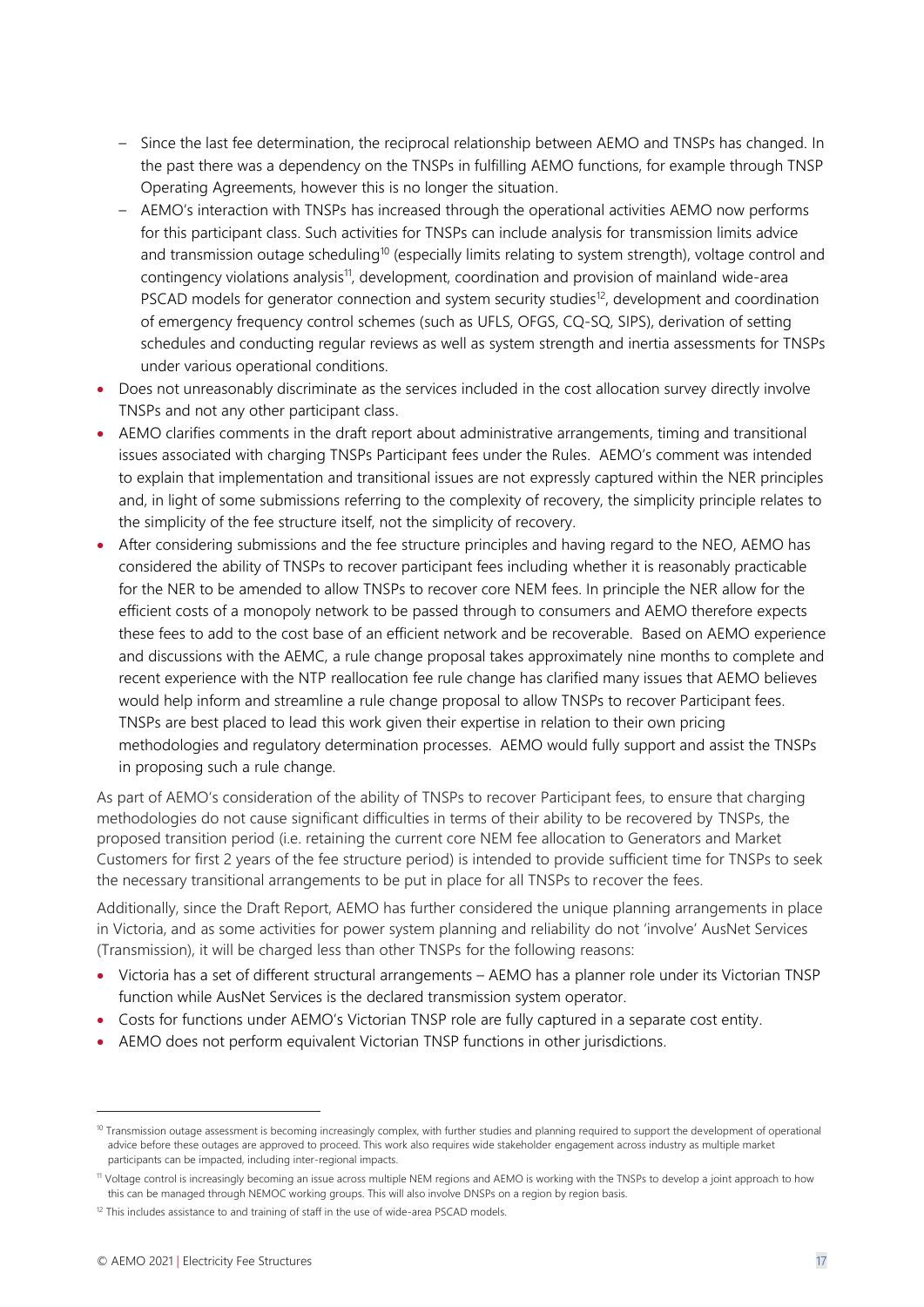- Some AEMO functions and services are provided for AEMO's Victorian TNSP function in Victoria, not for AusNet Services and therefore, it is appropriate to allocate AusNet Services less of the TNSP core NEM fee in comparison to other TNSPs.
- AusNet Services will only be charged for functions that relate to NEM Real Time Operations, as sourced from the cost allocation survey results.

The following example illustrates the methodology that will be used to determine AusNet's allocation to the overall TNSP allocation of 17.5%.

TNSPs are charged Participant fees on the basis of energy consumed for the latest completed financial year (consistent with the basis for charging the NTP fee).

Table 5 shows the energy consumption and market share in each of the five (5) NEM regions.

| Region       | Energy consumption - FY 19/20 (GWh) | Proportion |
|--------------|-------------------------------------|------------|
| <b>NSW</b>   | 65,934                              | 36.8%      |
| QLD          | 51,076                              | 28.5%      |
| <b>SA</b>    | 11,741                              | 6.6%       |
| <b>TAS</b>   | 10,057                              | 5.6%       |
| <b>VIC</b>   | 40,287                              | 22.5%      |
| <b>Total</b> | 179,095                             | 100.0%     |

**Table 5: Energy consumption in each region**

AusNet Services will only be charged for functions that relate to NEM Real Time Operations.

The NEM Real Time Operations activities make up 7.5% of the total NEM allocation to TNSPs (which is 17.5%) as sourced from the cost allocation survey results.

Using Table 5, Ausnet is allocated 22.5% of 7.5%, that is 1.7%. The remaining amount to other TNSPs is 1.7% less than 17.5%, that is 15.8%.

The remaining amount of 15.8% is now allocated to the remaining TNSPs proportionally on the basis of energy consumption. As a result, attribution for other TNSPs is shown in Table 6 below.

| Region       | Energy consumption - FY<br>19/20 (GWh) | Proportion | <b>Share of core NEM</b><br>allocated fee<br>(15.8%*Proportion) |
|--------------|----------------------------------------|------------|-----------------------------------------------------------------|
| <b>NSW</b>   | 65,934                                 | 47.5%      | 7.5%                                                            |
| QLD          | 51,076                                 | 36.8%      | 5.8%                                                            |
| <b>SA</b>    | 11,741                                 | 8.5%       | 1.3%                                                            |
| <b>TAS</b>   | 10,057                                 | 7.2%       | 1.1%                                                            |
| <b>Total</b> | 138,808                                | 100.0%     | 15.8%                                                           |

**Table 6: Resulting regional allocation of core NEM allocated fee**

Therefore, the final attributions for each TNSP for the core NEM allocated fee to apply from 1 July 2023 to 30 June 2026 is shown in Table 7 below.

#### **Table 7: TNSP attributions for core NEM allocated fee**

| <b>Region</b> | Core NEM allocated fee % |
|---------------|--------------------------|
|               |                          |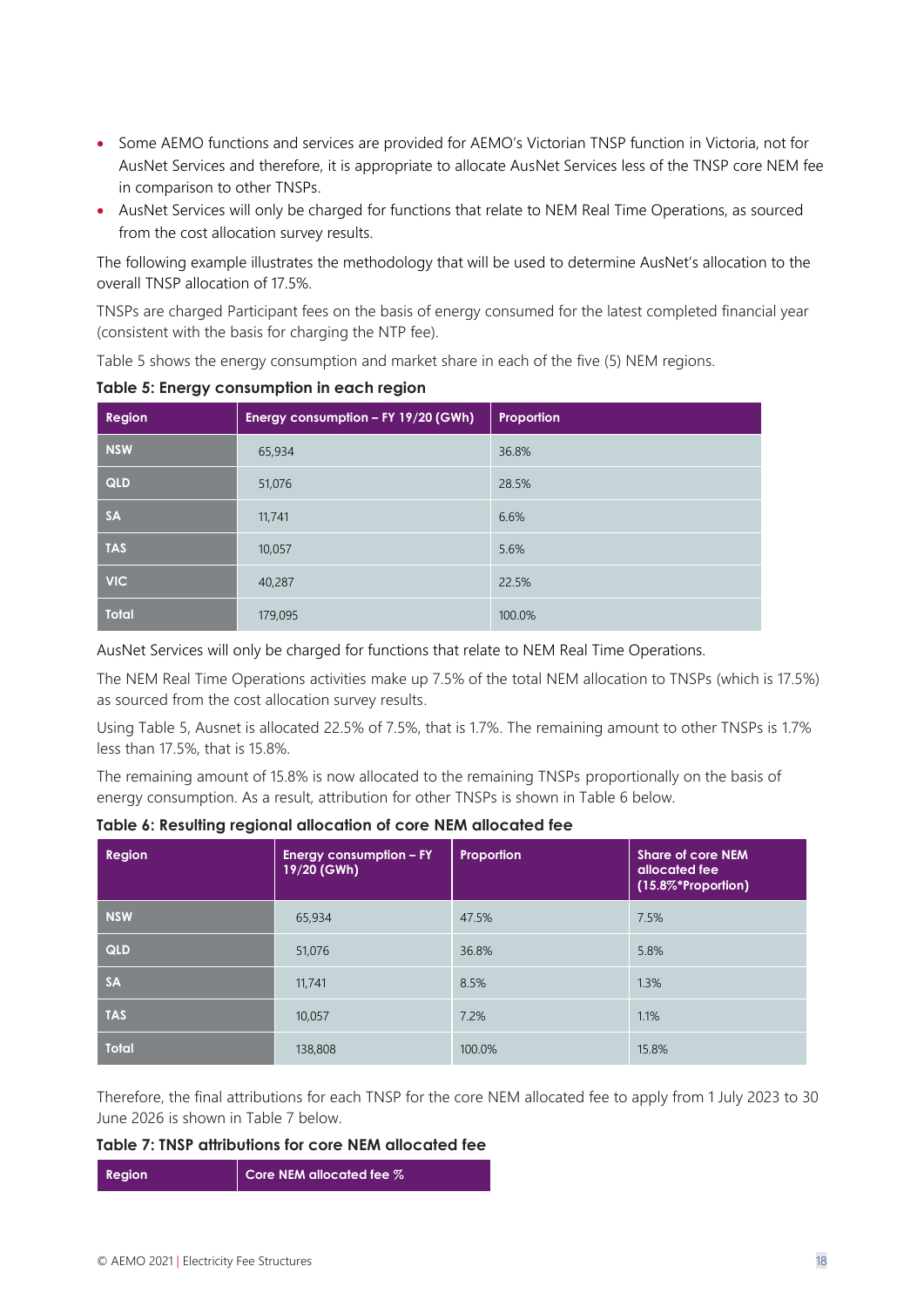| <b>NSW (TransGrid)</b>   | 7.5%  |
|--------------------------|-------|
| <b>QLD (Powerlink)</b>   | 5.8%  |
| <b>SA (ElectraNet)</b>   | 1.3%  |
| <b>TAS (TasNetworks)</b> | 1.1%  |
| <b>VIC (AusNet)</b>      | 1.7%  |
| <b>Total to TNSPs</b>    | 17.5% |

These attributions of the core NEM allocated fee also apply to TNSPs for the recovery of the Digital Program and Regulatory Compliance program costs.

### <span id="page-18-0"></span>1.3 Electricity retail markets fee (Electricity Full Retail Contestability (FRC) fee)

Since the inception of the FRC service fee, the activities that are allocated to this category have changed and there needs to be recognition that this fee now encompasses more than just pure FRC (or MSATS) related activities that include:

- Managing data for settlement purposes;
- Support for retail market functions and customer transfers;
- Business to business processes; and
- Market Procedures changes and project implementation.

The fee now also includes a proportion of costs relating to other retail functions as well as the B2B platform, which utilises a 'Shared Market Protocol' that was implemented as part of the Power of Choice (PoC) reforms with the intention of facilitating additional services including those with third parties.

Other changes since the FRC fee was introduced include:

- The introduction of Metering Coordinators as part of the introduction of metering competition;
- Significant changes to MSATS resulting from the 5MS program; and
- Going forward there is likely to be more interaction with the retail market and functions e.g. through the 5MS and DER integration programs.

#### 1.3.1 Final determination

AEMO's final determination on the Electricity Retail Markets fee is to charge market customers on a per connection point (\$/NMI) basis.

#### **Table 8: Final determination – Electricity Retail Markets fee structure compared to existing structure**

| Fee                                         | <b>Existing structure</b>                                                                                                                                                                                                            | <b>Transition period structure</b> | <b>Final structure</b>             |
|---------------------------------------------|--------------------------------------------------------------------------------------------------------------------------------------------------------------------------------------------------------------------------------------|------------------------------------|------------------------------------|
|                                             | (1 July 2016 to 30 June 2021)                                                                                                                                                                                                        | (1 July 2021 to 30 June 2023)      | (1 July 2023 to 30 June 2026)      |
| <b>Electricity</b><br><b>Retail Markets</b> | • From 1 July 2016 to 30 June<br>2019:<br>- Charged to Market<br>Customers with a retail<br>licence and levied for a<br>financial year at a rate per<br>MWh based on AEMO's<br>estimate of total MWh to<br>be settled in spot market | • No change to existing structure. | • No change to existing structure. |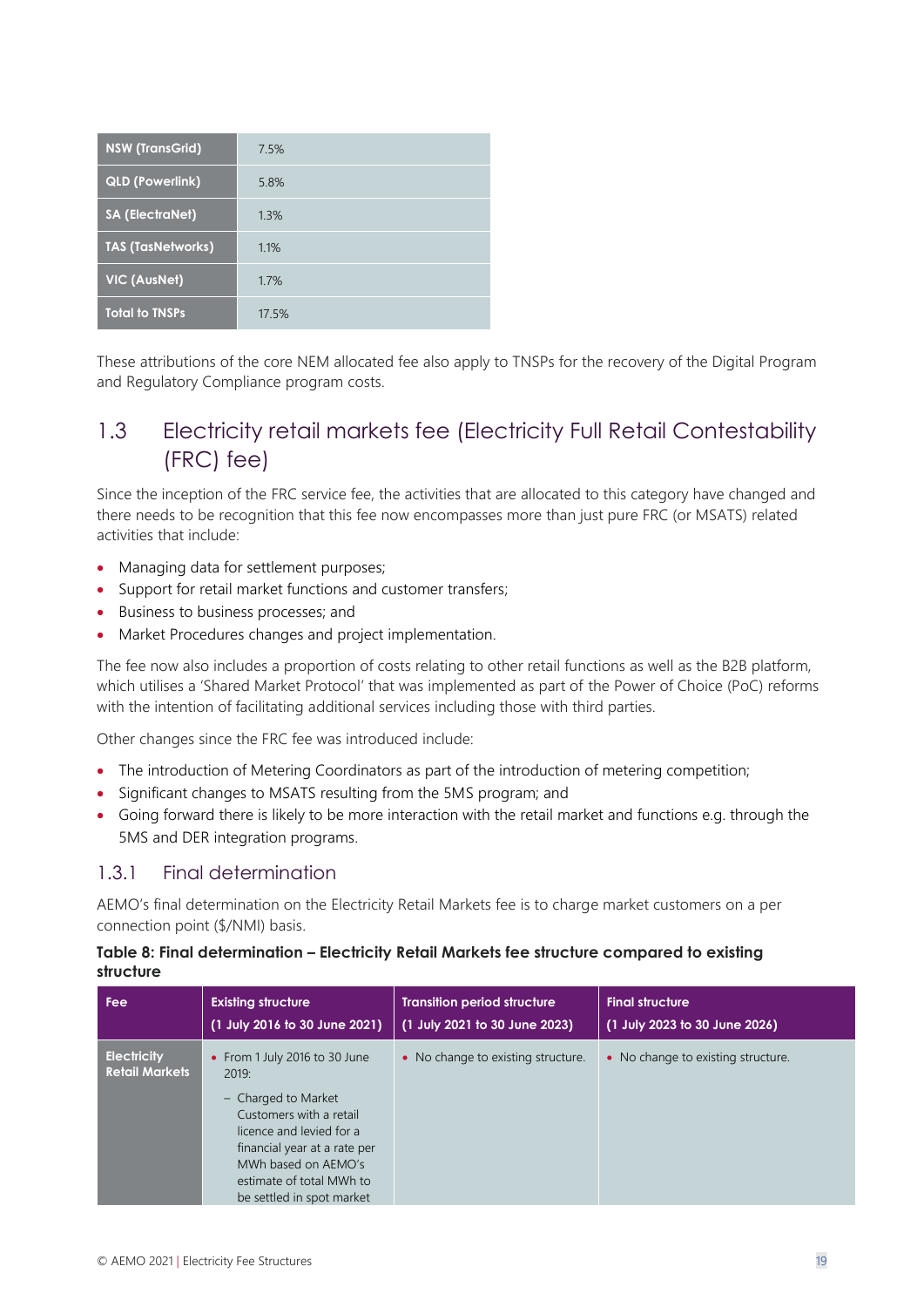

#### 1.3.2 Rationale

The following factors were considered in making the final determination for the Electricity Retail Markets fee structure:

- Extending recovery to Metering Coordinators due to the introduction of this participant category as a result of the PoC reforms which came into effect in December 2017.
- Using transaction data as the charging metric for the fee recovery.

AEMO considered stakeholder feedback on the draft proposal set out in the Draft Report. After further consideration, AEMO has determined to adopt the proposal for the following reasons:

- While the number of Metering Coordinators in the NEM has increased since the previous fee structure determination, their level of involvement with the revenue requirements for AEMO retail activities is not material enough to consider in this fee determination.
- Cost recovery on a per transaction basis using MSATs and B2B data would in fact make the fees more complex, provides no improvement in economic efficiency, and doesn't necessarily indicate a significantly higher involvement of one retailer than another because customers' demands on retailers and meter data providers (who work for retailers) is largely the same.
- The retailer "market share" basis of recovery better reflects this function's purpose to the industry and consumers, as opposed to the MWh consumption basis of recovery because AEMO's electricity retail markets capability is built to handle a total number of individual meters and the actual energies flowing through them is incidental.
- Recovery on a per connection point basis has largely the same distributive effect to the end consumer as the per transactions approach.

# <span id="page-19-0"></span>1.4 National Transmission Planner (NTP) function

Prior to 1 July 2020, the costs incurred by AEMO in providing NTP services (referred to in the Rules as 'NTP function fees') were recovered from Market Customers under AEMO's existing Participant fee determination.

From 1 July 2020, the Integrated System Planning Rule (ISP Rules)<sup>13</sup> required the ISP to replace the initial stages of the RIT-T process, that is the Project Specification Consultation Report (PSCR), for projects made actionable by the ISP, providing a ready-made modelling suite with assumptions, transparent justifications for actionable projects and greater certainty of success once a project has been determined actionable. The ISP Rules also required AEMO to allocate NTP function fees to TNSPs, rather than Market Customers.

<sup>&</sup>lt;sup>13</sup> See Energy Security Board (ESB), Converting the Integrated System Plan into Action: Recommendation for the National Electricity Amendment (Integrated [System Planning\) Rule 2020, Decision Paper,](http://www.coagenergycouncil.gov.au/sites/prod.energycouncil/files/publications/documents/ESB%20Decision%20Paper%20%E2%80%93%20Actionable%20ISP%20Rule%20Changes.pdf) March 2020 and final rule as approved a[t http://www.coagenergycouncil.gov.au/publications/actionable-isp](http://www.coagenergycouncil.gov.au/publications/actionable-isp-final-rule-recommendation)[final-rule-recommendation.](http://www.coagenergycouncil.gov.au/publications/actionable-isp-final-rule-recommendation)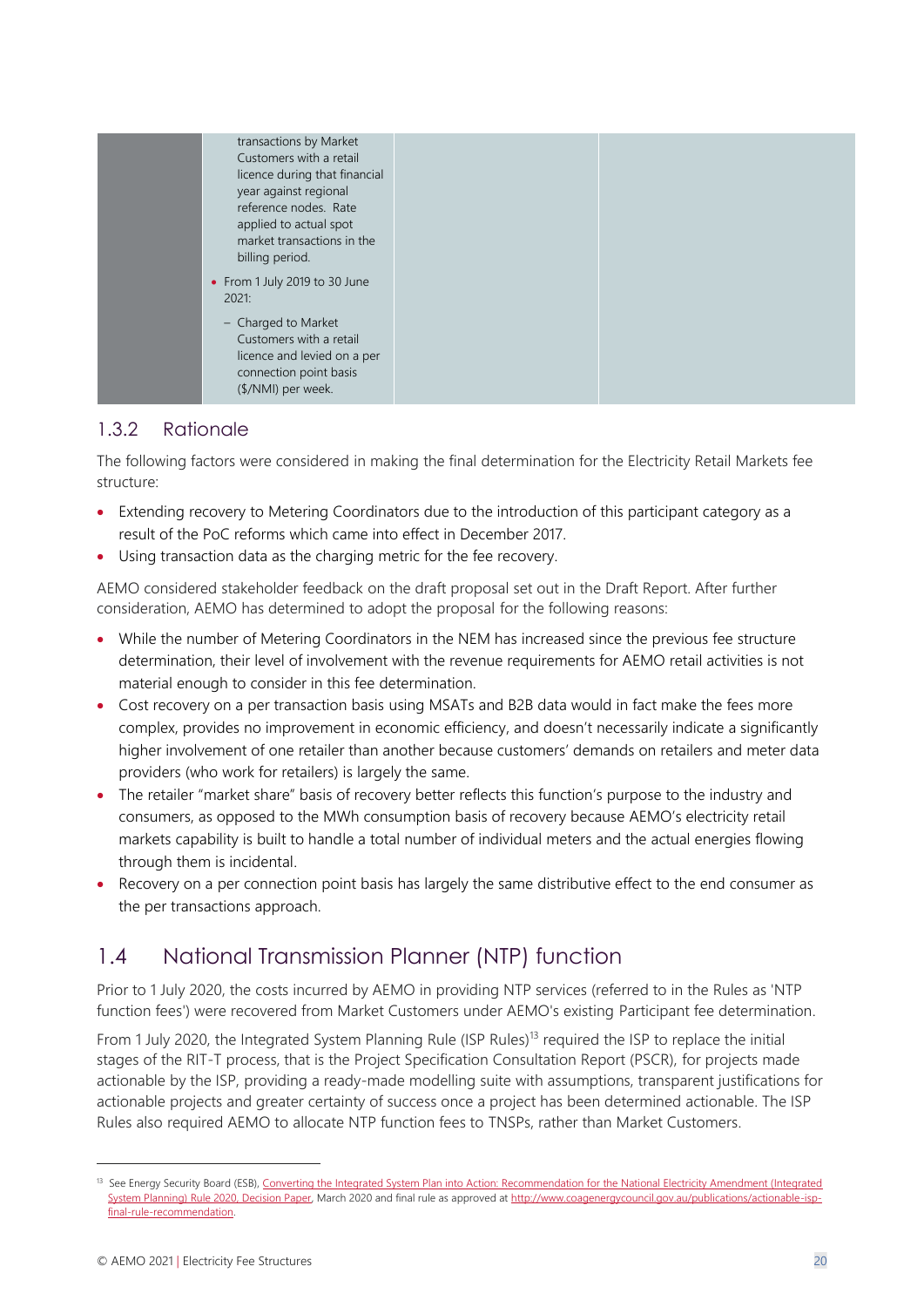Subsequently, the Reallocation of National Transmission Planner Costs Rule 2020<sup>14</sup> provided transitional and administrative mechanisms within the Rules to allow AEMO to recover NTP function fees from Co-ordinating Network Service Providers (CNSPs) and CNSPs to include these fees in their transmission pricing.

#### 1.4.1 Final determination

Following consideration of stakeholder feedback, AEMO has determined to allocate NTP function fees to CNSPs from the commencement of the new fee structure, 1 July 2021 to 30 June 2022 based on 2019 consumption levels and thereafter (until 30 June 2026) based on their respective jurisdiction's consumption for the latest completed financial year.

| Fee                                                      | <b>Existing structure</b>                                                                                                                                                                                                                                                                                                                                                                                                                                                                                                                             | <b>Transition period structure</b>                                                                                                                                                                                                                                                                                                                                                                          | <b>Final structure</b>                                                                                                                                                                    |
|----------------------------------------------------------|-------------------------------------------------------------------------------------------------------------------------------------------------------------------------------------------------------------------------------------------------------------------------------------------------------------------------------------------------------------------------------------------------------------------------------------------------------------------------------------------------------------------------------------------------------|-------------------------------------------------------------------------------------------------------------------------------------------------------------------------------------------------------------------------------------------------------------------------------------------------------------------------------------------------------------------------------------------------------------|-------------------------------------------------------------------------------------------------------------------------------------------------------------------------------------------|
|                                                          | (1 July 2016 to 30 June 2021)                                                                                                                                                                                                                                                                                                                                                                                                                                                                                                                         | (1 July 2021 to 30 June 2023)                                                                                                                                                                                                                                                                                                                                                                               | (1 July 2023 to 30 June 2026)                                                                                                                                                             |
| <b>National</b><br><b>Transmission</b><br><b>Planner</b> | • From 1 July 2016 to 30 June<br>2020:<br>- Charged to Market<br>Customers and levied at a<br>rate per MWh based on<br>AEMO's estimate of total<br>MWh to be settled in spot<br>market transactions by<br>Market Customers during<br>that financial year. Rate<br>applied to actual spot<br>market transactions in the<br>billing period.<br>• From 1 July 2020 to 30 June<br>2021:<br>- Charged to Coordinating<br>Network Service Providers<br>in accordance with the<br>mechanism in the<br>transitional rule based on<br>2019 consumption levels. | • From 1 July 2021 to 30 June<br>2022:<br>- Charged to Coordinating<br>Network Service Providers in<br>accordance with the<br>mechanism in the transitional<br>rule based on 2019<br>consumption levels.<br>• From 1 July 2022 to 30 June<br>2023:<br>- Charged to Coordinating<br>Network Service Providers on<br>the respective jurisdiction's<br>consumption for the latest<br>completed financial year. | • From 1 July 2023 to 30 June 2025:<br>- Charged to Coordinating Network<br>Service Providers on the respective<br>jurisdiction's consumption for the latest<br>completed financial year. |

**Table 9: Final determination – NTP final fee compared with the existing structures**

#### 1.4.2 Rationale

AEMO's final determination is consistent with the AEMC's final rule and determination published on 29 October 2020 that takes into account AEMO's close collaboration with the ENA in developing the charging mechanism, which included an assessment of alternative options.

# <span id="page-20-0"></span>1.5 Cost recovery for the Five-Minute Settlement program

The Five-Minute Settlement program (5MS program), which coordinates the implementation of changes as a result of the Five-Minute Settlement rule change and the Global Settlement (GS) rule change and makes significant upgrades to affected IT systems, is not reflected in the current fee structure.

5MS and GS requires major changes to wholesale systems and processes (settlement, prudentials, and bidding/dispatch) and retail systems and processes (metering data management and MSATS). These changes may be categorised as follows:

• Changes that may be considered as 'legacy upgrades', i.e. the IT systems require a technology uplift due to their age and technology, which can be expected as part of any systems life cycle; and

<sup>&</sup>lt;sup>14</sup> AEMC[, National Electricity Amendment \(Reallocation of National Transmission Planner Costs\) Rule 2020: Rule Determination,](https://www.aemc.gov.au/sites/default/files/documents/final_determination_-_expedited_2.pdf) 29 October 2020.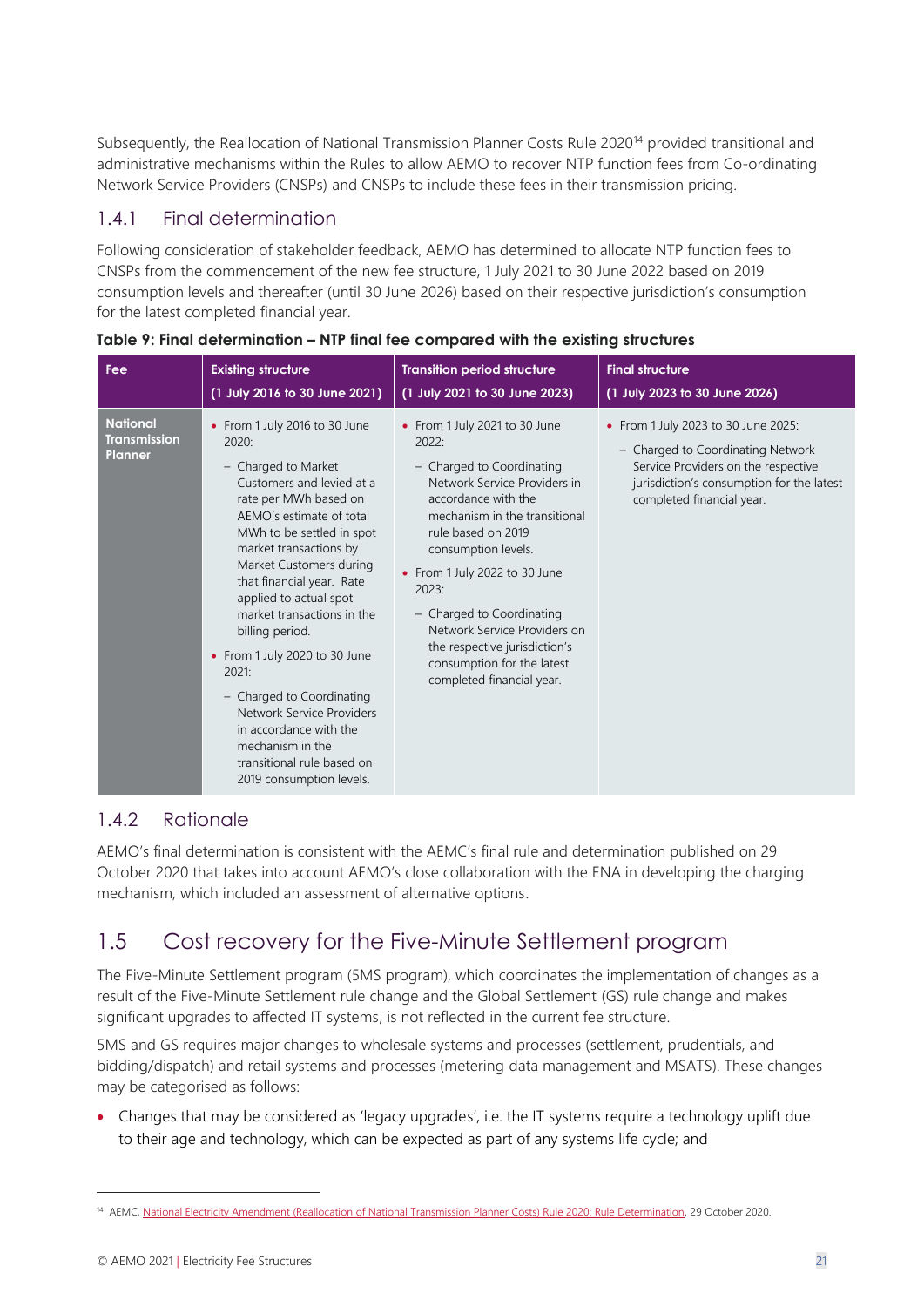• Changes that may be considered as '5MS/GS specific upgrades', i.e. the IT systems must be changed to give effect to the 5MS and GS rule changes specifically.

#### 1.5.1 Final determination

AEMO's final determination is to recover costs of the IT upgrade and 5MS/GS compliance as a separate fee in a consolidated manner, that is to recover both legacy upgrades and 5MS/GS specific upgrades together, as follows $15$ :

- Legacy upgrades apportioned to wholesale systems (17% allocation) and retail systems (48% allocation); and
- 5MS/GS specific upgrades required to dispatch/bidding, settlements and retail systems (35% allocation in total).

This new fee category will be titled "IT upgrade and 5MS/GS compliance". It will include the capex incurred under the 5MS Program and the opex associated with the affected IT systems (Dispatch, Settlements and Retail/Metering Data Management). The separate IT upgrade and 5MS/GS compliance fee is to be charged to Wholesale Participants (13% allocation) and Market Customers (87% allocation) in the first 2 years (transition period) via the same metrics as the core NEM allocated fee metrics (see figure 3 below). In years 3 to 5, the Wholesale Participant allocation is 18% and the Market Customer allocation is 82%.

**Figure 3: IT upgrade and 5MS/GS compliance cost recovery allocation (for first 2 years)**



<sup>&</sup>lt;sup>15</sup> Note, budget percentage ratios are approximate and to be confirmed in the Annual Budget and Revenue process.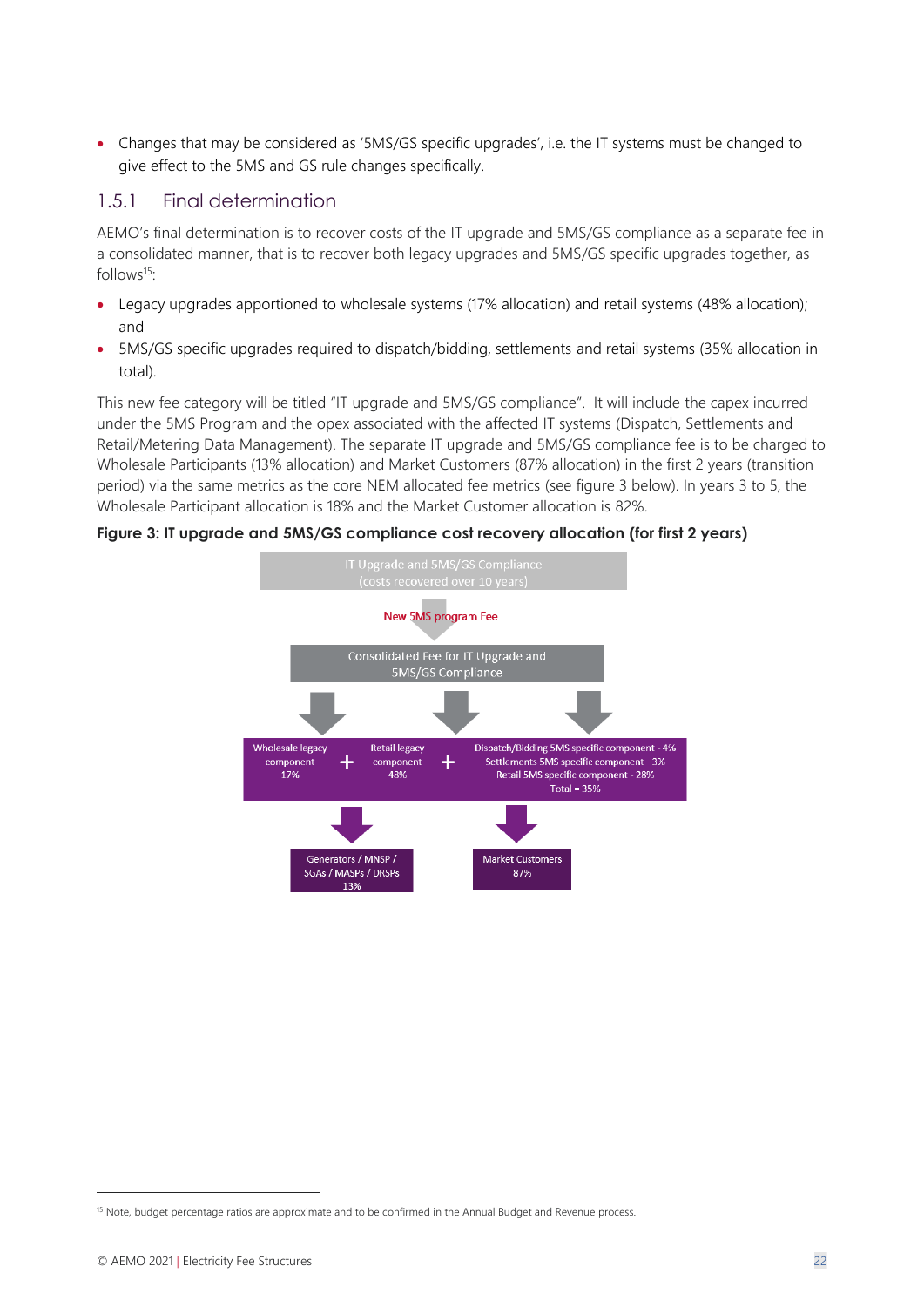| Fee                                  | <b>Existing structure</b>     | <b>Transition period structure</b>                                                                                                                                                                                                                                                                                                                                                                           | <b>Final structure</b>                                                                                                                                                                                                                                                                              |
|--------------------------------------|-------------------------------|--------------------------------------------------------------------------------------------------------------------------------------------------------------------------------------------------------------------------------------------------------------------------------------------------------------------------------------------------------------------------------------------------------------|-----------------------------------------------------------------------------------------------------------------------------------------------------------------------------------------------------------------------------------------------------------------------------------------------------|
|                                      | (1 July 2016 to 30 June 2021) | (1 July 2021 to 30 June 2023)                                                                                                                                                                                                                                                                                                                                                                                | (1 July 2023 to 30 June 2026)                                                                                                                                                                                                                                                                       |
| IT Upgrade &<br>5MS/GS<br>compliance | $\bullet$ NA                  | • For 5MS/GS legacy and specific<br>upgrade costs:<br>(a) 87% allocated to Market<br>Customers (same fee<br>structure as core NEM<br>allocated Market Customer<br>fee); and<br>(b) 13% allocated to<br>Generators/MNSPs/SGAs/MA<br>SPs/DRSPs (collectively<br>referred to in the fee structure<br>as "Wholesale Participants").<br>Same fee structure as core<br>NEM allocated Wholesale<br>Participant fee. | • For 5MS/GS legacy and specific upgrade<br>costs:<br>(a) 82% allocated to Market Customers<br>(same fee structure as core NEM<br>allocated Market Customer fee); and<br>(b) 18% allocated to Wholesale<br>Participants (same fee structure as core<br>NEM allocated Wholesale Participant<br>fee). |

#### **Table 10: Final determination – IT upgrade & 5MS/GS compliance cost recovery**

#### 1.5.2 Rationale

The final determination provides transparency of costs for 5MS upgrades and associated with BAU legacy upgrades. AEMO did not consider it necessary to have a separate fee for each, because this unnecessarily complicates the fee structure. Merging these costs into a single fee simplifies the fee structure and reduces the number of fees used to charge Market Customers. It should be noted that the end result, in terms of which participant pays, is the same as in the Draft Determination.

The tables below outline the basis for allocation to each participant which is consistent with the reflective of involvement principle.

| Table 11: Allocation to participants for 1July 2021 to 30 June 2023 – IT upgrade & 5MS/GS |  |  |
|-------------------------------------------------------------------------------------------|--|--|
| compliance cost recovery                                                                  |  |  |

| <b>Item</b>             |                   | <b>Updated (February 2021) Allocations</b> | <b>Basis for Allocation</b> |                                              |
|-------------------------|-------------------|--------------------------------------------|-----------------------------|----------------------------------------------|
|                         | Budget %<br>Ratio | Market Customers                           | Wholesale Participants      |                                              |
| Legacy Upgrade:         |                   |                                            |                             |                                              |
| Wholesale<br>o          | 17%               | 9%                                         | 8%                          | Allocated as per core NEM fee allocation     |
| Retail<br>$\bullet$     | 48%               | 48%                                        | 0%                          | Entirely allocated to Market Customers       |
| <b>5MS Specific:</b>    |                   |                                            |                             |                                              |
| <b>Dispatch</b><br>o    | 4%                | 0%                                         | 4%                          | Entirely allocated to Wholesale Participants |
| <b>Settlements</b><br>n | 3%                | 2%                                         | $1\%$                       | Allocated as per core NEM fee allocation     |
| • Retail                | 28%               | 28%                                        | 0%                          | Entirely allocated to Market Customers       |
| <b>Total</b>            | 100%              | 87%                                        | 13%                         |                                              |

#### **Table 11b: Allocation to participants for 1July 2023 to 30 June 2026 – IT upgrade & 5MS/GS compliance cost recovery**

| <b>Item</b> |                   | <b>Updated (February 2021) Allocations</b> | <b>Basis for Allocation</b> |  |
|-------------|-------------------|--------------------------------------------|-----------------------------|--|
|             | Budget %<br>Ratio | <b>Market Customers</b>                    | Wholesale Participants      |  |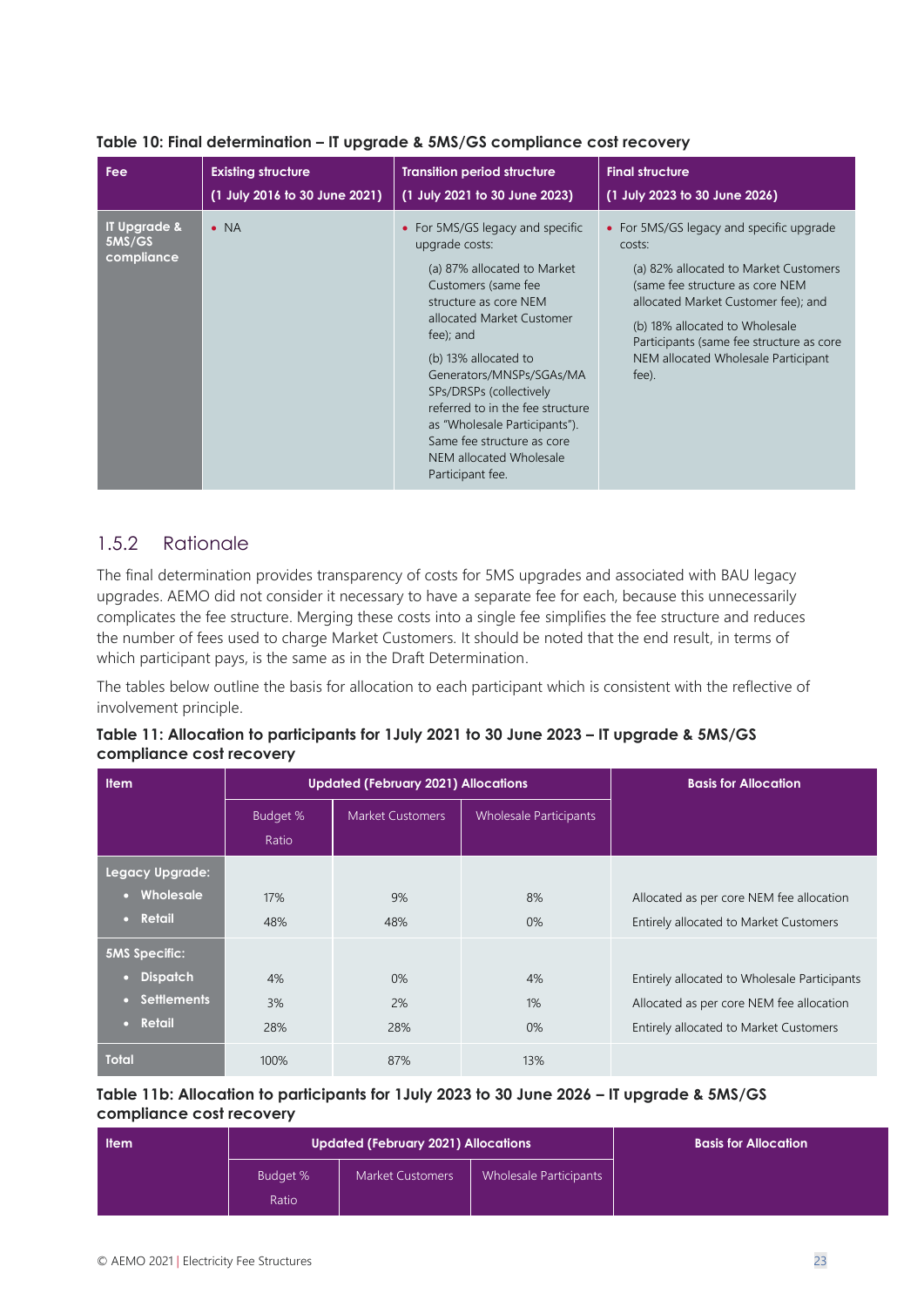| Legacy Upgrade:      |      |     |       |                                                                                          |
|----------------------|------|-----|-------|------------------------------------------------------------------------------------------|
| • Wholesale          | 17%  | 5%  | 12%   | Allocated 32.2% to Market Customers and<br>67.8% to Wholesale Participants <sup>16</sup> |
| $\bullet$ Retail     | 48%  | 48% | $0\%$ | Entirely allocated to Market Customers                                                   |
| <b>5MS Specific:</b> |      |     |       |                                                                                          |
| • Dispatch           | 4%   | 0%  | 4%    | Entirely allocated to Wholesale Participants                                             |
| • Settlements        | 3%   | 1%  | 2%    | Allocated 32.2% to Market Customers and<br>67.8% to Wholesale Participants               |
| $\bullet$ Retail     | 28%  | 28% | 0%    | Entirely allocated to Market Customers                                                   |
| <b>Total</b>         | 100% | 82% | 18%   |                                                                                          |

Additionally:

- It should be noted there was approximately a 30% reduction in total costs by undertaking the legacy upgrade concurrently with 5MS implementation.
- Budget percentage ratios between wholesale and retail have changed since the draft determination because there have been budget increases in the Retail workstream associated with the delays in that workstream, resulting in a greater proportion of project costs for Retail (both legacy upgrade and 5MS specific) and proportionately lower to Wholesale. Budget ratios are estimated based on the current budget and may be revised for changes to budget over time through the annual budgeted revenue requirements process.
- The basis for allocating between Market Customers and Wholesale Participants is unchanged from the draft determination.

# <span id="page-23-0"></span>1.6 Cost recovery of the DER integration program and Energy Consumer Data Right (CDR) project

The DER integration program is not included in the current fee structure but is an integral program to evolve the national electricity system for the future, particularly given the rate of uptake of DER that is occurring and projected. The program involves initiatives that AEMO is working on in partnership with the Energy Security Board (ESB), market bodies, and stakeholders to design and implement the technical integration of DER.

The DER integration program comprises:

- Consumer data to empower industry innovation and value to consumers through delivering accessible energy data, including the DER register, Customer Switching and the Energy Consumer Data Right
- Markets to bring DER and demand response into the wholesale market (e.g. WDR mechanism, Virtual Power Plants)
- Operations to identify emerging and future operational challenges related to DER, and develop and implement suitable mitigation measures
- Standards supporting development of minimum technical requirements to ensure system security and interoperability
- Demonstrations trials to inform regulatory changes to effectively integrate DER into the grid and markets. This includes, among others, the VPP demonstration program and the Victorian DER Marketplace trial.

<sup>&</sup>lt;sup>16</sup> These percentages were calculated by excluding the TNSP percentage and normalising the relevant core NEM fee allocation to Market Customers and Wholesale Participant percentages i.e. Market Customers (26.6% / (1-(1-17.5%)) = 32.2% and Wholesale Participants (55.9% / (1-17.5%)) = 67.8%. 17.5% is the core NEM fee allocation to TNSPs.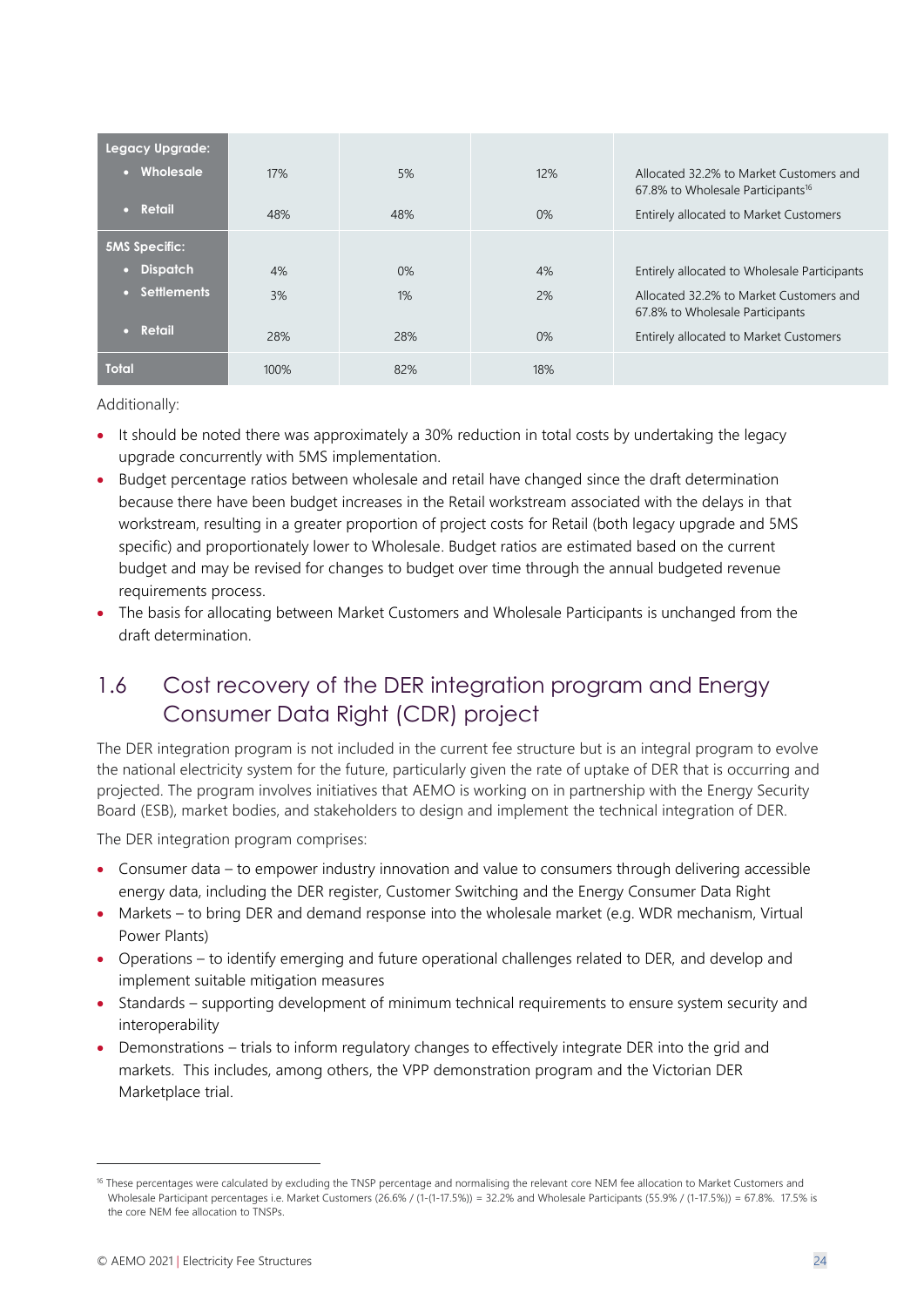#### 1.6.1 Final determination

Costs associated with the DER integration are to be recovered as a separate fee as follows:

- Recovery from Market Customers (80% allocation) for developing markets and products to enable improved participation and competition for consumers, charged using the general Market Customer fee as follows:
	- A \$/MWh basis through the transition period (1 July 2021 to 30 June 2023), then
	- 50% charged on a \$/MWh basis and 50% charged on a \$/NMI basis (as per the core NEM fee from 1 July 2023).
- Recovery from Wholesale Participants (20% allocation) due to DER integration providing improved system security and visibility, charged using the general Wholesale Participants NEM fee.
- NSPs excluded because the current estimated involvement is immaterial. However, AEMO notes that it would reconsider an allocation to NSPs, in particular DNSPs, as major reforms such as the two-sided market reforms progress, either through a declared NEM project under the Rules within the next fee period, or subsequent fee structure review.

The final determination for the Energy CDR program is to defer a determination, as there remain uncertainties associated with funding arrangements and implementation timing, although there is potential for the program to meet the criteria of a declared NEM project.



#### **Figure 4: DER integration cost recovery allocation**



| Fee         | <b>Existing structure</b>     | <b>Transition period structure</b>                                                                                                                                                                                                                                                                                                      | <b>Final structure</b>                                                                                                                                                                                                                                                                           |
|-------------|-------------------------------|-----------------------------------------------------------------------------------------------------------------------------------------------------------------------------------------------------------------------------------------------------------------------------------------------------------------------------------------|--------------------------------------------------------------------------------------------------------------------------------------------------------------------------------------------------------------------------------------------------------------------------------------------------|
|             | (1 July 2016 to 30 June 2021) | (1 July 2021 to 30 June 2023)                                                                                                                                                                                                                                                                                                           | (1 July 2023 to 30 June 2026)                                                                                                                                                                                                                                                                    |
| DER program | $\bullet$ NA                  | • 80% allocated to Market Customers<br>levied on:<br>(i) charged as a rate per MWh for<br>a financial year based on AEMO's<br>estimate of total MWh to be<br>settled in spot market transactions<br>by Market Customers during that<br>financial year. Rate applied to<br>actual spot market transactions in<br>the billing period; and | • 80% allocated to Market Customers<br>levied on:<br>(i) 50% charged as a rate per<br>MWh for a financial year based on<br>AEMO's estimate of total MWh to<br>be settled in spot market<br>transactions by Market Customers<br>during that financial year. Rate<br>applied to actual spot market |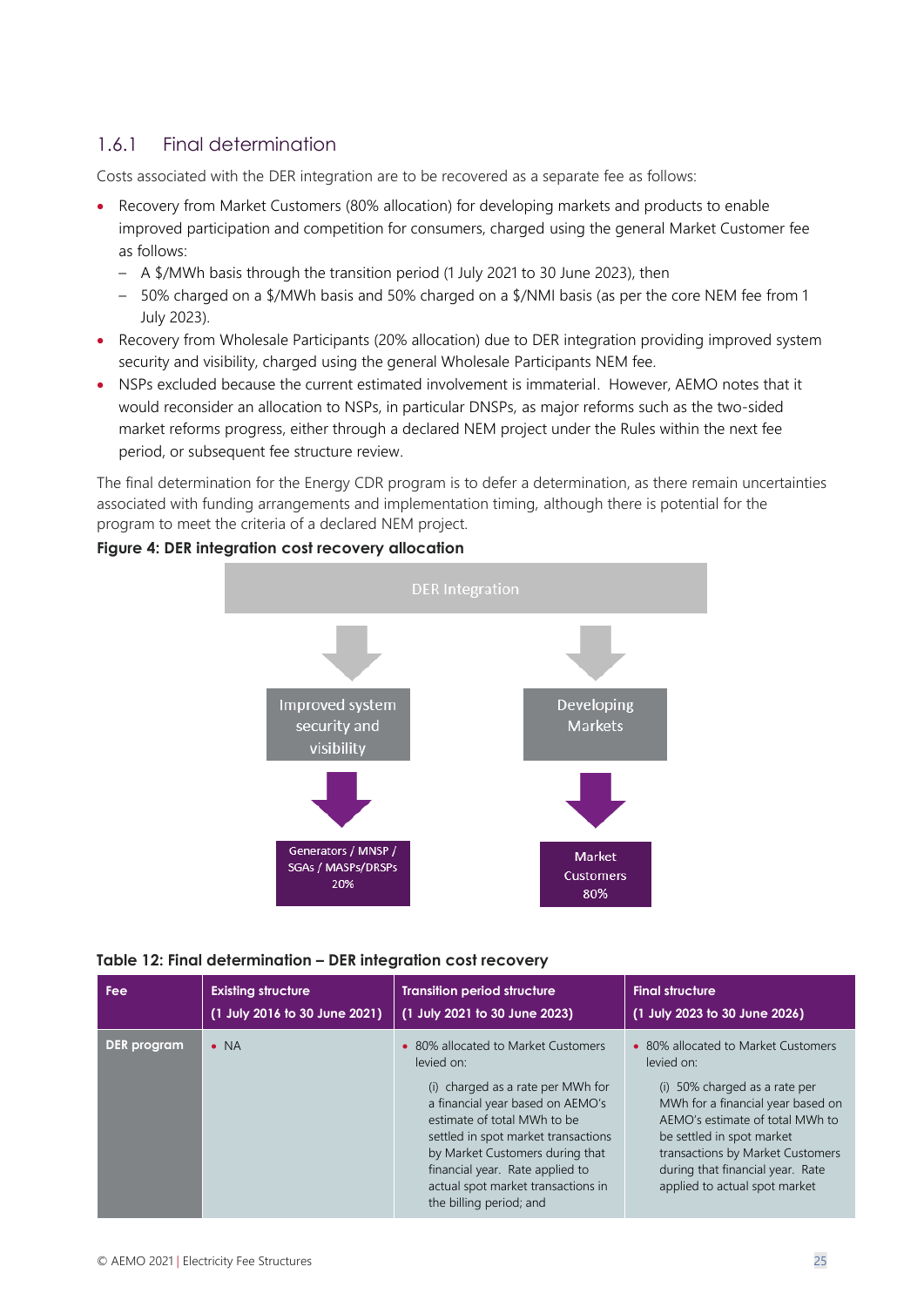• 20% allocated to Wholesale Participants levied on the same basis as above for the core NEM allocated fee. transactions in the billing period; and (ii) 50% charged on a per connection point basis per week. • 20% allocated to Wholesale Participants levied on the same basis as above for the core NEM allocated  $f_{\alpha\alpha}$ 

#### 1.6.2 Rationale

Following consideration of stakeholder feedback, AEMO has determined that the specific charge to DRSPs based on a percentage of the WDR mechanism establishment costs should be removed. This determination is different to the proposal in the draft determination. AEMO's decision has been based on further investigation by AEMO and taking account of stakeholder submissions and discussions, and consideration of the principles and regard to the NEO which concluded:

- There is too much uncertainty at this stage on the level of participation by DRSPs in the WDR mechanism, and any charge to this new entrant may unfairly benefit or penalise them depending on their timing of market entry.
- There are complexities associated with implementation of a specific allocation and user charge to DRSPs, as AEMO would be required to determine either a fixed price (or tariff) for a floating revenue amount, or a fixed revenue amount, with a floating price (or tariff), as a result of the uncertainty surrounding participation rate, which creates a risk of over or under-recovery.
- DRSPs would still be subject to DER integration costs through the broader 20% allocation to Wholesale Participants. That is, DRSPs will be charged as part of the Wholesale Participant allocation for improvement to security and visibility from the DER integration program.

While recovery of the DER integration program could also be allocated more broadly using the core NEM fee across all participants, this approach would not be as reflective of involvement as the final determination outlined in section 1.6.1.

Additionally, NSPs have been excluded from the fee as there is still some uncertainty around future levels of participation and involvement of NSPs in the programs at this relatively early stage of the DER integration program, including the amount of data readily available that could be used to develop an appropriate metric for charging. AEMO considers that the costs and complexities of implementing this at an early stage are likely to outweigh the benefits. AEMO would reconsider an allocation to NSPs, in particular DNSPs, should the distribution market operator (DMO) / two-sided market reforms progress, either through a declared NEM project under the Rules within the next fee period, or subsequent fee structure review.

This therefore makes the final position more aligned with the NER principles as it is simple to implement and apply while also ensuring those who are involved with, or ultimately benefit from, the program are charged directly.

As per the Draft Report, deferment of the Energy CDR cost recovery determination is due to:

- The CDR rules and standards, as they apply to the energy sector, have not yet been finalised and thus the exact scope of the roles AEMO will play are yet to be detailed;
- The ACCC are presently considering a phasing approach to the roll out of the CDR, therefore it is not yet clear which retail market participants may be subject to obligations under the CDR, and thereby are involved or benefit from the program; and
- Amendments to the NEL and NER, to enable AEMO to play its roles in the CDR program and recover associated costs, have not yet been finalised.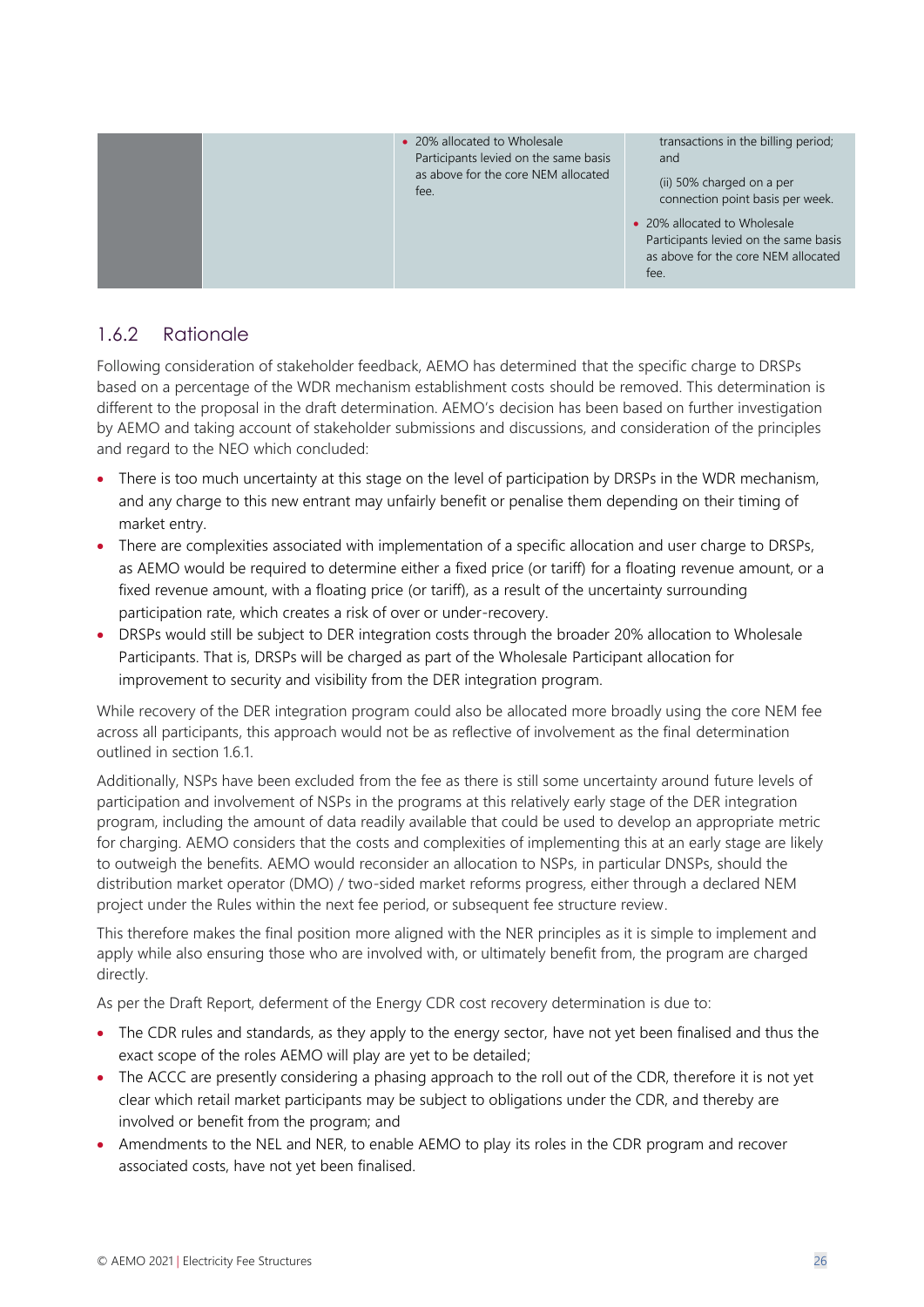As these issues begin to be addressed through 2021, AEMO will be able to more meaningfully engage with members on the expected costs of delivering and operating our CDR services<sup>17</sup> and therefore in a better position to determine an appropriate means of cost recovery of the program.

## <span id="page-26-0"></span>1.7 Cost recovery of the Digital and Regulatory compliance programs

AEMO's digital program is expected to incur significant capital expenditure over the next few years as a result of AEMO's systems nearing end-of-life. Additionally, the significant increase in data volumes necessitates an increase in computational capability, analytics, design, and digitalisation to support the real-time operation of AEMO's energy systems and markets.

Regulatory compliance programs are changes required to market systems, processes or regulatory instruments for AEMO to comply with NEM regulatory changes and are directly related to the NEM core functions.

#### 1.7.1 Final determination

AEMO's final determination is to allocate directly to the core NEM fees participant categories (including TNSPs) in the following manner:

- For the digital program, the costs are to be recovered from both the NEM allocated and unallocated categories on the same basis as the core NEM fee.
- For the regulatory compliance program, the costs are to be recovered from the NEM allocated category.
- For significant regulatory reforms, AEMO proposes to apply the declared NEM project framework, where required.

#### 1.7.2 Rationale

In making its final determination, AEMO also considered allocating costs associated with the digital program and regulatory compliance program more broadly across the fee structure where applicable, e.g. to the Electricity Retail Markets fee, NTP fee as well as the core NEM fee. However, the reasons for making the final determination were:

- It is likely that all projects related to digital and regulatory compliance requirements will provide benefit broadly across all NEM participants.
- It is less complex than recovering across the broader fee structure as projects will not need to be assessed on a case-by-case basis.
- Assessment of projects on a case-by-case basis may lead to unreasonable discrimination of some participants.

### <span id="page-26-1"></span>1.8 Energy Consumers Australia (ECA)

The Council of Australian Governments (COAG) Energy Council approved the establishment of Energy Consumers Australia (ECA) by 1 January 2015, providing a focus on national energy market matters of strategic importance for energy consumers, in particular residential and small business consumers.

The ECA replaced the existing Consumer Advocacy Panel (CAP) for which AEMO currently collects funds through participant fees in the National Electricity Market (NEM) and gas markets. AEMO is also required to collect funding for the ECA.

 $17$  Any engagement with our members on CDR costs and cost recovery was outside the scope of this fee structure review.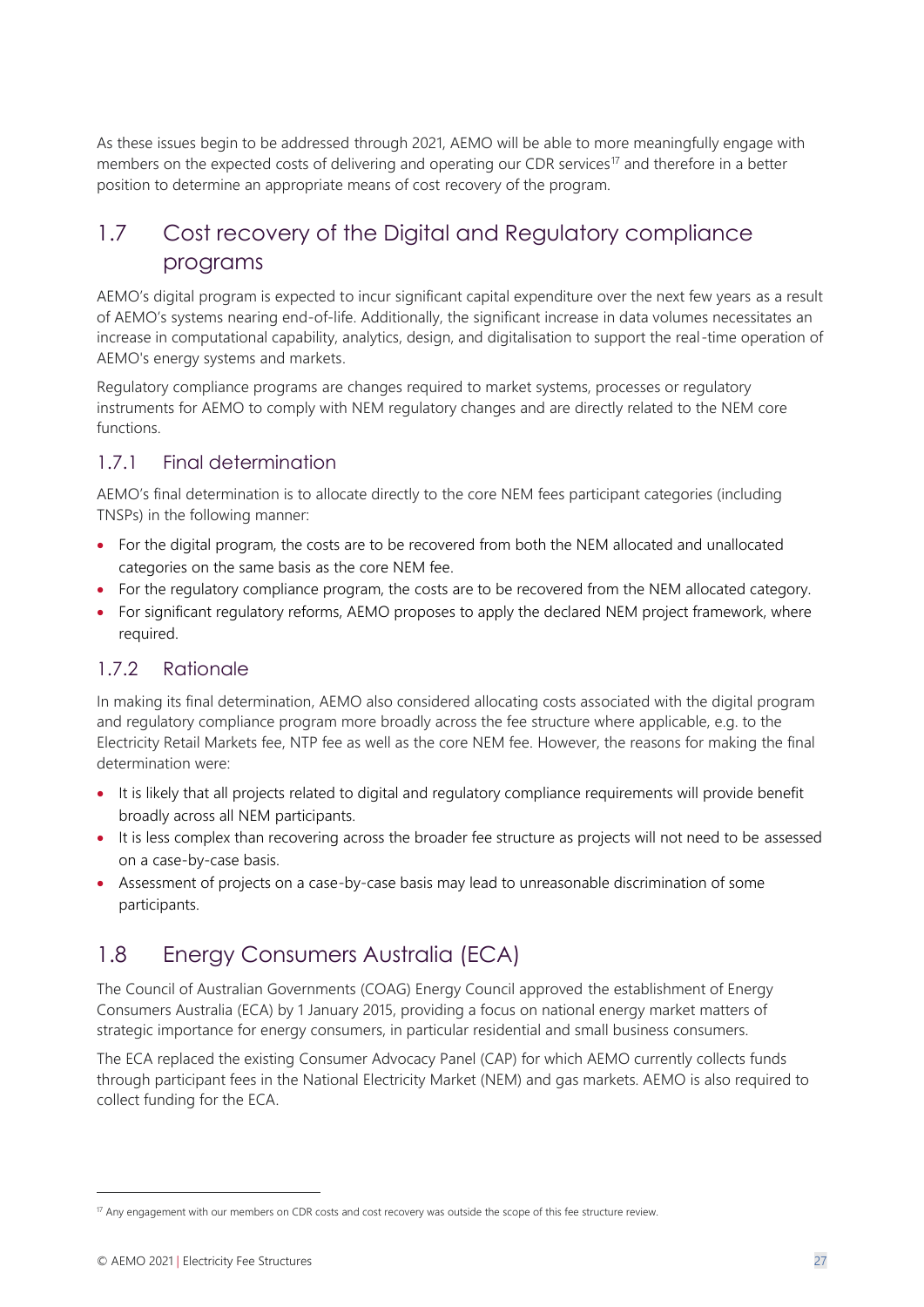#### 1.8.1 Final determination

AEMO has determined that ECA fees for electricity will be levied on Market Customers based on a fee per connection point for small customers. This maintains the existing structure.

**Table 13: Final determination – ECA electricity fee final fee structure compared with the existing structure**

| Fee                                            | <b>Existing structure</b>                                                                                                                          | <b>Transition period structure</b>    | <b>Final structure</b>             |
|------------------------------------------------|----------------------------------------------------------------------------------------------------------------------------------------------------|---------------------------------------|------------------------------------|
|                                                | (1 July 2016 to 30 June 2021)                                                                                                                      | $\vert$ (1 July 2021 to 30 June 2023) | (1 July 2023 to 30 June 2026)      |
| Energy<br><b>Consumers</b><br><b>Australia</b> | • Charged to Market Customers<br>and levied at a rate per small<br>customer (as defined in the<br>National Energy Retail Law)<br>connection point. | • No change to existing structure.    | • No change to existing structure. |

#### 1.8.2 Rationale

AEMO notes that establishment of the ECA, its constitution, and mandate of activities is to provide a focus on national energy market matters of strategic importance in particular to benefit residential and small business consumers. It is therefore considered the \$/NMI charge is simple and aligns with the NEO for the charging of small customers.

# <span id="page-27-0"></span>1.9 NEM Participant Compensation Fund (PCF)

In accordance with the NER, AEMO is required to maintain a Participant Compensation Fund (PCF) for the NEM to pay compensation to Scheduled Generators, Semi Scheduled Generators and Scheduled Network Service Providers for scheduling errors as determined by the Dispute Resolution Panel.

#### 1.9.1 Final determination

AEMO has decided to maintain the existing structure. That is, a 50/50 capacity/energy split for Scheduled and Semi-Scheduled Generators and NSPs.

| Fee                                                      | <b>Existing structure</b>                                                                                                                                                                                                                  | <b>Transition period structure</b> | <b>Final structure</b>             |
|----------------------------------------------------------|--------------------------------------------------------------------------------------------------------------------------------------------------------------------------------------------------------------------------------------------|------------------------------------|------------------------------------|
|                                                          | (1 July 2016 to 30 June 2021)                                                                                                                                                                                                              | (1 July 2021 to 30 June 2023)      | (1 July 2023 to 30 June 2026)      |
| <b>NEM</b><br>Participant<br>Compensation<br><b>Fund</b> | • Charged to Scheduled<br>Generators, Semi Scheduled<br>Generators and Scheduled<br>Network Service Providers in<br>accordance to the NER, levied<br>on 50% maximum capacity<br>and 50% energy generated in<br>the previous calendar year. | • No change to existing structure  | • No change to existing structure. |

|  | Table 14: Final determination – NEM PCF final fee structure compared with the existing structure |  |  |  |  |
|--|--------------------------------------------------------------------------------------------------|--|--|--|--|
|  |                                                                                                  |  |  |  |  |
|  |                                                                                                  |  |  |  |  |

#### 1.9.2 Rationale

The NER requires that funding requirements of the NEM PCF are to be recovered only from Scheduled Generators, Semi Scheduled Generators and Scheduled Network Services Providers.

It is considered the 50/50 capacity/energy split for scheduled and semi-scheduled generators and NSPs remains appropriate and meets all NER principles, particularly the simple and non-discriminatory principles as well as the NEO.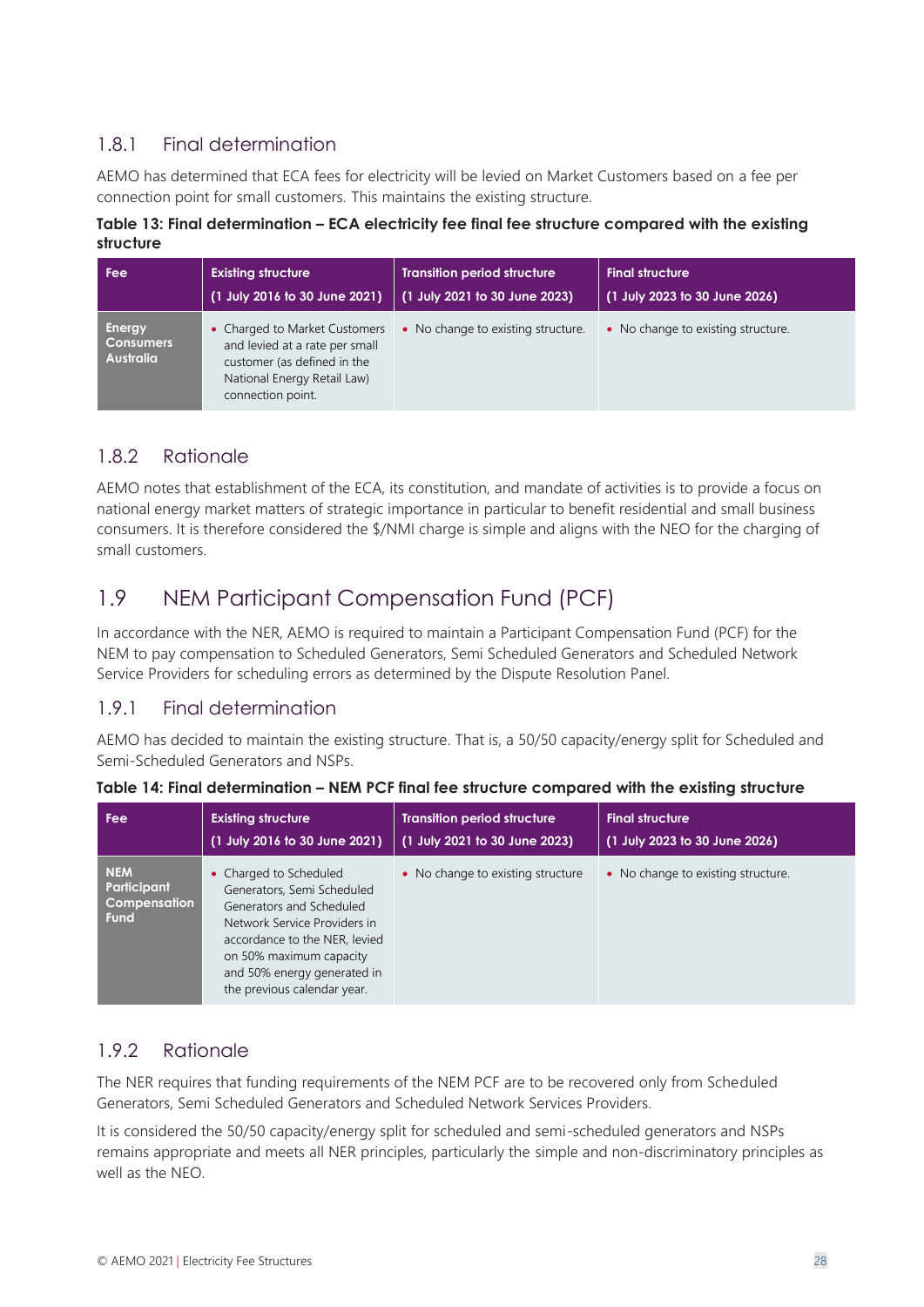# <span id="page-28-0"></span>1.10 Registration

Registration fees reflect the costs to AEMO in the registration of all registered participants in the NEM. This review did not consider the quantum, only the structure of these fees.

#### 1.10.1 Final determination

AEMO's final determination is to maintain the existing structure.

**Table 15: Final determination – Registration final fee structure compared with the existing structure**

| Fee                  | <b>Existing structure</b><br>(1 July 2016 to 30 June 2021)                                            | <b>Transition period structure</b><br>(1 July 2021 to 30 June 2023) | <b>Final structure</b><br>(1 July 2023 to 30 June 2026) |
|----------------------|-------------------------------------------------------------------------------------------------------|---------------------------------------------------------------------|---------------------------------------------------------|
| Registration<br>fees | The fee structure for<br>registration fees for each<br>application type to continue<br>to be charged. | • No change to existing structure.                                  | • No change to existing structure.                      |
|                      | The actual registration fee<br>amounts are to be set as part<br>of the annual budget.                 |                                                                     |                                                         |

#### 1.10.2 Rationale

AEMO's final determination reflects that no changes should be made until the upcoming review on the quantum of registration fees is completed.

### <span id="page-28-1"></span>1.11 Incremental charges

Where it is practical for AEMO to identify that doing something specific for a participant, and that action causes identifiable and material costs for AEMO, AEMO seeks to levy fees to recover the incremental costs incurred.

#### 1.11.1 Final determination

AEMO's final determination is to maintain the existing structure.

| Table 16: Final determination – Incremental charges final fee structure compared with the existing |  |
|----------------------------------------------------------------------------------------------------|--|
| structure                                                                                          |  |

| Fee                    | <b>Existing structure</b>                                                                                                                                                                                                                                    | <b>Transition period structure</b> | <b>Final structure</b>             |
|------------------------|--------------------------------------------------------------------------------------------------------------------------------------------------------------------------------------------------------------------------------------------------------------|------------------------------------|------------------------------------|
|                        | (1 July 2016 to 30 June 2021)                                                                                                                                                                                                                                | (1 July 2021 to 30 June 2023)      | (1 July 2023 to 30 June 2026)      |
| Incremental<br>charges | • Where it is practical for AEMO<br>to identify that doing<br>something specific for a<br>participant, and that action<br>causes identifiable and<br>material costs for AEMO,<br>AEMO can seek to levy fees<br>to recover the incremental<br>costs incurred. | • No change to existing structure. | • No change to existing structure. |

#### 1.11.2 Rationale

AEMO's final determination has been made on the basis that the existing structure remains simple and reflective of involvement.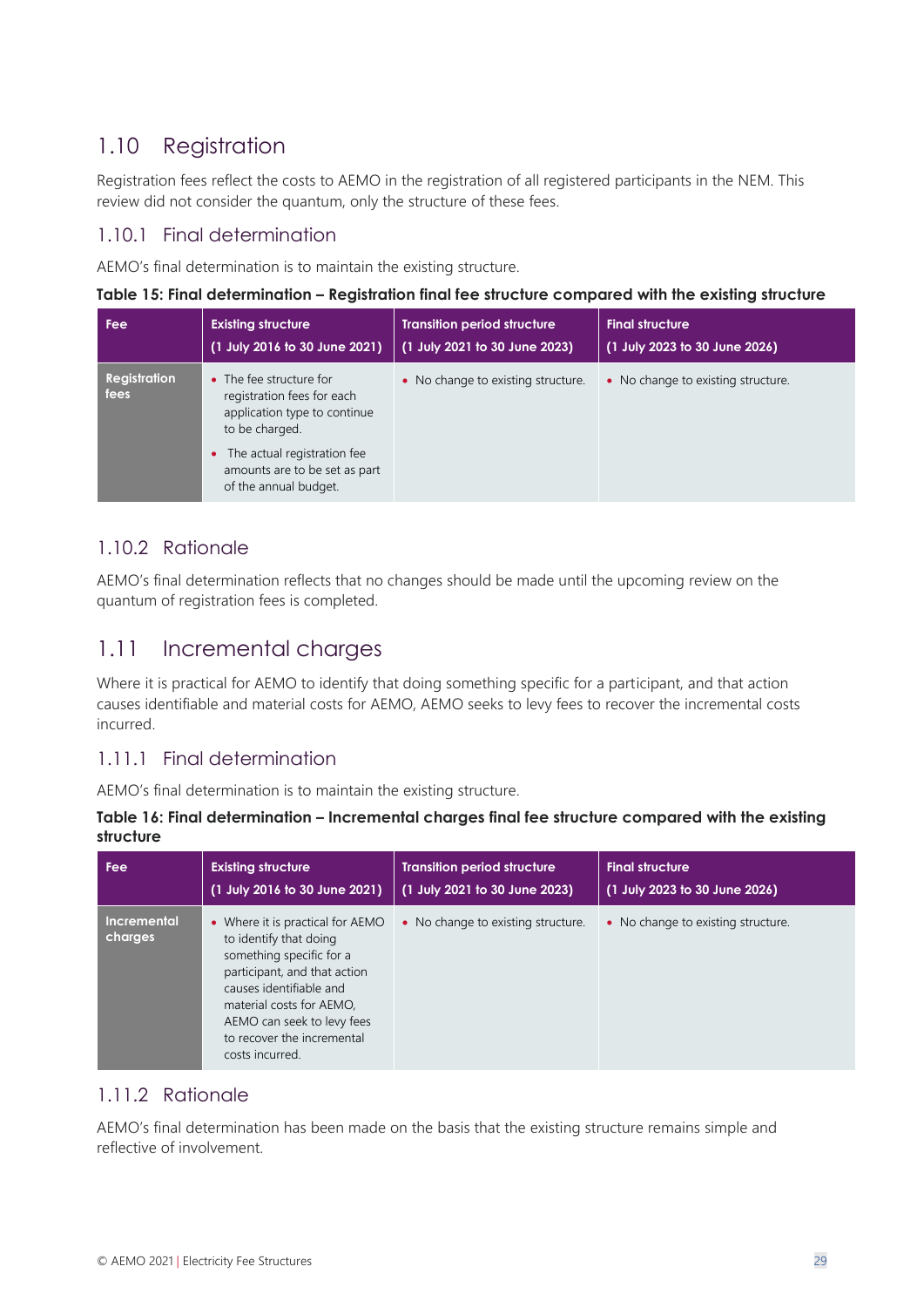# <span id="page-29-0"></span>**2. Submissions received on the Consultations**

AEMO received 15 submissions in the first stage of consultation from:

- AEC;
- AGL:
- Ausgrid;
- ENA;
- Enel X;
- EnergyAustralia;
- Energy Queensland;
- ERM Power:
- Essential Energy;
- EUAA;
- Mondo;
- Origin Energy;
- PIAC;
- PLUS ES; and
- Red Energy and Lumo Energy.

In the second stage of consultation, that is the Draft Report, AEMO received 13 submissions from:

- AEC;
- AGL;
- Ausgrid;
- AusNet Services;
- ENA;
- Endeavour Energy;
- Enel X;
- Energy Queensland;
- ERM Power;
- Origin Energy;
- PIAC;
- SAPN; and
- Stanwell.

These submissions are published on AEMO's website at [https://aemo.com.au/consultations/current-and](https://aemo.com.au/consultations/current-and-closed-consultations/electricity-market-participant-fee-structure-review)[closed-consultations/electricity-market-participant-fee-structure-review.](https://aemo.com.au/consultations/current-and-closed-consultations/electricity-market-participant-fee-structure-review) 

All submissions were considered in detail when preparing the Final Report.

AEMO responded to matters raised in the first stage of consultation in the Draft Report.

Sections 2.2 to 2.9 below outline in detail AEMO's responses to the second stage/Draft Report submissions which have led to the final determinations outlined in Section 1.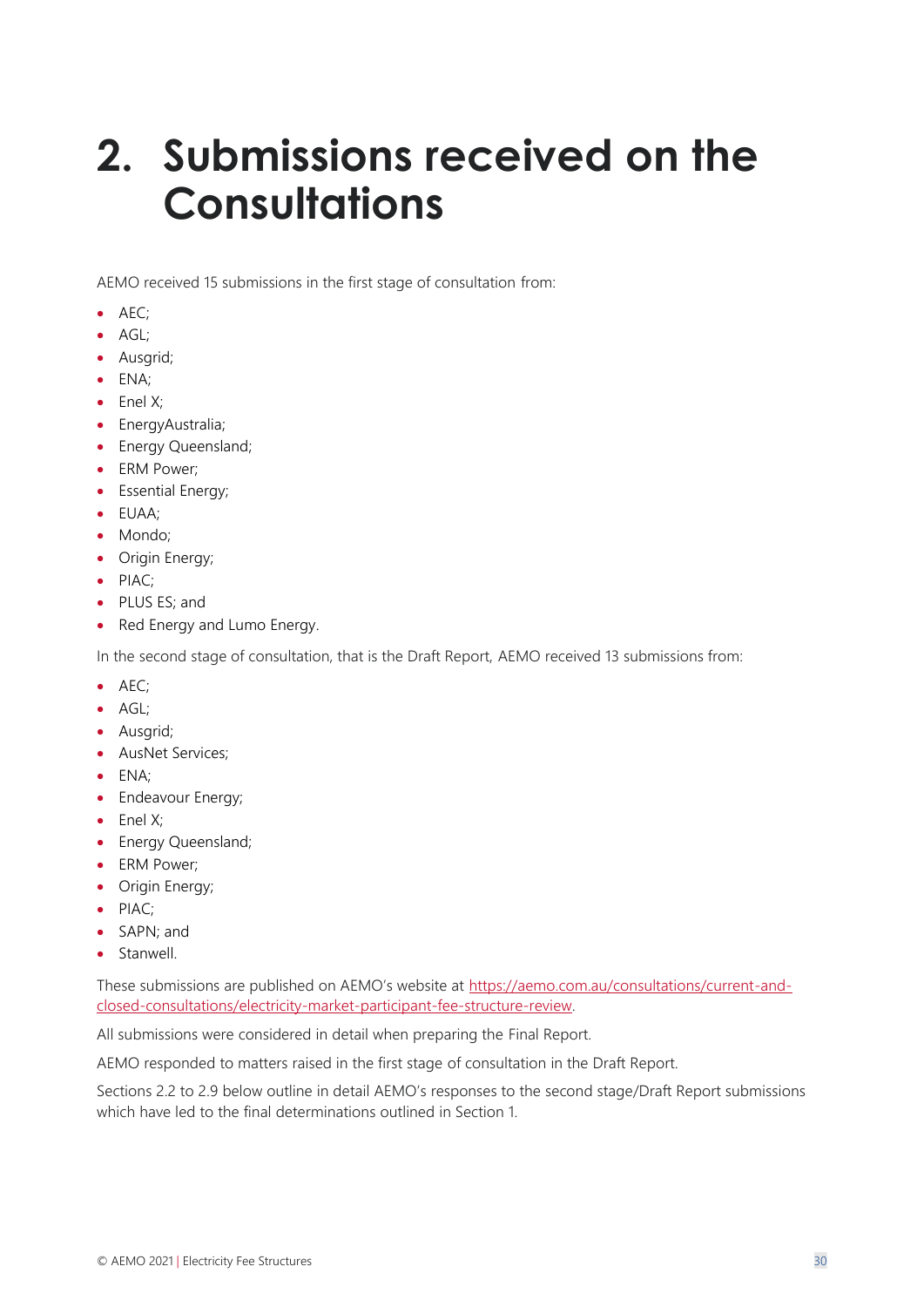# <span id="page-30-0"></span>2.1 Summary of stakeholder feedback

The table below provides an overview of the main issues raised by stakeholder groups in response to AEMO's Draft Report proposals that were made to address the main issues under consultation.

Table 17: Summary of stakeholder feedback on the draft report

| <b>Electricity stakeholders</b>                               | <b>Summary of stakeholder feedback</b>                                                                                                                                                                                                   |
|---------------------------------------------------------------|------------------------------------------------------------------------------------------------------------------------------------------------------------------------------------------------------------------------------------------|
| <b>NSPs</b><br>(Endeavour Energy,<br>Ausgrid, EQL, ENA, SAPN, | • Do not support allocation to NSPs - notes majority of NSP stakeholders didn't<br>support charging NSPs                                                                                                                                 |
| <b>AusNet Services)</b>                                       | • Draft structure requires a rule change to enable NSPs to recover costs of NEM fees<br>from customers (transitional period does not resolve cost recovery concerns)                                                                     |
|                                                               | • Charging NSPs is not consistent with revenue and pricing principles in the NEL                                                                                                                                                         |
|                                                               | • Administrative burden/costs will increase                                                                                                                                                                                              |
|                                                               | • Greater transparency of cost allocation and survey process is required                                                                                                                                                                 |
|                                                               | • AusNet suggests AEMO should be charged (not them) due to VIC planning role                                                                                                                                                             |
| <b>Wholesale and retail</b><br>industry association           | • Supportive of broadening fee recovery base to all other registered participants,<br>including the allocation to NSPs                                                                                                                   |
| (AEC)                                                         | • Given the materiality of reallocations, further survey detail would be prudent                                                                                                                                                         |
|                                                               | • Supportive of market customer allocation but further explanation could be<br>provided on more complex options to address anomalies created by<br>variable/behind the meter resources                                                   |
|                                                               | • Supports the proposed duration and the use of a transition period                                                                                                                                                                      |
| <b>Generators</b><br>(Stanwell, AGL, Origin)                  | • Supportive of AEMO's draft proposals (AGL suggests existing allocation to market<br>customers is appropriate but no concerns over AEMO's draft proposal and<br>recommends AEMO explore ways to make sure NSP charges are not inflated) |
|                                                               | • AGL suggested the WDR specific allocation to DRSPs should be 50%, and suggest<br>further consideration of capex/opex split for 5MS                                                                                                     |
|                                                               | • Origin suggest more clarity in the Final Determination on 5MS costs for each<br>category, including rationale for excluding NSPs and MDPs                                                                                              |
| <b>DER/Demand</b><br>response/battery<br>(Enel X)             | • Does not support allocation of WDR establishment costs to DRSPs only as<br>consumers ultimately benefit (Note: draft determination did not suggest 100%<br>allocation of WDR costs to DRSPs)                                           |
|                                                               | • Too much uncertainty in DER cost recovery proposal to determine materiality                                                                                                                                                            |
|                                                               | • Registration fees need to reflect economies of scale e.g. currently does not enable<br>smaller DER to register                                                                                                                         |
| <b>Energy consumer group</b>                                  | • Cost recovery should be on a beneficiary-pays basis                                                                                                                                                                                    |
| (PIAC)                                                        | • Concerns with charging DRSPs WDR establishment costs as WDR benefits<br>consumers                                                                                                                                                      |
| <b>Retailers</b>                                              | • Largely supportive of the draft report.                                                                                                                                                                                                |
| (ERM Power)                                                   | • Requested further explanation on the Market Customer charge and 5MS allocation.                                                                                                                                                        |

# <span id="page-30-1"></span>2.2 Term of fee determination

In the Draft Report, AEMO proposed a five-year fee determination with a two-year transition period. There were six respondents to this proposal.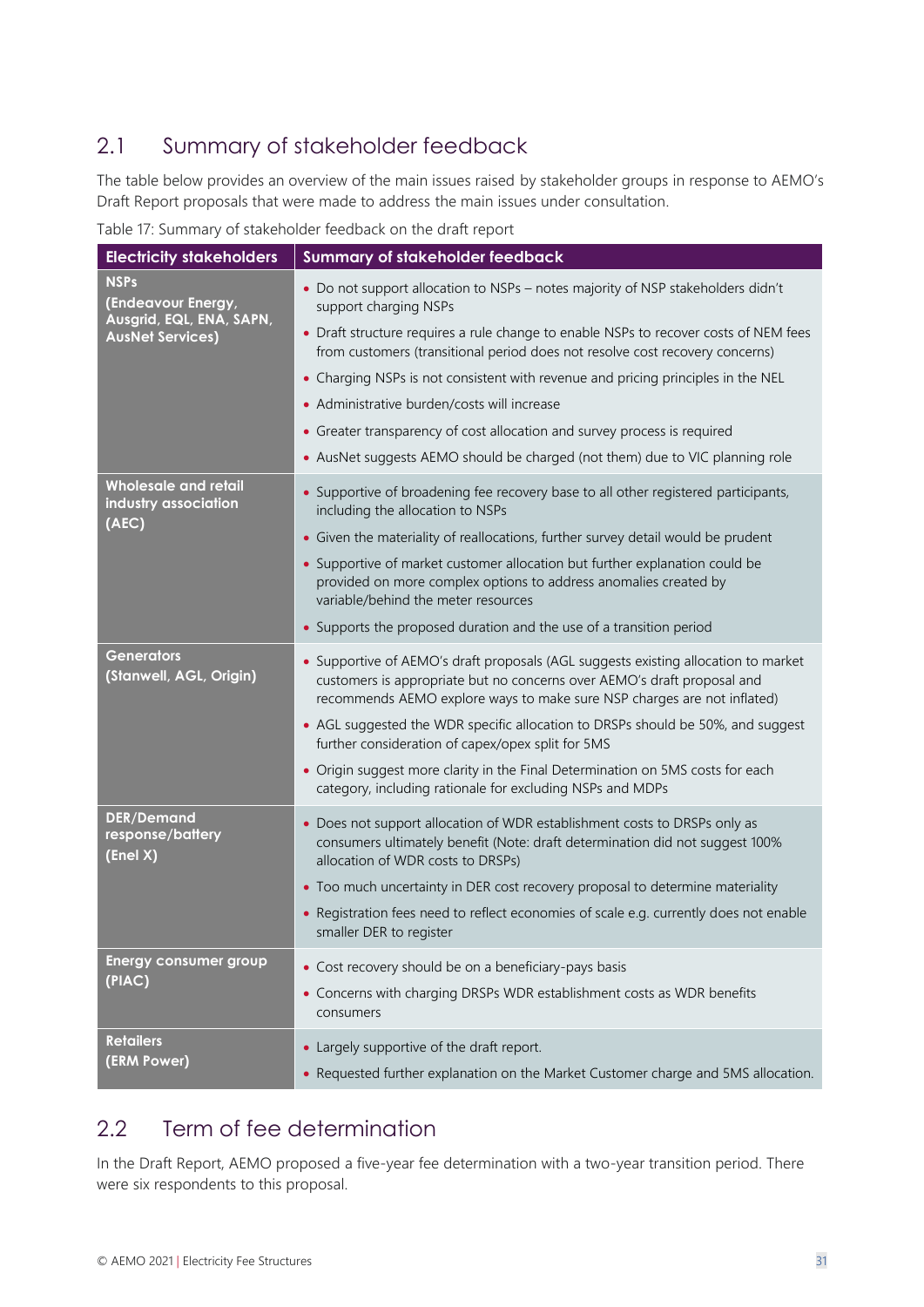| <b>Stakeholder</b>                         | Main comments from stakeholders'<br>submissions                 | <b>AEMO</b> response                                                                                                                                                                                                                                                                                                                                                                 |
|--------------------------------------------|-----------------------------------------------------------------|--------------------------------------------------------------------------------------------------------------------------------------------------------------------------------------------------------------------------------------------------------------------------------------------------------------------------------------------------------------------------------------|
| <b>Stanwell, AGL, AEC</b>                  | • Supportive of AEMO's draft proposal                           | • Noted. AEMO has determined to adopt the proposal in<br>the Draft Report.                                                                                                                                                                                                                                                                                                           |
| <b>Ausgrid, Endeavour</b><br><b>Energy</b> | • Transition period does not resolve cost-<br>recovery concerns | • AEMO considers that the transitional period provides<br>adequate time for a rule change proposal for TNSPs to<br>be submitted and considered - refer to section 1.1.2 of<br>the Final Report for further detail.                                                                                                                                                                   |
|                                            |                                                                 | • A longer transition period would leave less time for the<br>NSP charge to become effective during the term of the<br>fee structure.                                                                                                                                                                                                                                                |
|                                            |                                                                 | • Should TNSPs decide to recover Participant Fees via a rule<br>change process, for example that akin to the NTP Reallocation<br>rule change, a two-year transition period is sufficient time for<br>such a process to be finalised (the standard two stage Rule<br>Determination process typically takes approximately nine<br>months to complete once a rule change is developed). |
| <b>ERM Power</b>                           | • Preference for a shorter transition period                    | • AEMO's view is a transition period less than two years<br>would not provide adequate timing for all participants<br>to account for the changes to the fee structures.                                                                                                                                                                                                              |

#### Table 18: Summary of stakeholder comments on the draft proposal for term of fee determination

### <span id="page-31-0"></span>2.3 Core NEM fee

In the Draft Report, AEMO proposed the following four elements of the core NEM fee:

- Charging Wholesale Participants:
	- Maintain the existing percentage attribution (46%) of core NEM allocated fees to Wholesale Participants for the first two years of the next fee structure period, that is the transition period; then
	- Increase the percentage attribution of core NEM allocated costs to Wholesale Participants from 1 July 2023 to 56%, reflecting an increased level of involvement with the revenue requirements for AEMO's core NEM activities; and
	- Maintain the existing charging approach for Wholesale Participants based on an average share of output (MWh) and capacity (MW).
- Market customer fee:
	- Maintain the existing percentage attribution (54%) of the core NEM allocated costs to Market Customers for the two-year transition period, that is from 1 July 2021 to 30 June 2023. For the transition period, the current method of a rate per MWh for a financial year would be used;
	- From 1 July 2023, the percentage attribution of the core NEM allocated costs to Market Customers will reduce to 23%;
	- From 1 July 2023, amend the Market Customer fee to a combination of \$/MWh and \$/NMI on a 50/50 allocation so that there is some consideration of demand elasticity to a volume fee, reflection of the differences between small and large customers, and to reflect the fact the bulk of AEMO's costs are fixed; and
	- From 1 July 2021 for the duration of the fee structure period, to maintain the existing attribution of the unallocated costs to Market Customers.
- Charging Network Service Providers (NSPs):
	- Maintain the existing allocation of core NEM fees to Wholesale Participants and Market Customers for the first two years of the next fee period, that is the transition period; then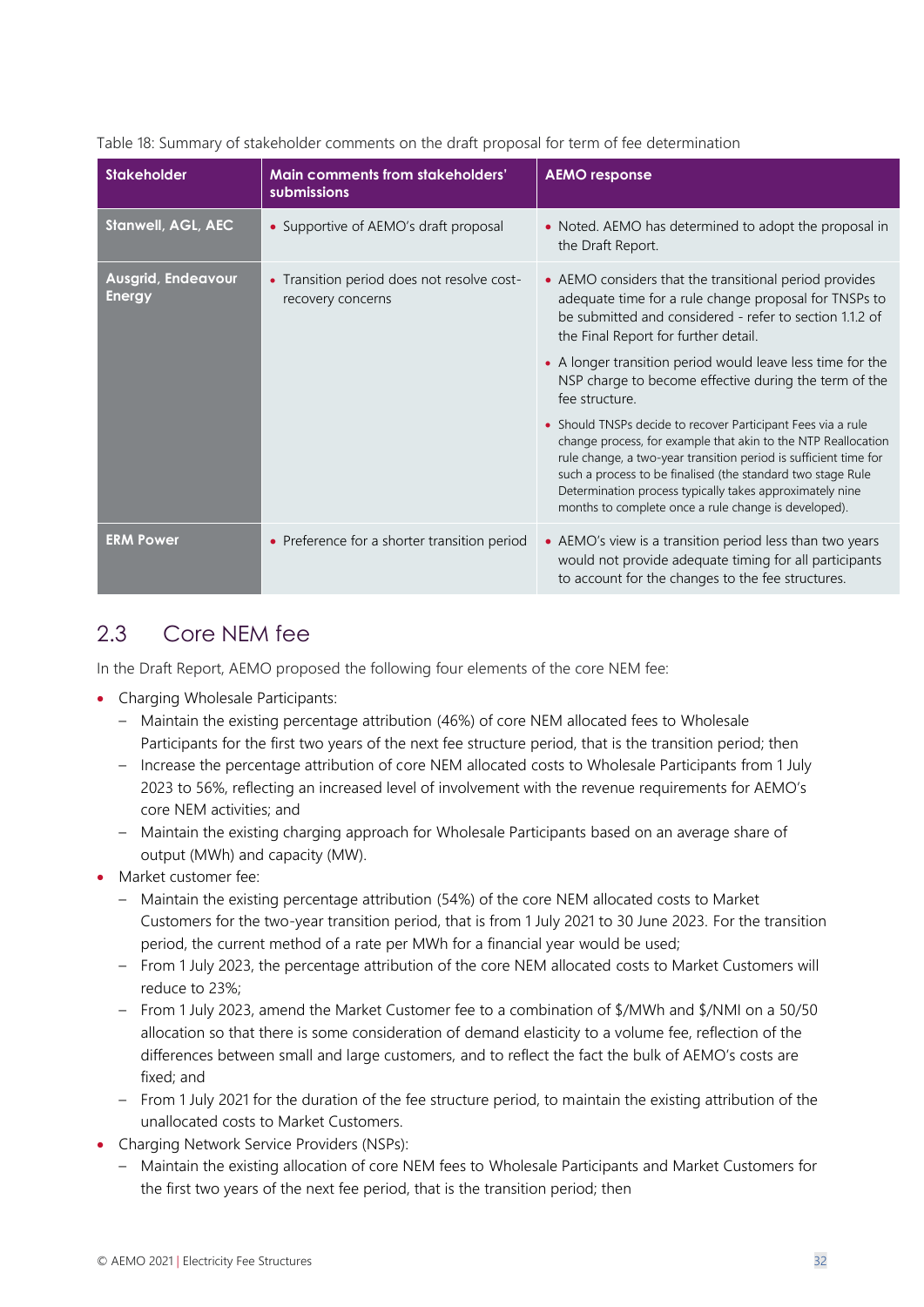– Introduce a separate allocation of the core NEM function costs to TNSPs (18%) and to DNSPs (3%) from 1 July 2023, to reflect the extent of their involvement with AEMO' core NEM activities, on the basis of energy consumed.

#### 2.3.1 Wholesale Participants charging

There were five stakeholders who responded to the draft proposal for Wholesale Participant charging.

Table 19: Summary of stakeholder comments on the draft proposal for the charging of Wholesale participants

| <b>Stakeholder</b>                  | Main comments from stakeholders'<br>submissions                                                                                                                                                                                                                                                                                                                                                                                                                                               | <b>AEMO</b> response                                                                                                                                                                                                                                                                                                                                                                                                                                           |
|-------------------------------------|-----------------------------------------------------------------------------------------------------------------------------------------------------------------------------------------------------------------------------------------------------------------------------------------------------------------------------------------------------------------------------------------------------------------------------------------------------------------------------------------------|----------------------------------------------------------------------------------------------------------------------------------------------------------------------------------------------------------------------------------------------------------------------------------------------------------------------------------------------------------------------------------------------------------------------------------------------------------------|
| Stanwell, AGL, AEC,<br>PIAC, Origin | • Supportive of AEMO's draft proposal<br>• Stanwell and AGL welcomed the<br>realignment of fees to more accurately<br>reflect the level of involvement of<br>participants.<br>• AEC noted that it supports allocating<br>DRSPs, MASPs and SGAs the same<br>charges as conventional generators<br>(both capacity and energy).<br>• PIAC is supportive of AEMO not having<br>a separate cost allocation for VRE and<br>recommend reconsidering how fees are<br>allocated to VRE when the market | • Noted.<br>• While AEMO has determined to broadly adopt the<br>proposal set out in its Draft Report, it has clarified that<br>the chosen approach is not to charge the services, like<br>energy, FCAS and/or any new services, which may<br>result in charging generators and MNSPs per service,<br>but instead charge the new wholesale participant in a<br>similar way to generators, using the data specific to the<br>service these participants provide. |
|                                     | design has been updated.                                                                                                                                                                                                                                                                                                                                                                                                                                                                      |                                                                                                                                                                                                                                                                                                                                                                                                                                                                |

#### 2.3.2 Market Customer fee

Six stakeholders responded to the draft proposal on the Market Customer fee.

Table 20: Summary of stakeholder comments on the draft proposal for the Market Customer fee

| <b>Stakeholder</b>                              | Main comments from stakeholders'<br>submissions                                                                                                                                                                                                                                                                                                                                                                                                                                                                                                                                                                                                                                                                                    | <b>AEMO</b> response                                                                                                                                                                                                                                                                                                                                                                                                                                                                                                                                                                                                                                                                                                                                                                                                                                                                                  |
|-------------------------------------------------|------------------------------------------------------------------------------------------------------------------------------------------------------------------------------------------------------------------------------------------------------------------------------------------------------------------------------------------------------------------------------------------------------------------------------------------------------------------------------------------------------------------------------------------------------------------------------------------------------------------------------------------------------------------------------------------------------------------------------------|-------------------------------------------------------------------------------------------------------------------------------------------------------------------------------------------------------------------------------------------------------------------------------------------------------------------------------------------------------------------------------------------------------------------------------------------------------------------------------------------------------------------------------------------------------------------------------------------------------------------------------------------------------------------------------------------------------------------------------------------------------------------------------------------------------------------------------------------------------------------------------------------------------|
| Stanwell, AEC, AGL,<br><b>ERM Power, Origin</b> | • Supportive of AEMO's draft proposal.<br>• AEC commented:<br>- It was disappointed there was no<br>analysis or explanations of complexities<br>of other options, in particular anomalies<br>associated with variable/BTM resources<br>- Agrees the draft approach is simple but<br>it is not reflective of involvement<br>• AGL noted that even though the existing<br>method is appropriate and less complex,<br>the draft proposal may lead to a more<br>balanced allocation between retailers with<br>a large number of small customers and<br>those with a small number of large<br>customers.<br>• ERM Power noted it disagrees with the<br>100% allocation to market customers for<br>unallocated costs, however recognises | • Noted. AEMO has determined to adopt the proposal<br>set out in its Draft Report.<br>• AEMO considered the use of gross metered data, and<br>assessment of this option concluded that the approach<br>may have benefits to simply charging on a net basis, it<br>still suffers from charging fixed costs on a variable<br>basis.<br>• Improvements to the variable fee were considered to<br>have little additional benefit as opposed to rebalancing<br>the fee to a fixed fee on a per NMI basis. In addition,<br>AEMO is more readily able to implement the \$/NMI<br>and \$/MWh charge (being fees that AEMO already<br>implements in the fee structure).<br>• AEMO's final determination of a combination fee<br>allows, in part, consideration of consumers who are<br>responsive to energy prices and will seek to reduce<br>consumption accordingly, therefore reflective of<br>involvement. |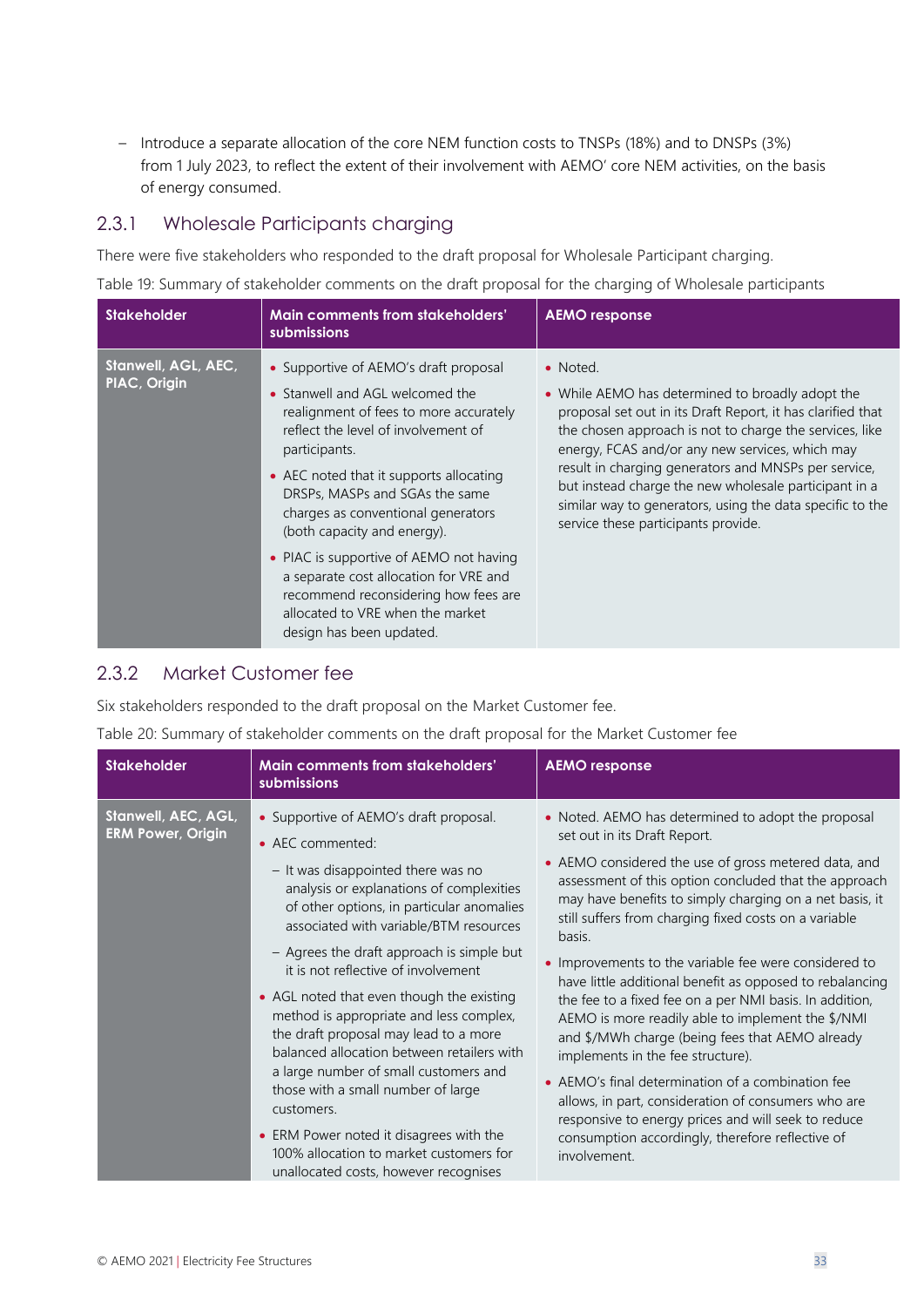|                          | that this will be offset by a steep drop in<br>the allocated cost proportion.                                                         | • AEMO considers that allocating all unallocated costs to<br>participants closest in the electricity supply chain to<br>customers remains appropriate.                                               |
|--------------------------|---------------------------------------------------------------------------------------------------------------------------------------|------------------------------------------------------------------------------------------------------------------------------------------------------------------------------------------------------|
| <b>Energy Queensland</b> | • Supportive of the current tariff of \$/MWh<br>to protect the interests of small customers<br>and retailers serving these customers. | • While there are disadvantages of all fee structure<br>approaches, a consumption fee is not more reflective<br>of involvement in AEMO's revenue requirements.                                       |
|                          | • The combination tariff disadvantages<br>retailers who serve predominantly small<br>customers.                                       | • The combination fee allows, in part, consideration of<br>consumers who are responsive to energy prices and<br>will seek to reduce consumption accordingly, therefore<br>reflective of involvement. |

# 2.3.3 Charging NSPs

Ten stakeholders responded to the draft proposal on charging NSPs.

| <b>Stakeholder</b>                                                                       | Main comments from stakeholders'<br>submissions                                                                                                                                                                                                                                                                                                                                                                                                                                                                                                                                                                                                                                                                                                                                                                                                                                                                                                                                                                                                           | <b>AEMO response</b>                                                                                                                                                                                                                                                                                                                                                                                                                                                                                                                                                                                                                                                                                                                            |
|------------------------------------------------------------------------------------------|-----------------------------------------------------------------------------------------------------------------------------------------------------------------------------------------------------------------------------------------------------------------------------------------------------------------------------------------------------------------------------------------------------------------------------------------------------------------------------------------------------------------------------------------------------------------------------------------------------------------------------------------------------------------------------------------------------------------------------------------------------------------------------------------------------------------------------------------------------------------------------------------------------------------------------------------------------------------------------------------------------------------------------------------------------------|-------------------------------------------------------------------------------------------------------------------------------------------------------------------------------------------------------------------------------------------------------------------------------------------------------------------------------------------------------------------------------------------------------------------------------------------------------------------------------------------------------------------------------------------------------------------------------------------------------------------------------------------------------------------------------------------------------------------------------------------------|
| Stanwell, AEC, AGL,<br><b>PIAC</b>                                                       | • Supportive of AEMO's draft proposal<br>• AEC commented:<br>- The allocation of costs to DNSPs<br>demonstrates forward thinking and it is<br>beneficial that AEMO's draft<br>determination explicitly recognises an<br>involvement with DNSPs already exists<br>and lays a path for recovery of these<br>costs to grow as the involvement grows.<br>- The allocation to TNSPs of allocated<br>direct costs is welcome and long<br>overdue. This mostly arises from<br>AEMO's power system security function,<br>which is intricately involved with<br>overseeing and managing the<br>transmission grid.<br>• AGL noted the new allocation of core<br>NEM fees to TNSPs and DNSPs may have<br>the benefit that these participants will be<br>incentivised to utilise AEMO resources<br>more efficiently.<br>• PIAC questions whether the proposed<br>two-year transition period for their<br>introduction is necessary - PIAC suggests<br>NSPs should be able to apply for a cost<br>pass-through and be granted it sooner<br>than the transition period. | • Noted.<br>• AEMO has determined not to charge DNSPs for<br>following reasons:<br>- Level of involvement of DNSPs is considered to be<br>immaterial.<br>- In terms of the overall fee structure, the proposed<br>NSP charge is simple, based on the outcomes of the<br>cost allocation survey.<br>- AEMO will monitor the level of involvement over the<br>fee period and undertake a declared NEM project<br>consultation should there be a major change as<br>reforms (such as two-sided markets progress) and<br>the level increases materially.<br>• AEMO's determinations were made in accordance with<br>the principles outlined in the NER and having regard to<br>the NEO, with each option being assessed against<br>every principle. |
| <b>Endeavour Energy,</b><br>ENA, Ausgrid, SAPN,<br><b>EQL, AusNet</b><br><b>Services</b> | • Do not support charging NSPs, with main<br>issues including:<br>- New structure is not simple<br>- Will increase administrative and<br>regulatory burden                                                                                                                                                                                                                                                                                                                                                                                                                                                                                                                                                                                                                                                                                                                                                                                                                                                                                                | • As highlighted above, AEMO has determined not to<br>charge DNSPs.<br>• In terms of the overall fee structure, the proposed<br>TNSP charge is simple, based on the outcomes of the<br>cost allocation survey and proposes a fee metric that is<br>simple to understand and already applied through the<br>NTP function fee.                                                                                                                                                                                                                                                                                                                                                                                                                    |

Table 21: Summary of stakeholder comments on the draft proposal for charging NSPs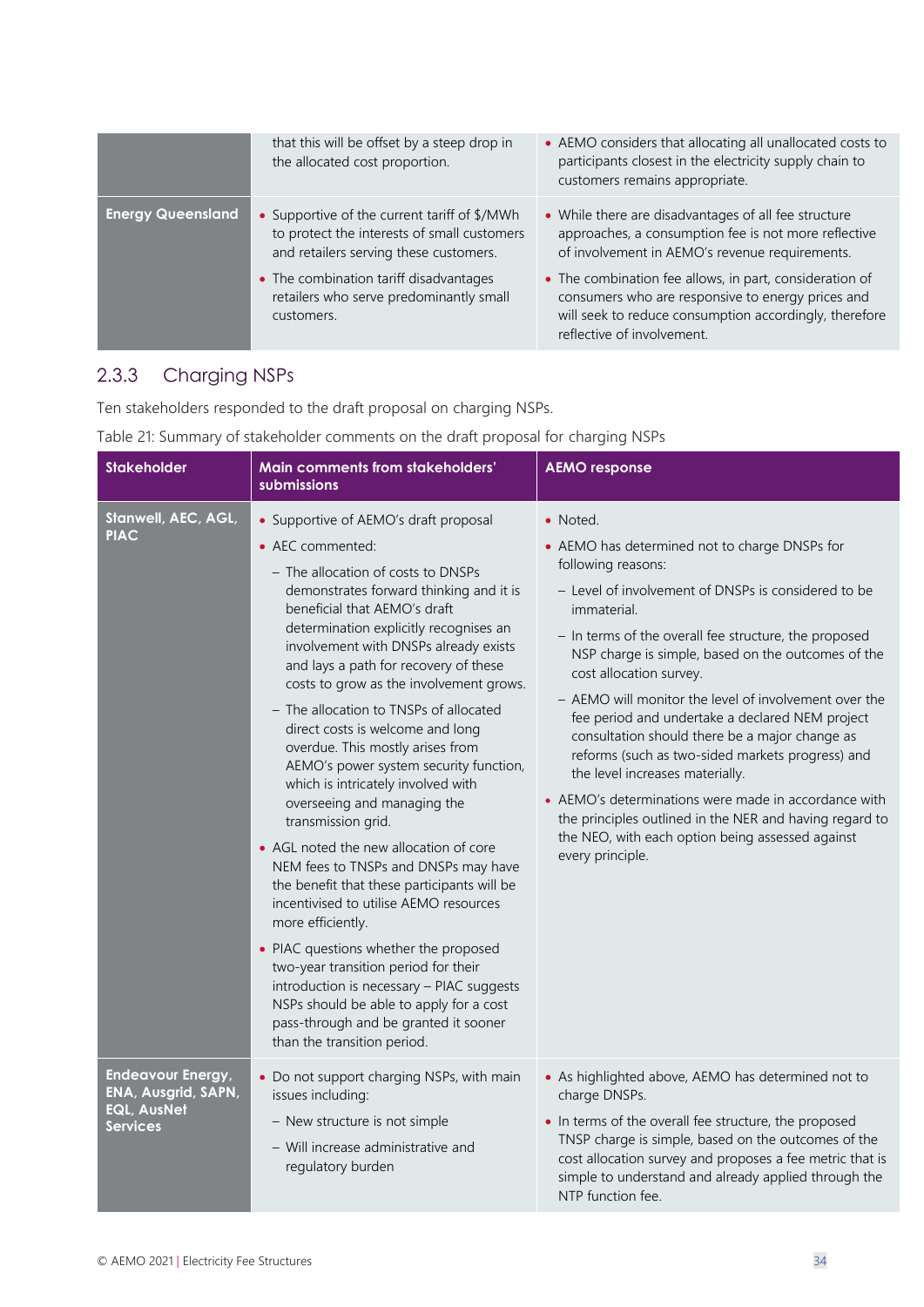| - More efficient to recover costs from<br>retailers<br>• Endeavour Energy commented:<br>- Draft proposal is inconsistent with<br>revenue and pricing principles in the<br>NEL which AEMO should have greater<br>regard to<br>- AEMO should submit a rule change<br>proposal on behalf of NSPs to progress<br>in parallel with the Fee determination<br>• ENA noted:<br>- AEMO's cost recovery principles should<br>be properly designed and applied to<br>promote the NEO<br>- No reasons have been provided for<br>down-grading the importance of the<br><b>NEO</b><br>• SAPN highlighted that consideration<br>should be given with the AER's revenue<br>control periods.<br>• AusNet Services commented:<br>- Operational and planning costs should<br>be allocated to AEMO as the Victorian<br>planner rather than AusNet.<br>- Any rule change for the NSPs to recover<br>costs must allow for annual direct cost<br>pass through with no materiality<br>threshold to ensure NSPs can recover<br>costs on an annual basis. | • The structure of Participant fees must, be consistent<br>with the fee structure principles, to the extent<br>practicable, while the NEO remains a relevant<br>consideration that AEMO must have, and has had,<br>regard to in making the determination.<br>• The Rules do not expressly indicate that one principle<br>should have greater weight than the others. While<br>AEMO must apply the principles to the extent practical,<br>it is not practical to adopt a fee structure that satisfies<br>all the principles equally, and therefore meeting the<br>requirements may require a trade-off between<br>principles. AEMO acknowledged in its Consultation<br>Paper that simplicity and cost-reflectivity are often<br>competing principles.<br>• In relation to how NSPs are able to recover their<br>Participant fees, AEMO's notes that:<br>- While AEMO has acknowledged that there will be<br>implementation implications for TNSPs to recover<br>these costs, this is not an express NER requirement<br>for AEMO in determining the fee, nor are the<br>revenue and pricing principles in the NEL however,<br>after considering submissions and the principles and<br>having regard to the NEO, AEMO has considered the<br>ability of TNSP to recover fees including whether it is<br>practicable for the NER to be amended to allow<br>TNSP recovery.<br>- TNSPs will need to consider the scope and proposed<br>solution for recovery of the NEM Fee costs, including<br>whether this should be an annual direct cost pass<br>through.<br>- AEMO is willing to work the ENA and its TNSP<br>members to provide advice/support for the<br>development of a cost recovery mechanism that is<br>fit-for-purpose. The TNSPs have the expertise about<br>their pricing methodologies, and regulatory reset<br>processes.<br>• AEMO has taken into account AusNet's feedback on<br>the unique planning arrangements in Victoria and has<br>decided to reduce the allocation of the TNSP charge to<br>AusNet for the reasons outlined in section 1.2.2. |
|---------------------------------------------------------------------------------------------------------------------------------------------------------------------------------------------------------------------------------------------------------------------------------------------------------------------------------------------------------------------------------------------------------------------------------------------------------------------------------------------------------------------------------------------------------------------------------------------------------------------------------------------------------------------------------------------------------------------------------------------------------------------------------------------------------------------------------------------------------------------------------------------------------------------------------------------------------------------------------------------------------------------------------|------------------------------------------------------------------------------------------------------------------------------------------------------------------------------------------------------------------------------------------------------------------------------------------------------------------------------------------------------------------------------------------------------------------------------------------------------------------------------------------------------------------------------------------------------------------------------------------------------------------------------------------------------------------------------------------------------------------------------------------------------------------------------------------------------------------------------------------------------------------------------------------------------------------------------------------------------------------------------------------------------------------------------------------------------------------------------------------------------------------------------------------------------------------------------------------------------------------------------------------------------------------------------------------------------------------------------------------------------------------------------------------------------------------------------------------------------------------------------------------------------------------------------------------------------------------------------------------------------------------------------------------------------------------------------------------------------------------------------------------------------------------------------------------------------------------------------------------------------------------------------------------------------------------------------------------------------------------------------------------------------------------------------------------------------------------|
|---------------------------------------------------------------------------------------------------------------------------------------------------------------------------------------------------------------------------------------------------------------------------------------------------------------------------------------------------------------------------------------------------------------------------------------------------------------------------------------------------------------------------------------------------------------------------------------------------------------------------------------------------------------------------------------------------------------------------------------------------------------------------------------------------------------------------------------------------------------------------------------------------------------------------------------------------------------------------------------------------------------------------------|------------------------------------------------------------------------------------------------------------------------------------------------------------------------------------------------------------------------------------------------------------------------------------------------------------------------------------------------------------------------------------------------------------------------------------------------------------------------------------------------------------------------------------------------------------------------------------------------------------------------------------------------------------------------------------------------------------------------------------------------------------------------------------------------------------------------------------------------------------------------------------------------------------------------------------------------------------------------------------------------------------------------------------------------------------------------------------------------------------------------------------------------------------------------------------------------------------------------------------------------------------------------------------------------------------------------------------------------------------------------------------------------------------------------------------------------------------------------------------------------------------------------------------------------------------------------------------------------------------------------------------------------------------------------------------------------------------------------------------------------------------------------------------------------------------------------------------------------------------------------------------------------------------------------------------------------------------------------------------------------------------------------------------------------------------------|

# <span id="page-34-0"></span>2.4 Electricity retail markets fee

AGL was the only stakeholder to respond to the draft proposal, supporting AEMO's proposal.

### <span id="page-34-1"></span>2.5 NTP function fee

There were two stakeholders (AEC and AGL) who responded to the draft proposal, both supporting AEMO's proposal.

# <span id="page-34-2"></span>2.6 Cost recovery of IT upgrade and 5MS/GS compliance

Seven respondents commented on the draft proposal for the cost recovery of the 5MS program.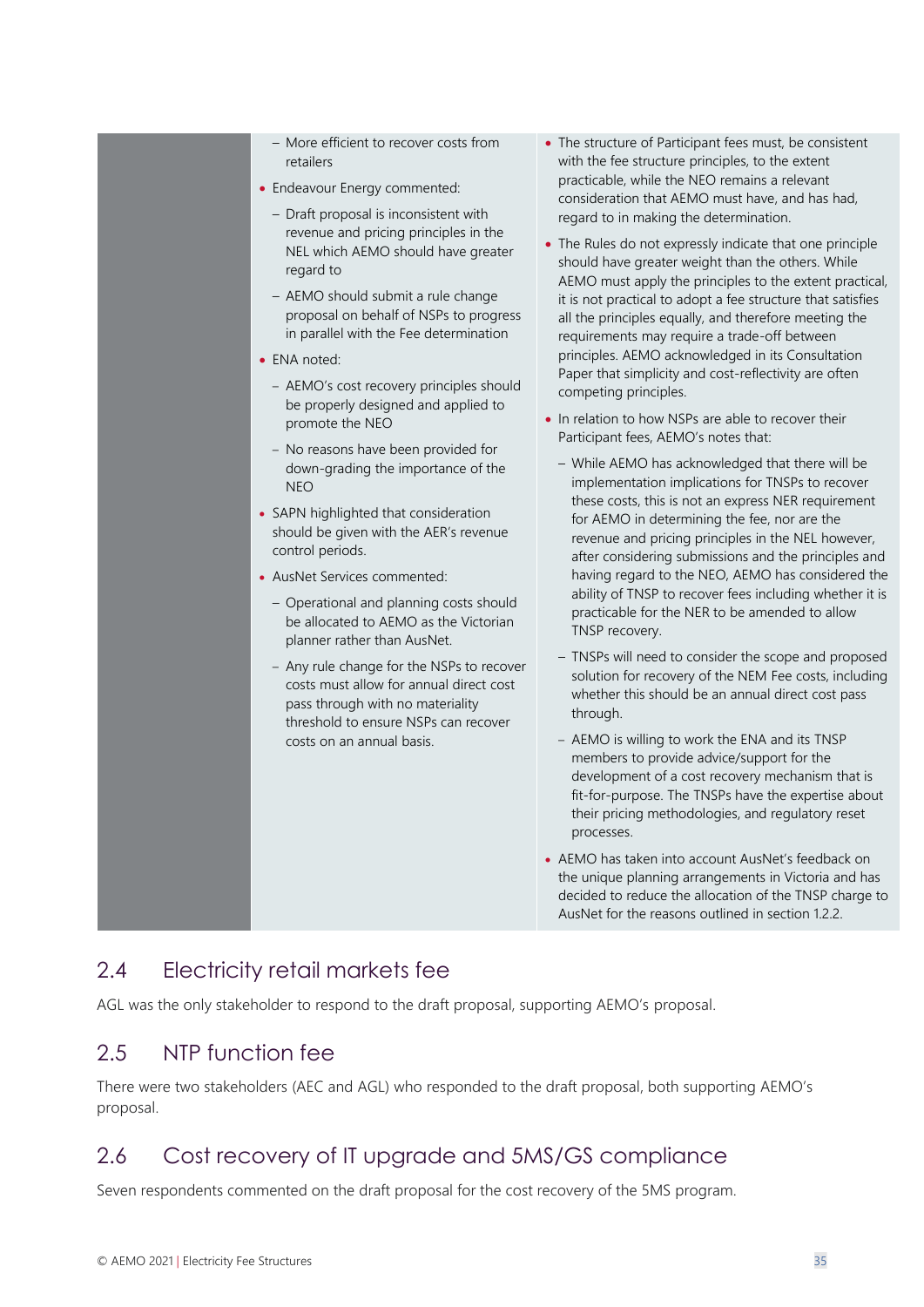Table 22: Summary of stakeholder comments on the draft proposal for the cost recovery of IT upgrade and 5MS/GS compliance

| <b>Stakeholder</b>                                                            | Main comments from stakeholders'<br>submissions                                                                                                                                                                                                                                                                                                                                                                                                                                                                                                                                                                                                                                                                                                                                                                                                                                                                                                                                                   | <b>AEMO</b> response                                                                                                                                                                                                                                                                                                                                                                                                                                                                                                                                                                                                                                                                                                                                                                                                                                                                                                                                                                                                                                                                                                                                                                                                                                                                                                                                                                                                                                                                                                                                                                                                                                                                                                                                                                                                                                                                                                                                                                                                                                                                                                                                                                                                                                                                                                                                                                                                |
|-------------------------------------------------------------------------------|---------------------------------------------------------------------------------------------------------------------------------------------------------------------------------------------------------------------------------------------------------------------------------------------------------------------------------------------------------------------------------------------------------------------------------------------------------------------------------------------------------------------------------------------------------------------------------------------------------------------------------------------------------------------------------------------------------------------------------------------------------------------------------------------------------------------------------------------------------------------------------------------------------------------------------------------------------------------------------------------------|---------------------------------------------------------------------------------------------------------------------------------------------------------------------------------------------------------------------------------------------------------------------------------------------------------------------------------------------------------------------------------------------------------------------------------------------------------------------------------------------------------------------------------------------------------------------------------------------------------------------------------------------------------------------------------------------------------------------------------------------------------------------------------------------------------------------------------------------------------------------------------------------------------------------------------------------------------------------------------------------------------------------------------------------------------------------------------------------------------------------------------------------------------------------------------------------------------------------------------------------------------------------------------------------------------------------------------------------------------------------------------------------------------------------------------------------------------------------------------------------------------------------------------------------------------------------------------------------------------------------------------------------------------------------------------------------------------------------------------------------------------------------------------------------------------------------------------------------------------------------------------------------------------------------------------------------------------------------------------------------------------------------------------------------------------------------------------------------------------------------------------------------------------------------------------------------------------------------------------------------------------------------------------------------------------------------------------------------------------------------------------------------------------------------|
| <b>Stanwell, ERM</b><br>Power, AEC, AGL,<br>Origin, AusNet<br><b>Services</b> | • Supportive of AEMO's draft proposal<br>• Stanwell supports AEMO recovering costs<br>across a 10-year period and supports the<br>separate 5MS fee structure,<br>acknowledging this goes some way to<br>improving the level of transparency into<br>the program costs attributable to market<br>participants<br>• ERM Power commented that while it does<br>not fully agree with the split of specific<br>and legacy costs, it understands AEMO's<br>logic.<br>• AGL suggested consideration of:<br>- Allocating capital expenditure and<br>operating expenditure separately.<br>- Disclosing the fees to 5MS and that to<br>GS.<br>- The cost recovery period balancing both<br>the impact on participant cashflow and<br>the cost of capital which will be lower if<br>a shorter timeframe applies.<br>• Origin Energy noted further clarification is<br>required on the differentiation between<br>legacy and 5MS/GS costs and quantum as<br>well as rationale for excluding NSPs and<br>MDPs. | • Noted.<br>• As outlined in section 1.5.1 of the final report, AEMO's<br>final determination has changed slightly to that<br>proposed in the draft report in that IT legacy upgrade<br>costs and 5MS specific upgrade costs will be<br>consolidated and allocated to the Wholesale<br>participants and to Market Customers on the basis of<br>the core NEM allocated fee metrics.<br>• AEMO understands and accepts participant calls for<br>transparency of the relevant costs associated with the<br>5MS program, and has provided a breakdown of the<br>allocations between legacy upgrade and 5MS/GS<br>compliance to provide that transparency. The<br>consolidated fee provides a more simple approach<br>than what was proposed in the draft report, but<br>transparency has not been compromised in this<br>simplification through the additional information<br>provided by AEMO.<br>• In terms of the appropriate cost recovery period,<br>AEMO has aligned the 10-year recovery period with the<br>expected life of the systems that are being<br>implemented/upgraded to provide a cost reflective<br>allocation of AEMO's costs.<br>• Upgrades to meet GS compliance requirements have<br>been fully integrated with upgrades to meet 5MS<br>compliance requirements. Separation of the costs<br>would be artificial and would lack the reliability to<br>provide meaningful information for participants.<br>• Capex and opex have been integrated into a single fee<br>recovery category to follow finance practices, where<br>the costs associated with the IT assets (such as<br>depreciation, resource opex and non-resource opex)<br>are maintained in a single category rather than<br>fragmented across multiple categories.<br>• In response to Origin Energy's request for further<br>clarification:<br>- AEMO has provided the relevant percentage<br>allocation of legacy and 5MS specific upgrades in<br>Figure 3.<br>- NSPs are not included in the cost recovery of 5MS<br>program consistent with the basis for the Electricity<br>Retail Markets fee.<br>- Under the Rules, AEMO can only charge fees to<br>Registered participants and the principles only allow<br>consideration of the extent to which the budgeted<br>revenue requirements for AEMO involve a Registered<br>Participant. MDPs are not registered participants,<br>they are engaged by Metering Coordinators, and |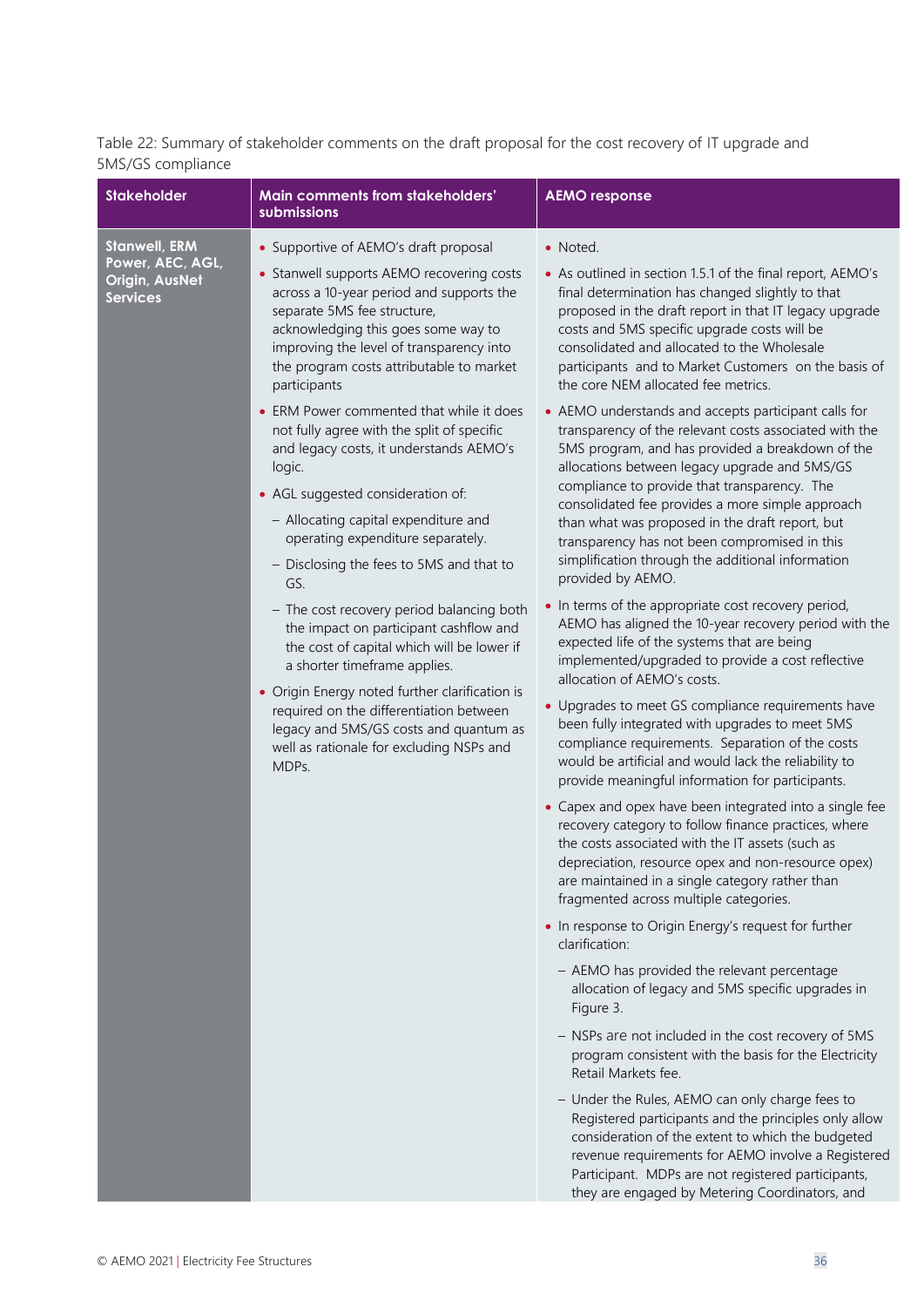|            |                                                                                                                                                                                                                                                   | therefore, AEMO cannot charge participant fees to<br>MDPs or consider the extent of MDP involvement.                                                                                                                                                                                 |
|------------|---------------------------------------------------------------------------------------------------------------------------------------------------------------------------------------------------------------------------------------------------|--------------------------------------------------------------------------------------------------------------------------------------------------------------------------------------------------------------------------------------------------------------------------------------|
| <b>EQL</b> | • Believes the 5MS program costs should be<br>subjected to a more rigorous cost-benefit<br>analysis with a hard cap applied to<br>AEMO's future operating and capital<br>expenditure costs to ensure cost impacts<br>for consumers are minimised. | • This consultation is in relation to the structure of<br>participant fees, rather than the quantum of the fees. A<br>consultation on AEMO's budget is being conducted in<br>the near future where there will be opportunities for<br>stakeholders to provide input on that process. |

# <span id="page-36-0"></span>2.7 Cost recovery of the DER integration program and Energy CDR program

Eight stakeholders provided feedback on the draft determination for DER integration cost recovery, and proposed approach for the Energy CDR program. All stakeholders who responded to the draft determination to defer consideration of the Energy CDR fee structure supported this approach.

Table 23: Summary of stakeholder comments on the draft proposal for the cost recovery of the DER integration program

| <b>Stakeholder</b>                    | Main comments from stakeholders'<br>submissions                                                                                                                                                                                                                                                                                                                                                                                                                                                                                                                                                                                                                                                     | <b>AEMO response</b>                                                                                                                                                                                                                                                                                                                                                                                                                                                                                                                                                                                                                                                                                                                                                                                                                    |
|---------------------------------------|-----------------------------------------------------------------------------------------------------------------------------------------------------------------------------------------------------------------------------------------------------------------------------------------------------------------------------------------------------------------------------------------------------------------------------------------------------------------------------------------------------------------------------------------------------------------------------------------------------------------------------------------------------------------------------------------------------|-----------------------------------------------------------------------------------------------------------------------------------------------------------------------------------------------------------------------------------------------------------------------------------------------------------------------------------------------------------------------------------------------------------------------------------------------------------------------------------------------------------------------------------------------------------------------------------------------------------------------------------------------------------------------------------------------------------------------------------------------------------------------------------------------------------------------------------------|
| Stanwell, AEC,<br>Origin, AusNet, AGL | • Supportive of AEMO's draft proposal.<br>• The AEC broadly supports AEMO's draft<br>proposals but considers AEMO should<br>attempt to ensure DRSPs, through their<br>registration and on-going fees, pay at<br>least the WDR establishment cost over the<br>first 10 years and thereby avoid cross-<br>subsidising this project from uninvolved<br>participants.<br>• Origin suggest it may be necessary to<br>apportion costs to DRSPs over a forward<br>period to avoid creating a barrier to entry.<br>• AGL suggests that DRSPs should be<br>charged more than 10% of WDR<br>establishment costs e.g. 50%.<br>• AusNet agrees that NSPs should be<br>excluded from the DER integration charge. | • Noted.<br>• As outlined in section 1.6.1 of this report, since the draft<br>report, AEMO has reconsidered its approach to<br>recovering a portion of the WDR mechanism<br>establishment costs from DRSPs for the following<br>reasons:<br>- There is too much uncertainty at this stage on the<br>level of participation by DRSPs in the WDR<br>mechanism, and any charge to this new entrant may<br>unfairly benefit or penalise them depending on their<br>timing of market entry.<br>- There are a number complexities associated with<br>implementation of a specific allocation and user<br>charge to DRSPs, including risks of under or over-<br>recovery.<br>• DRSPs will still be charged as part of the Wholesale<br>participant allocation for improvements to security and<br>visibility from the DER integration program. |
| Enel X, PIAC                          | • Both stakeholders do not support WDR<br>establishment costs being allocated to<br>DRSPs - the reflective of involvement<br>principle should consider consumers who<br>ultimately benefit from the mechanism.<br>• Enel X commented further that:<br>- There is too much uncertainty with the<br>DER proposal to understand materiality.<br>- Phasing the fee over time may unfairly<br>benefit or penalise DRSPs depending on<br>when they enter the market.                                                                                                                                                                                                                                      | • As per the response above, AEMO has reconsidered its<br>approach to charging DRSPs a separate charge.<br>• AEMO is also of the view that recovery of the costs of<br>the DER integration program as a separate fee from<br>those who are more involved directly with, or benefit<br>from the program, is more consistent with the Fee<br>Structure Principles than recovering costs through the<br>core NEM fee.                                                                                                                                                                                                                                                                                                                                                                                                                      |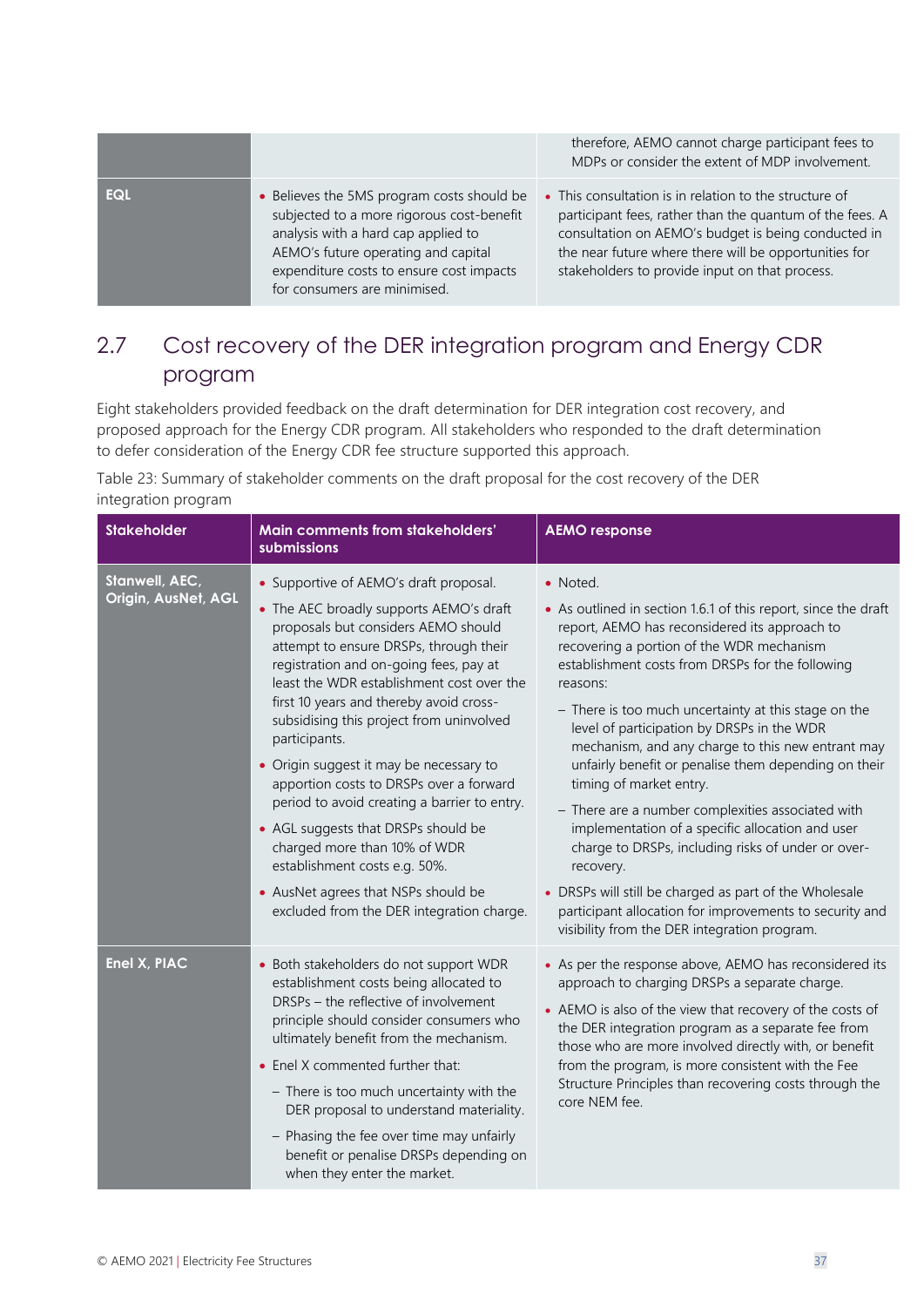|            | - It is likely some MASPs/DRSPs will only<br>participate in FCAS markets and not the<br>WDR mechanism, and therefore<br>shouldn't pay establishment costs.<br>- Should be recovered through the core<br>NEM fee.<br>• PIAC also commented that charging<br>DRSPs may:<br>- Discourage provision of WDR by<br>imposing cost on early entrants.<br>- Recommends smearing the capital cost<br>of the WDR mechanism as its main<br>beneficiaries are consumers and the<br>market. This cost should be recovered<br>per participant per year over a long<br>period and erring on under-recovery<br>rather than over-recovery. |                                                                                                                                                                                                                                                                        |
|------------|--------------------------------------------------------------------------------------------------------------------------------------------------------------------------------------------------------------------------------------------------------------------------------------------------------------------------------------------------------------------------------------------------------------------------------------------------------------------------------------------------------------------------------------------------------------------------------------------------------------------------|------------------------------------------------------------------------------------------------------------------------------------------------------------------------------------------------------------------------------------------------------------------------|
| <b>EQL</b> | • Believes the DER integration program<br>costs should be subjected to a more<br>rigorous cost-benefit analysis with a hard<br>cap applied to AEMO's future operating<br>and capital expenditure costs to ensure<br>cost impacts for consumers are minimised.                                                                                                                                                                                                                                                                                                                                                            | • This consultation is in relation to the structure of<br>participant fees, rather than the quantum of the fees. A<br>consultation on AEMO's budget will commence shortly<br>where there will be opportunities for stakeholders to<br>provide input into that process. |

# <span id="page-37-0"></span>2.8 Cost recovery of the Digital and Regulatory Compliance programs

Three stakeholders responded to the draft proposal for cost recovery of the digital and regulatory compliance programs.

Table 24: Summary of stakeholder comments on the draft proposal for the cost recovery of Digital and Regulatory compliance programs

| <b>Stakeholder</b>     | Main comments from stakeholders'<br>submissions                                                                                                                                                                                                                   | <b>AEMO</b> response                                                                                                                                                                                                                                                                                                                                                                                           |
|------------------------|-------------------------------------------------------------------------------------------------------------------------------------------------------------------------------------------------------------------------------------------------------------------|----------------------------------------------------------------------------------------------------------------------------------------------------------------------------------------------------------------------------------------------------------------------------------------------------------------------------------------------------------------------------------------------------------------|
| <b>AGL</b>             | • Supportive of AEMO's draft proposal.                                                                                                                                                                                                                            | • Noted.                                                                                                                                                                                                                                                                                                                                                                                                       |
| <b>EQL</b>             | • Believes the Regulatory reform program<br>costs should be subjected to a more<br>rigorous cost-benefit analysis with a hard<br>cap applied to AEMO's future operating<br>and capital expenditure costs to ensure<br>cost impacts for consumers are minimised.   | • This consultation is in relation to the structure of<br>participant fees, rather than the quantum of the fees. A<br>consultation on AEMO's budget is being conducted in<br>the near future where there will be opportunities for<br>stakeholders to provide input in that process.                                                                                                                           |
| <b>AusNet Services</b> | • Does not support recovery from NSPs as<br>these programs are primarily to the<br>benefit of customers and the wholesale<br>market by improving efficiency or<br>reducing costs in that market.<br>• Should be recovery through the core NEM<br>cost allocation. | • As highlighted in section 1.7.2 of this report,<br>assessment concluded that it is likely that all projects<br>related to digital and regulatory compliance<br>requirements will provide benefit broadly across all<br>NEM participants, including TNSPs who will be charged<br>under the new fee structure for the core NEM allocated<br>fee for the reasons identified in section 1.2.2 of this<br>report. |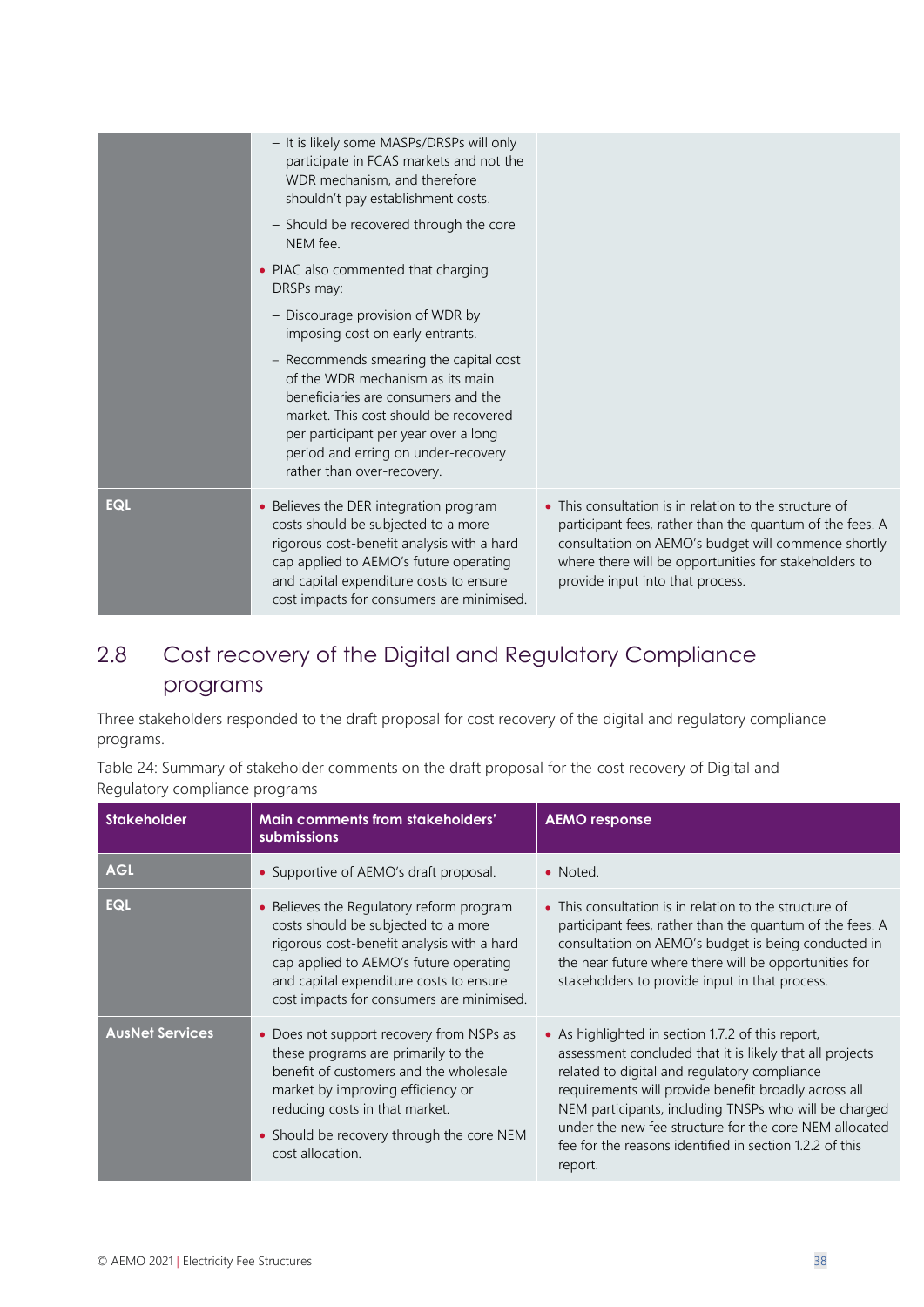### <span id="page-38-0"></span>2.9 Other comments

Other main themes of feedback in stakeholder submissions are provided below.

#### Table 25: Other comments from stakeholder submissions

| <b>Stakeholder</b>                                           | Main comments from stakeholders'<br>submissions                                                                                                                                                                                                                                                                                                                                                                                                                      | <b>AEMO response</b>                                                                                                                                                                                                                                                                                                                                                                                                                                                                                                                                                                                                                                                                                |
|--------------------------------------------------------------|----------------------------------------------------------------------------------------------------------------------------------------------------------------------------------------------------------------------------------------------------------------------------------------------------------------------------------------------------------------------------------------------------------------------------------------------------------------------|-----------------------------------------------------------------------------------------------------------------------------------------------------------------------------------------------------------------------------------------------------------------------------------------------------------------------------------------------------------------------------------------------------------------------------------------------------------------------------------------------------------------------------------------------------------------------------------------------------------------------------------------------------------------------------------------------------|
| <b>Endeavour Energy,</b><br>ENA, Ausgrid, AEC,<br><b>AGL</b> | • Regarding AEMO's cost allocation survey:<br>- Limited transparency was provided on<br>AEMO's cost allocation survey design<br>and process.<br>- AEMO may need to provide underlying<br>detail behind the cost allocation survey.<br>- The fee structure must be based on a<br>transparent and replicable cost<br>allocation methodology (Ausgrid makes<br>note of the DNSPs cost allocation<br>methodology approved by the AER<br>under clause 6.15 of the Rules). | • As outlined in section 3.2 of the draft report, the survey<br>process was a detailed internal process undertaken<br>through extensive and iterative engagement across<br>every department, involving 23 Senior Managers.<br>• Care was taken to ensure the surveys were completed<br>in a consistent manner in accordance with the reflective<br>of involvement principle; and the results were<br>interrogated through follow-up engagement to ensure<br>they were accurately interpreted and understood.<br>• Further details of the survey results, and the key<br>functions, outputs and activities that formed the basis<br>of the survey, were published on AEMO's web site <sup>18</sup> . |
| <b>AEC, Endeavour</b><br><b>Energy</b>                       | • Regarding AEMO's governance and<br>operating model review:<br>- The AEC suggested further clarity is<br>required on publicly available material<br>on AEMO's governance review.<br>- Endeavour Energy noted that it is more<br>prudent to maintain status quo until<br>completion of AEMO's governance and<br>operating model review.                                                                                                                              | • The details of this review have not been finalised yet.                                                                                                                                                                                                                                                                                                                                                                                                                                                                                                                                                                                                                                           |
| <b>Endeavour Energy,</b><br>Ausgrid                          | • Regarding stakeholder feedback as part of<br>the consultation process:<br>- Demonstration on how stakeholder<br>feedback has been taken on board is<br>inadequate.<br>Majority of stakeholders did not support<br>charging NSPs.                                                                                                                                                                                                                                   | • A table of stakeholder feedback and AEMO's response<br>was included as Appendix D of the Draft Report and<br>included in each relevant section of the Draft Report.<br>• This feedback informed AEMO's assessment of the<br>issues, and its draft determinations and has been taken<br>into account and further informed AEMO's final<br>determination.<br>• AEMO has included additional detail about how it has<br>taken account of stakeholder feedback on the draft<br>determination in relation to charging NSPs - refer to<br>section 1.2.2 of the Final Report.                                                                                                                            |

<sup>&</sup>lt;sup>18</sup> Survey results were made available on 17 December 2020 at[: https://aemo.com.au/consultations/current-and-closed-consultations/electricity-market](https://aemo.com.au/consultations/current-and-closed-consultations/electricity-market-participant-fee-structure-review)[participant-fee-structure-review](https://aemo.com.au/consultations/current-and-closed-consultations/electricity-market-participant-fee-structure-review)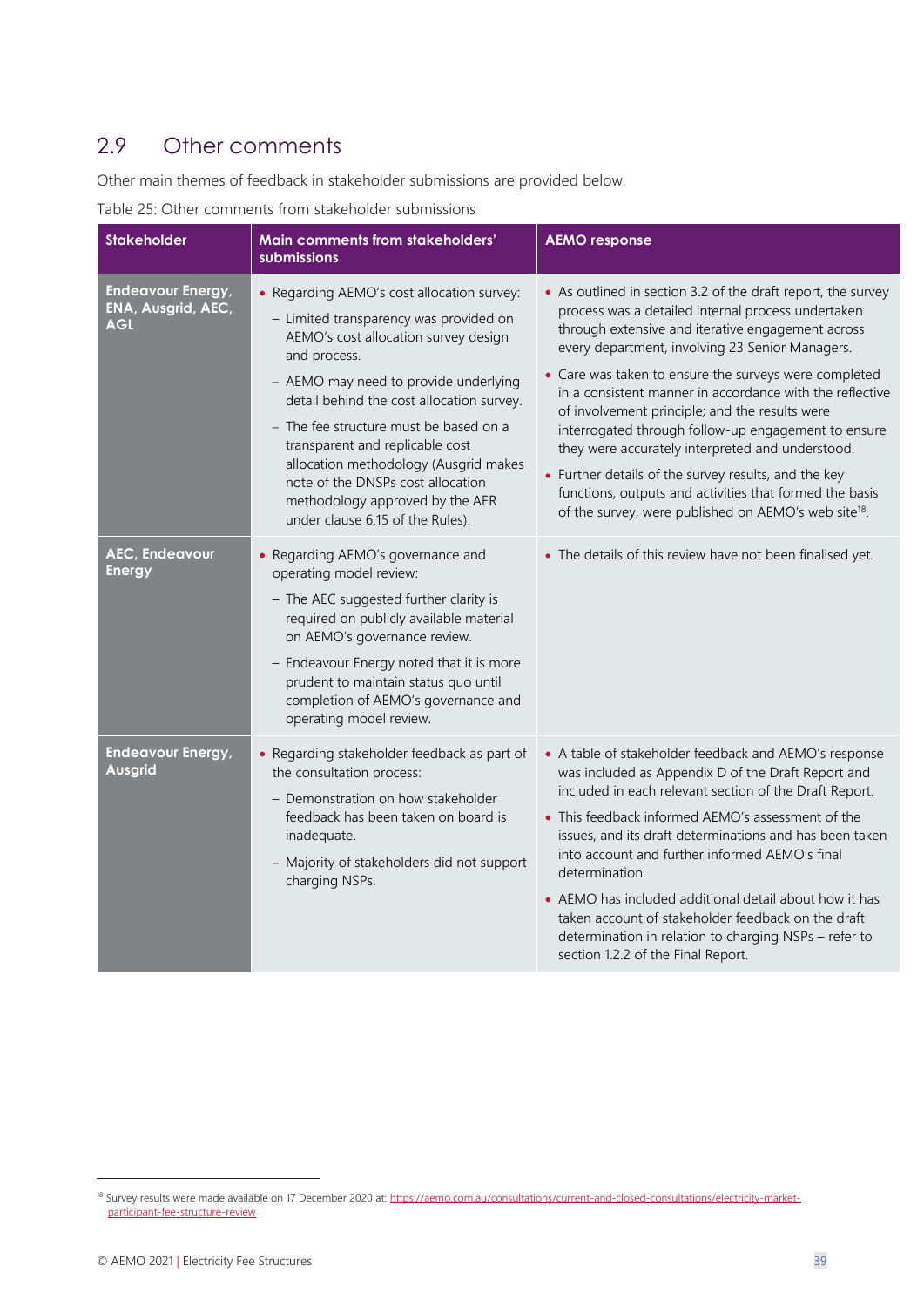# <span id="page-39-0"></span>**3. Appendix A: Fee structure principles**

In determining the structure of Participant fees, AEMO must have regard to the NEO and the structure of Participant fees must, to the extent practicable, be consistent with number of principles.

The fee structure principles are set out in the table below with an explanation and some examples of how these requirements may be applied to reviewing the electricity fee structure.

Table 26: Principles applicable to fee structures

| <b>Fee Structure Principle</b>       | Requirement                                                                                                                                                                                                        | Application and examples                                                                                                                                                                                                                                                                                                                                                                                                                                                                                                                                                                                |
|--------------------------------------|--------------------------------------------------------------------------------------------------------------------------------------------------------------------------------------------------------------------|---------------------------------------------------------------------------------------------------------------------------------------------------------------------------------------------------------------------------------------------------------------------------------------------------------------------------------------------------------------------------------------------------------------------------------------------------------------------------------------------------------------------------------------------------------------------------------------------------------|
| National Electricity Objective (NEO) | In determining Participant fees, AEMO<br>must have regard to the national<br>electricity objective.                                                                                                                | The Second Reading Speech to the National<br>Electricity (South Australia) (New National<br>Electricity Law) Amendment Bill 2005 makes it<br>clear that the NEO is an economic concept and<br>should be interpreted as such.                                                                                                                                                                                                                                                                                                                                                                            |
|                                      | The objective of the NEL is to promote<br>efficient investment in, and efficient<br>operation and use of, electricity<br>services for the long term interests of<br>consumers of electricity with respect<br>$to-$ | The Speech gives an example that investment in<br>and use of electricity services will be efficient<br>when services are supplied in the long run at<br>least cost, resources, including infrastructure, are<br>used to deliver the greatest possible benefit and                                                                                                                                                                                                                                                                                                                                       |
|                                      | price, quality, safety, reliability<br>(a)<br>and security of supply of electricity;                                                                                                                               | there is innovation and investment in response to<br>changes in consumer needs and productive<br>opportunities.                                                                                                                                                                                                                                                                                                                                                                                                                                                                                         |
|                                      | and<br>(b)<br>the reliability, safety and<br>security of the national electricity<br>system                                                                                                                        | The Speech goes on to state that the long-term<br>interests of consumers of electricity requires the<br>economic welfare of consumers, over the long<br>term, to be maximised.                                                                                                                                                                                                                                                                                                                                                                                                                          |
|                                      |                                                                                                                                                                                                                    | If the NEM is efficient in an economic sense, the<br>long-term economic interests of consumers in<br>respect of price, quality, reliability, safety and<br>security of electricity services will be maximised.<br>Applying an objective of economic efficiency<br>recognises that, in a general sense, the NEM<br>should be competitive, that any person wishing<br>to enter the market should not be treated more,<br>or less, favourably than persons already<br>participating, and that particular energy sources<br>or technologies should not be treated more, or<br>less, favourably than others. |
|                                      |                                                                                                                                                                                                                    | Since 2006, the NEO has been considered in a<br>number of Australian Competition Tribunal<br>determinations, which have followed a similar<br>interpretation. See, for example, Application by<br>ElectraNet Pty Ltd (No 3) [2008] ACompT [15]:                                                                                                                                                                                                                                                                                                                                                         |
|                                      |                                                                                                                                                                                                                    | "The national electricity objective provides the<br>overarching economic objective for regulation<br>under the Law: the promotion of efficient<br>investment in the long term interests of<br>consumers. Consumers will benefit in the long                                                                                                                                                                                                                                                                                                                                                             |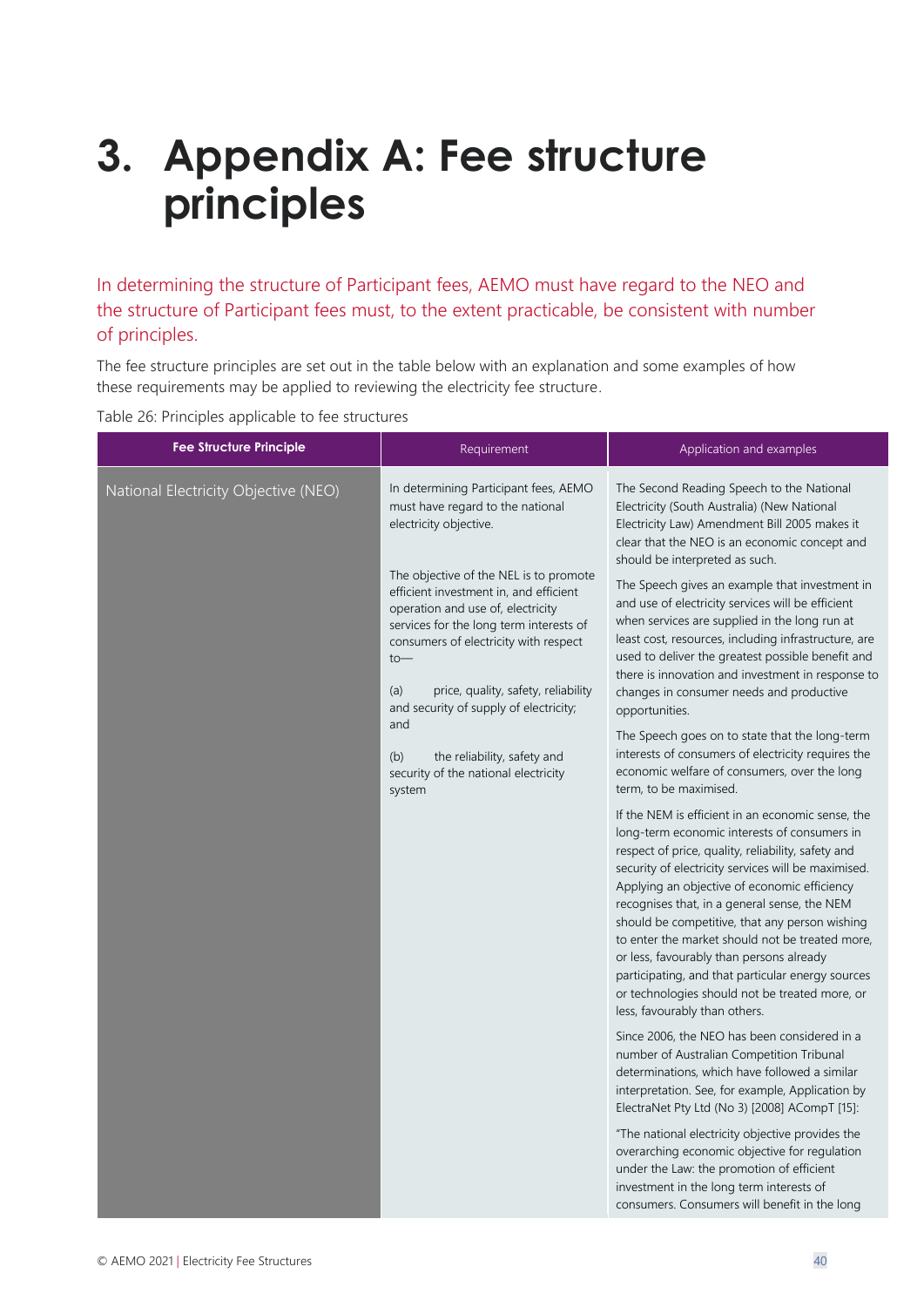|                           |                                                                                                                                                                                                                     | run if resources are used efficiently, i.e. resources<br>are allocated to the delivery of goods and<br>services in accordance with consumer<br>preferences at least cost."<br>The NEO is clearly a relevant consideration where<br>AEMO has to exercise judgment or discretion in<br>reaching its determination, for example, if there is<br>a number of Participant fee structures each of<br>which can satisfy the Fee Structure principles, or<br>where the relevant provisions of the Rules are<br>ambiguous.                                                                                                                                                                                                                                                                                                                                                                                                                                                                                                                                                                                                                                                                                                                                                                                                                                                                                                                                                                                                                                                                                                                                           |
|---------------------------|---------------------------------------------------------------------------------------------------------------------------------------------------------------------------------------------------------------------|-------------------------------------------------------------------------------------------------------------------------------------------------------------------------------------------------------------------------------------------------------------------------------------------------------------------------------------------------------------------------------------------------------------------------------------------------------------------------------------------------------------------------------------------------------------------------------------------------------------------------------------------------------------------------------------------------------------------------------------------------------------------------------------------------------------------------------------------------------------------------------------------------------------------------------------------------------------------------------------------------------------------------------------------------------------------------------------------------------------------------------------------------------------------------------------------------------------------------------------------------------------------------------------------------------------------------------------------------------------------------------------------------------------------------------------------------------------------------------------------------------------------------------------------------------------------------------------------------------------------------------------------------------------|
| Simplicity                | The structure of Participant fees should<br>be simple                                                                                                                                                               | As "simple" is not defined in the Rules, it must be<br>given its ordinary meaning as understood in the<br>context of clause 2.11 of the Rules.<br>The New Shorter Oxford English Dictionary's<br>definition of "simple" (in this context) is: "not<br>complicated or elaborate" and "plain,<br>unadorned". Whether a fee structure fits these<br>definitions is largely a matter of judgement.<br>There is a wide range of possible fee structures.<br>There is no single identifiable point where<br>"simple" becomes "complicated".<br>It is clear from this provision that a certain degree<br>of complexity was envisaged in that the structure<br>of Participant fees may involve several<br>components and budgeted revenue consists of<br>several elements. The structure of Participant fees<br>need not demonstrate absolute simplicity.<br>The simplest fee structures are unlikely to be<br>consistent with the other criteria. However, it is<br>possible to find fee structures that, while<br>consistent with the other criteria, are relatively<br>simple, in comparison to alternative structures.<br>Further, AEMO considers that the use of the word<br>"simple" in this context also involves a degree of<br>transparency.<br>AEMO considers that the simplicity principle<br>means that the basis of the fee structure and its<br>application to various Registered participants<br>should be:<br>straight-forward<br>$\bullet$<br>easily understood by participants<br>$\bullet$<br>readily applied by Registered participants<br>$\bullet$<br>and AEMO<br>foreseeable and forecastable in terms of<br>$\bullet$<br>impacts and costs. |
| Reflective of Involvement | The components of Participant fees<br>charged to each Registered Participant<br>should be reflective of the extent to<br>which the budgeted revenue<br>requirements for AEMO involve that<br>Registered Participant | In determining whether the extent to which the<br>budgeted revenue requirement relating to a<br>particular output involves a class of Registered<br>Participant, AEMO relies on the experience and<br>expertise of its general managers and staff, and                                                                                                                                                                                                                                                                                                                                                                                                                                                                                                                                                                                                                                                                                                                                                                                                                                                                                                                                                                                                                                                                                                                                                                                                                                                                                                                                                                                                      |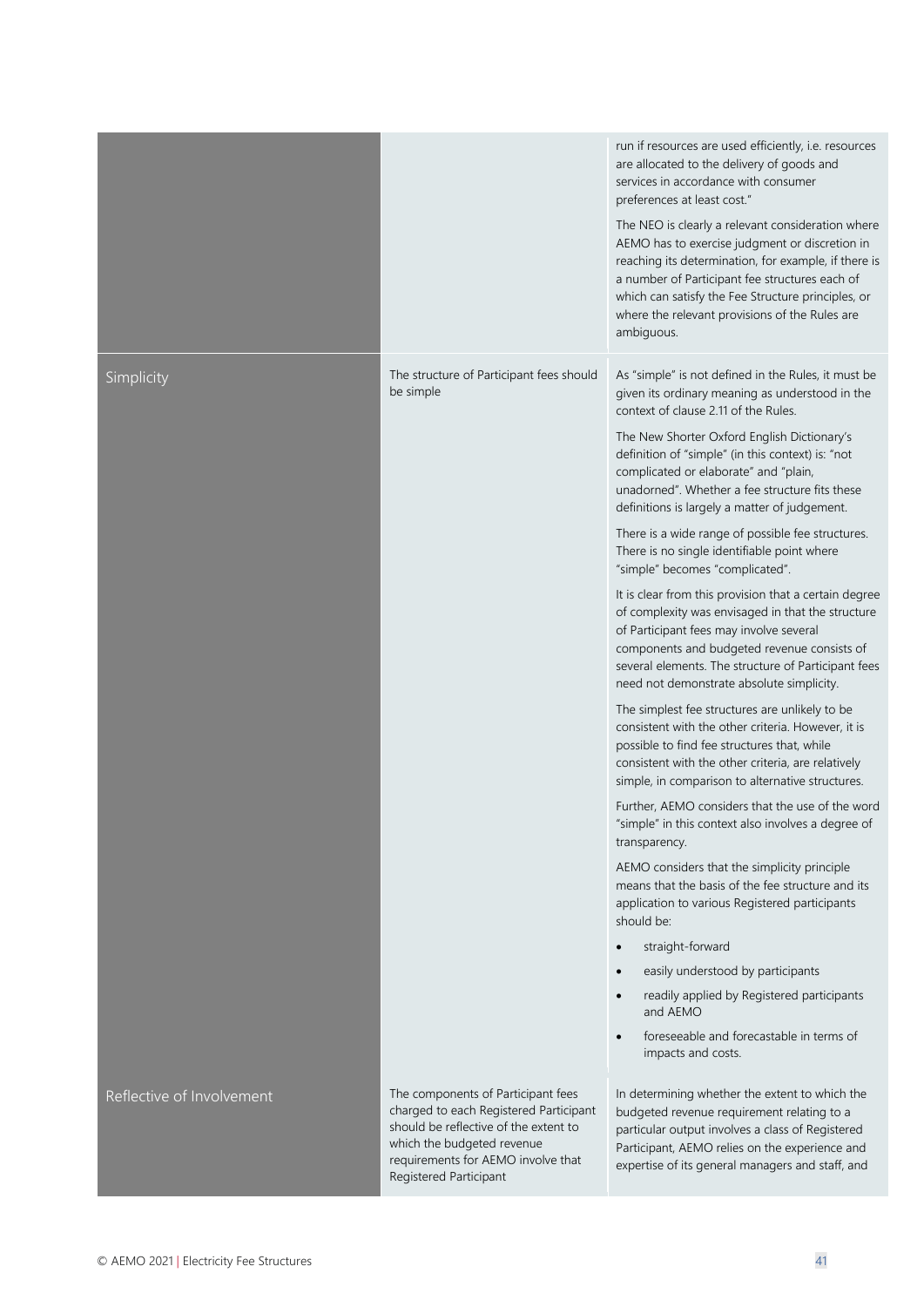|                    |                                                                                                            | considers factors such as the degree to which the<br>class of Registered Participant:                                                                                                                                                                                                                                                                                                                                             |
|--------------------|------------------------------------------------------------------------------------------------------------|-----------------------------------------------------------------------------------------------------------------------------------------------------------------------------------------------------------------------------------------------------------------------------------------------------------------------------------------------------------------------------------------------------------------------------------|
|                    |                                                                                                            | (a) interacts with AEMO in relation to the output;                                                                                                                                                                                                                                                                                                                                                                                |
|                    |                                                                                                            | (b) uses the output;                                                                                                                                                                                                                                                                                                                                                                                                              |
|                    |                                                                                                            | (c) receives the output; and                                                                                                                                                                                                                                                                                                                                                                                                      |
|                    |                                                                                                            | (d) benefits from the output.                                                                                                                                                                                                                                                                                                                                                                                                     |
|                    |                                                                                                            | AEMO also considers how the revenue<br>requirements are given rise to, or caused by, that<br>class of Registered Participant's presence in the<br>NEM.                                                                                                                                                                                                                                                                            |
|                    |                                                                                                            | AEMO must determine the structure of<br>Participant fees "afresh".                                                                                                                                                                                                                                                                                                                                                                |
|                    |                                                                                                            | That is, it must freshly consider the application of<br>the criteria in clause 2.11.1 of the Rules and the<br>NEL to the facts and analysis available to it at this<br>time.                                                                                                                                                                                                                                                      |
|                    |                                                                                                            | In doing so, however, AEMO will have regard to<br>its previous determinations under clause 2.11.1 of<br>the Rules, where appropriate.                                                                                                                                                                                                                                                                                             |
|                    |                                                                                                            | The principle of "reflective of extent of<br>involvement" does not have a specialised<br>meaning in economics. It is consistent with the<br>economic notion of 'user pays' but as a matter of<br>ordinary language, it indicates a degree of<br>correspondence (between AEMO and its costs<br>and participants) without connoting identity.                                                                                       |
|                    |                                                                                                            | However, this principle does not involve a precise<br>degree of correspondence.                                                                                                                                                                                                                                                                                                                                                   |
|                    |                                                                                                            | Where fixed and common costs are involved,<br>multiple registered participants may be involved<br>with AEMO costs in relevantly similar ways.<br>AEMO's analysis and experience shows that there<br>are categories or classes of Registered<br>Participants that share certain characteristics that<br>mean that the way in which they interact with<br>AEMO is likely to have the same or similar cost<br>implications for AEMO. |
|                    |                                                                                                            | Where it is practical for AEMO to identify costs<br>that are fixed or common in nature that can<br>reasonably be allocated to a class or classes of<br>Participants that share characteristics such that<br>their involvement with AEMO's outputs is likely to<br>have the same or similar cost implications, AEMO<br>will seek to do so.                                                                                         |
| Non-discriminatory | Participant fees should not<br>unreasonably discriminate against a<br>category or categories of Registered | In past Participant Fee determinations, AEMO<br>(and its predecessor, NEMMCO) adopted the<br>following definition of discriminate:                                                                                                                                                                                                                                                                                                |
|                    | Participants                                                                                               | "Discriminate means to treat people or categories<br>of people differently or unequally. Discriminate<br>also means to treat people, who are different in a<br>material manner, in the same or identical fashion.<br>Further, "discriminate against" has a legal<br>meaning which is to accord "different treatment                                                                                                               |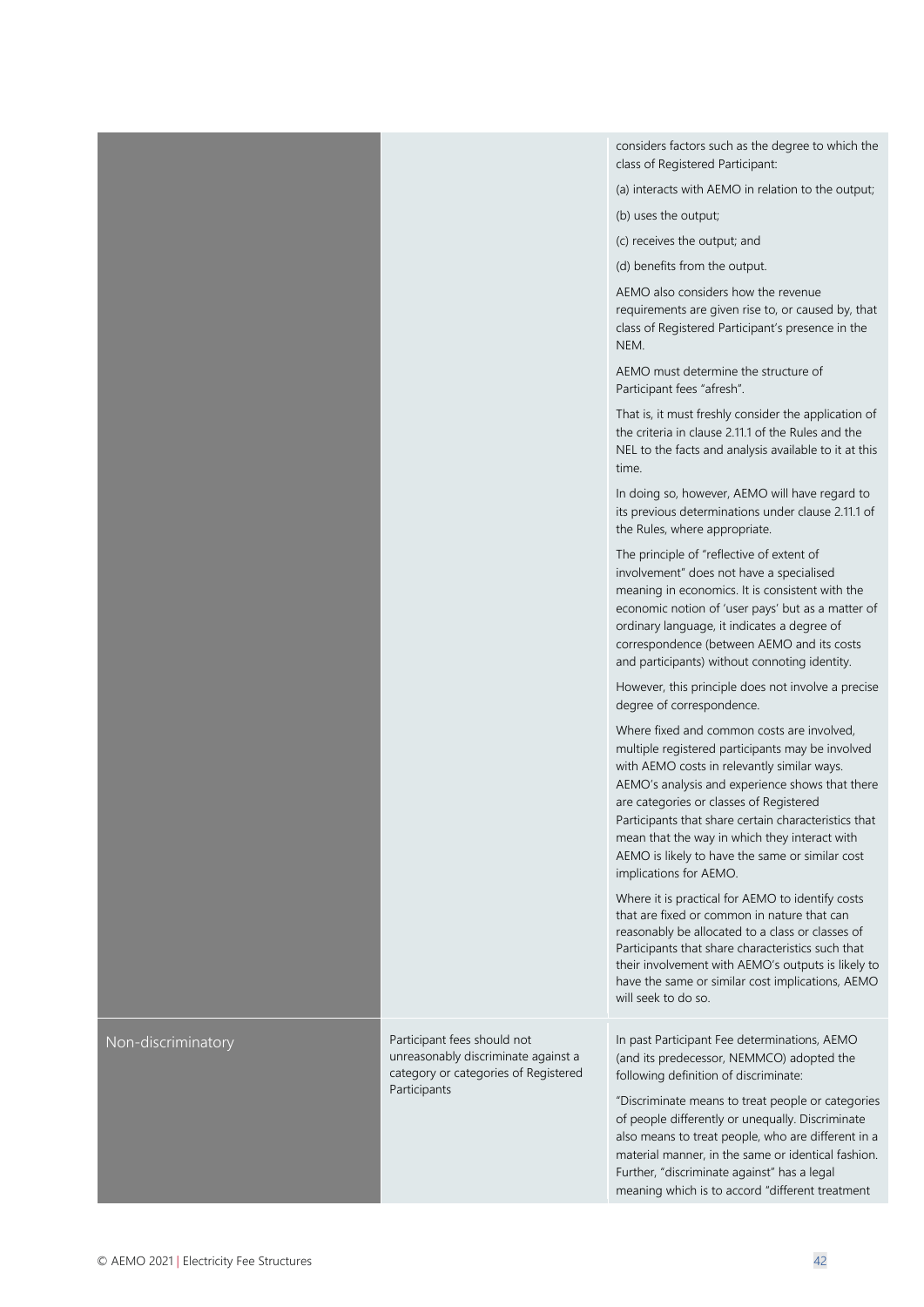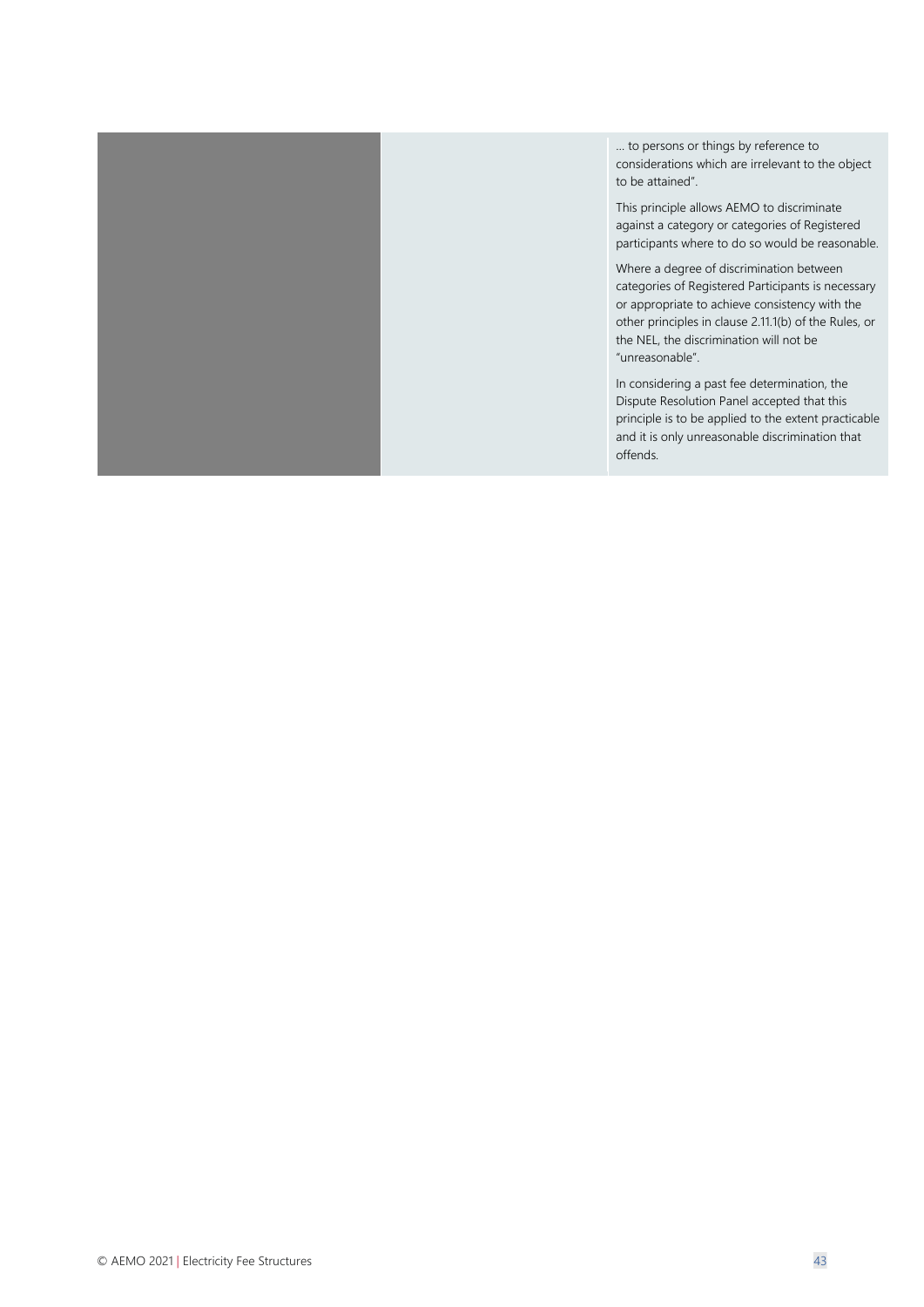# <span id="page-43-0"></span>**4. Appendix B: Survey cost allocation methodology and AEMO's key outputs and their activities**

#### **Core NEM function cost allocation**

In order to have a basis on which to allocate AEMO's budgeted revenue requirements in relation to the NEM, it is necessary to understand AEMO's activities and outputs and the costs attributed to them. That is, the services and functions provided by AEMO to participants.

AEMO has used its 2020/2021 budget for its core NEM function as the basis for this cost attribution analysis. This budget provides the most up-to-date information AEMO has available for the purposes of this Final Determination. Although AEMO's annual costs will vary over the duration of the new structure, the 2020/21 budget provides a robust basis for notionally dividing AEMO's annual budgeted revenue requirements in relation to the NEM between AEMO's outputs during the period covered by the new structure.

The first step in the analysis of NEM costs was to identify those costs assessed to be direct, attributable costs to key NEM outputs and those costs that are assessed to be indirect costs that are allocated to the NEM function. Based on the 2020/21 budget, approximately 70% of NEM costs are assessed to be direct, attributable costs and approximately 30% of NEM costs are assessed to be indirect, non-attributable costs.

The second step in the analysis of NEM costs was to identify the key broad outputs of AEMO's activities in relation to AEMO's function. AEMO has identified a number of activities that it undertakes to support this function, which can be categorised into 10 broad outputs as follows:

- Power system security
- Power system reliability
- Market operation
- Wholesale metering and settlements
- Prudential supervision
- Market development
- Information dissemination including stakeholder engagement and consultation
- Retail markets
- Registration
- DER integration.

The next step in analysing the NEM costs was to allocate the NEM direct costs to each of the separate outputs identified above by using a survey. AEMO Senior Managers, 23 in total, were surveyed and requested to allocate their Division's costs against each of the key outputs identified above on the basis of time of interaction and involvement with specific participant classes.

Surveyed Senior Managers were instructed that in determining the extent to which the outputs involves a class of Registered Participant, the following factors should be considered:

- the class of Registered Participant that interacts with AEMO in relation to the output;
- the class of Registered Participant that uses the output;
- the class of Registered Participant that receives the output;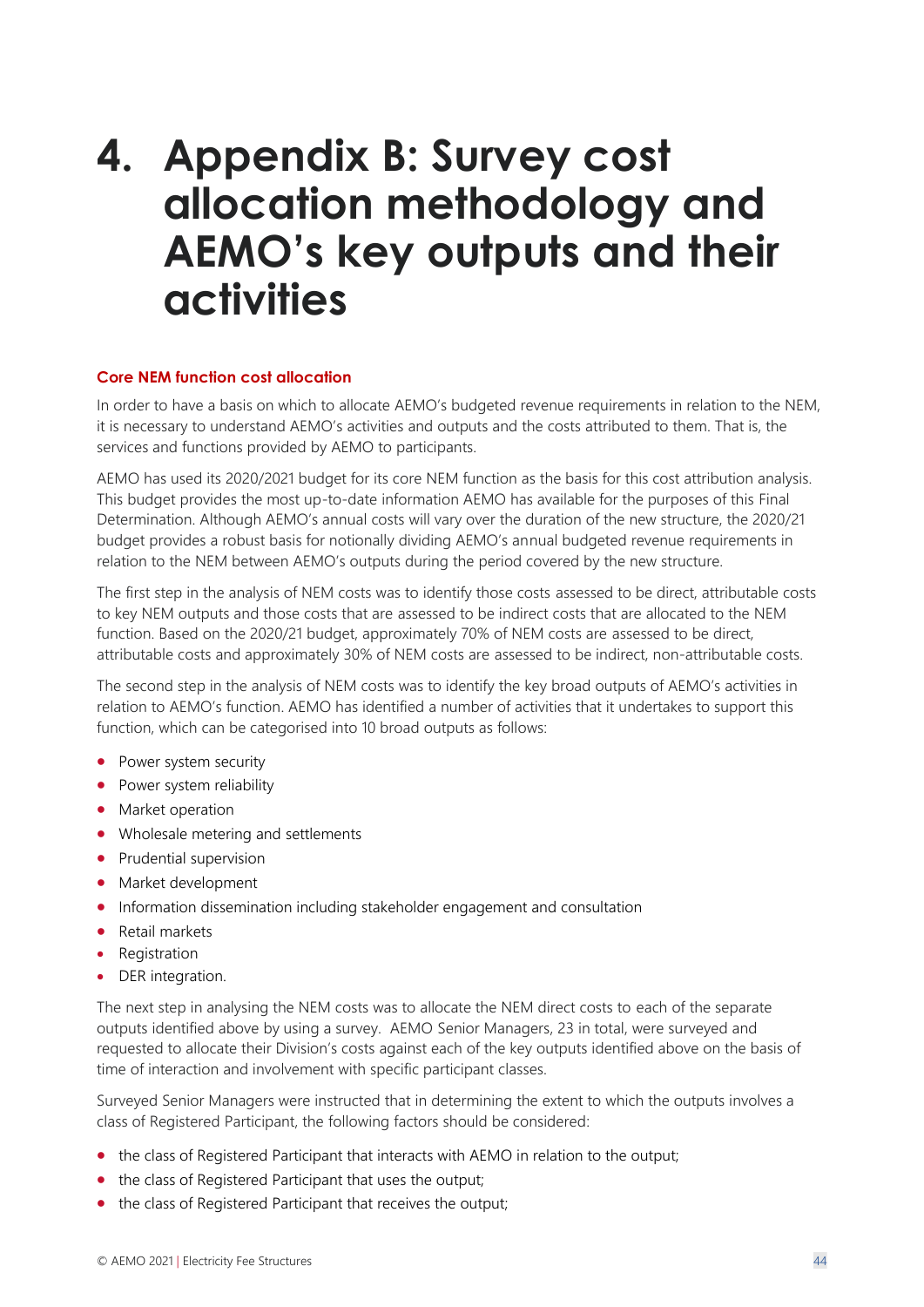- the class of Registered Participant that benefits from the output; and
- those revenue requirements that are given rise to, or caused by, that class of Registered Participant's presence in the NEM.

Senior Managers were provided with a detailed list of activities that were developed to represent each of the key outputs. The results of the survey were used to form the basis of the allocation of the NEM direct, attributable costs to the key outputs.

#### **Example of the Survey Process Conducted**

This section highlights an example of the process conducted with Senior Managers. This example was for Senior Managers in the Strategy and Markets division. The process illustrated was replicated with all other Senior Managers in other Departments. This ensured uniformity and consistency in approach to derive reliable survey results.

- Step 1 Senior Managers in the Strategy and Markets department were notified that AEMO is running a NEM Participant Fee consultation. They were advised an important part of this process is determining who pays for AEMO's costs the NEM cost entity and this was to be done through the AEMO internal cost allocation survey. As part of this notification a presentation was provided to explain context and background to the survey. A survey spreadsheet was provided with key outputs and the activities associated with each output.
- Step 2 A teleconference was conducted to go through background on the NEM Participant consultation and the internal AEMO survey on cost allocation. This teleconference allowed the survey respondents to ask any clarifying questions to ensure a consistency approach to answering the survey.
- Step 3 Filling out the survey the Strategy and Markets survey had the following key outputs (functions) and key activities associated with each key output as shown in the table below.

Table 27: AEMO's key outputs and their activities for the Strategy and Markets department survey

| Key output                                                                                                                                                                                                                                                                                                                                                                                                                                                                                      | <b>Activity</b>                                                                                                                                                                                                                                                                                                                                                                                                                                                                                                                                                                                                                                                                              |
|-------------------------------------------------------------------------------------------------------------------------------------------------------------------------------------------------------------------------------------------------------------------------------------------------------------------------------------------------------------------------------------------------------------------------------------------------------------------------------------------------|----------------------------------------------------------------------------------------------------------------------------------------------------------------------------------------------------------------------------------------------------------------------------------------------------------------------------------------------------------------------------------------------------------------------------------------------------------------------------------------------------------------------------------------------------------------------------------------------------------------------------------------------------------------------------------------------|
| <b>Market operation</b><br>This output involves determining the efficient dispatch<br>of scheduled and semi-scheduled generating units,<br>scheduled loads, scheduled network services and<br>market ancillary services for the NEM. This involves<br>balancing supply and demand of electricity, while<br>maintaining power system security to achieve an<br>efficient price. Also includes monitoring of wholesale<br>markets to ensure their outcomes deliver on effective<br>market design. | • Providing information systems for the receipt and processing of dispatch<br>bids, dispatch offers, and market ancillary services offers.<br>• Managing central dispatch processes, which includes the publication of pre-<br>dispatch schedules and spot price forecasts.<br>• Determining and publishing spot prices and ancillary service prices.<br>Collecting and disseminating information necessary to enable the market to<br>$\bullet$<br>operate efficiently (i.e. pricing and power system incident reports).<br>• Investigating market events and errors and reporting on findings.<br>• NEMDE Oueue service.<br>• Quarterly reporting on market dynamics, trends and outcomes. |
| Wholesale metering and settlements<br>This output involves determining amounts owing and<br>owned in the NEM, and the facilitation of cash<br>transactions (at a wholesale level).                                                                                                                                                                                                                                                                                                              | • Acquisition of metering data.<br>• NMI standing data management.<br>• Metering for FRC, e.g. profiling, aggregation, maintenance/upgrades to<br>MDM.<br>• Preparation of settlements statements.<br>• Billing and Austraclear processing.<br>• 5MS program activities.                                                                                                                                                                                                                                                                                                                                                                                                                     |
| <b>Prudential supervision</b><br>This output aims to deliver a high degree of<br>confidence that payments will be made to creditors in<br>the NEM (i.e. Market Generators).                                                                                                                                                                                                                                                                                                                     | • Calculating maximum credit limits.<br>• Monitoring Market Participant outstanding.<br>• Maintaining required credit support.                                                                                                                                                                                                                                                                                                                                                                                                                                                                                                                                                               |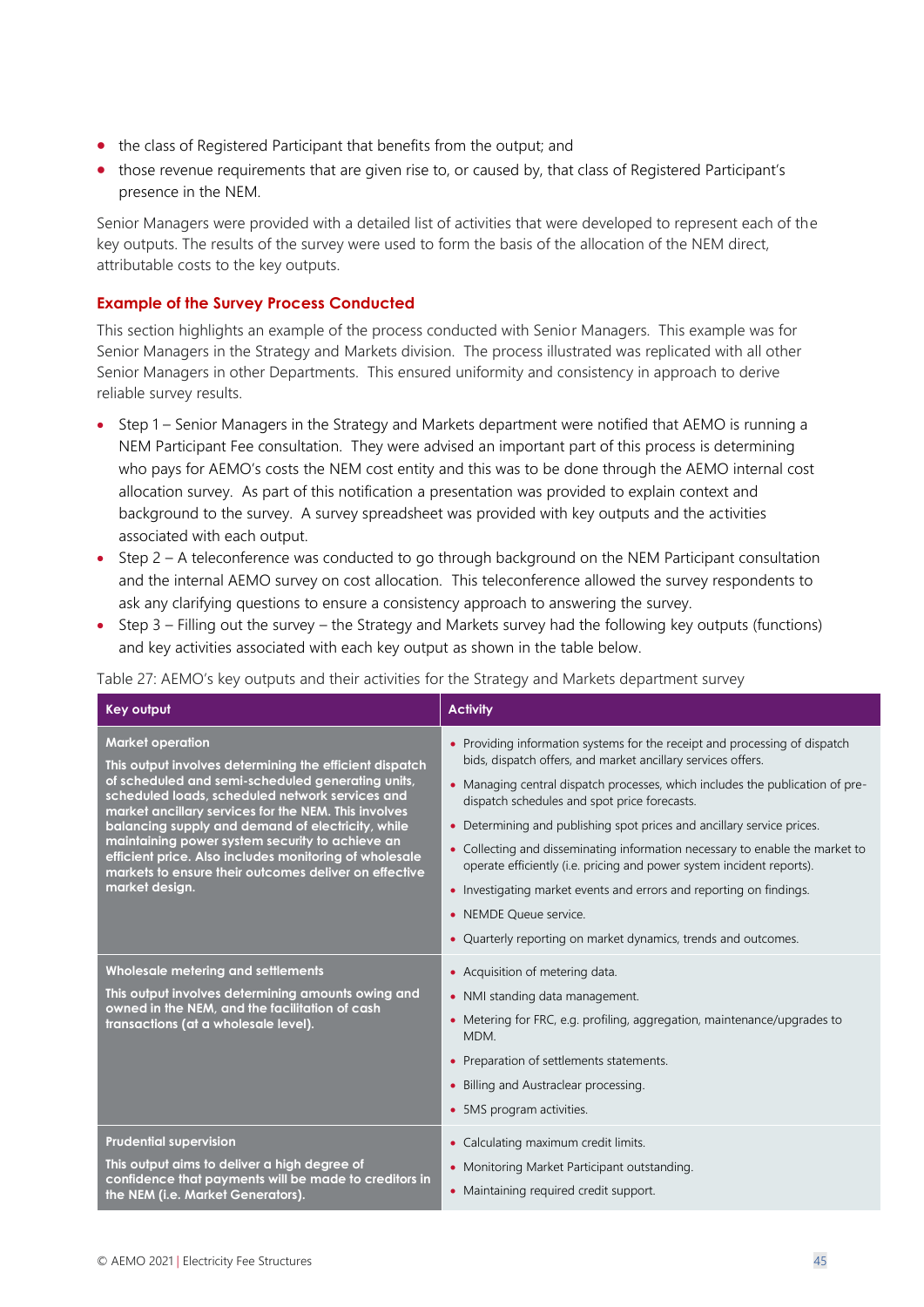|                                                                                                                                                                                                                                                                                                                        | • Prudential crisis management.                                                                                                                                                                                                                                                                   |
|------------------------------------------------------------------------------------------------------------------------------------------------------------------------------------------------------------------------------------------------------------------------------------------------------------------------|---------------------------------------------------------------------------------------------------------------------------------------------------------------------------------------------------------------------------------------------------------------------------------------------------|
| <b>Market development</b><br>This output includes programs that AEMO is working in<br>partnership with, including the Energy Security Board<br>(ESB), market bodies, and stakeholders on market<br>design and development                                                                                              | • All ESB related work including post-2025.<br>• AEMC rules consultations and interactions.<br>• AER interactions.                                                                                                                                                                                |
| Information dissemination <sup>19</sup><br>This output involves the provision of information to<br>parties operating in the wholesale exchange. All<br>Market Participants are involved in this output in that<br>they benefit from a transparent market and forums<br>within which participant concerns can be raised | • Output of data from AEMO's processes including general information<br>provision and participant support, i.e. QED reports, Generator Information<br>Page.<br>• Stakeholder forums, e.g. IT forums/working groups, forecasting reference<br>group, electricity retail consultative forum.        |
| <b>Retail markets</b><br>This output involves calculating the financial liabilities<br>of, and credits to, market participants daily, publishing<br>retail electricity market procedures and facilitating<br>retail customer transfers                                                                                 | • Customer transfers, i.e. MSATS procedures, maintenance/upgrades to CATS.<br>• NMI standing data managements.<br>• B2B (including B2B procedures, maintenance/upgrades to eHub).<br>• Metering for FRC, e.g. profiling, aggregation, maintenance/upgrades to<br>MDM.<br>• 5MS program activities |
| <b>Registration</b><br>This output involves the activities associated with<br>AEMO's registration process including updating and<br>maintaining information on Registered Participants.                                                                                                                                | • Administering the registration process including due diligence on<br>applications received.<br>• Maintaining registration information including changes to capacity or de-<br>registration.<br>• Project-related work, e.g. VPP/WDR.                                                            |
| <b>DER</b> integration<br>This output includes programs that AEMO is working in<br>partnership with, including the Energy Security Board<br>(ESB), market bodies, and stakeholders to design and<br>implement technical integration of DER                                                                             | • Consumer data, e.g. DER register, CDR, improvement of customer switching<br>process and access to energy data.<br>• Markets, e.g. WDR and other DER markets/mechanisms.<br>• Operations, e.g. DER behaviour during disturbances, emergency frequency<br>control schemes, system restart.        |

The survey spreadsheet has columns of NEM Registered Participants which allowed survey respondents to enter a percentage across relevant registered participants to reflect involvement. The registered participants included:

- Generators and MNSPs
- Market Small Aggregated Generator
- Market Customers
- Market Ancillary Service Provider
- Metering Coordinator
- TNSP
- DNSP
- Trader
- Reallocator
- B2B third parties

The survey respondents were instructed to update the spreadsheet for their team where they see fit i.e. to incorporate a key activity that has not been listed and to provide comments where necessary. It was emphasised that the allocation was to be only for the NEM cost entity.

<sup>19</sup> Including stakeholder engagement and consultation.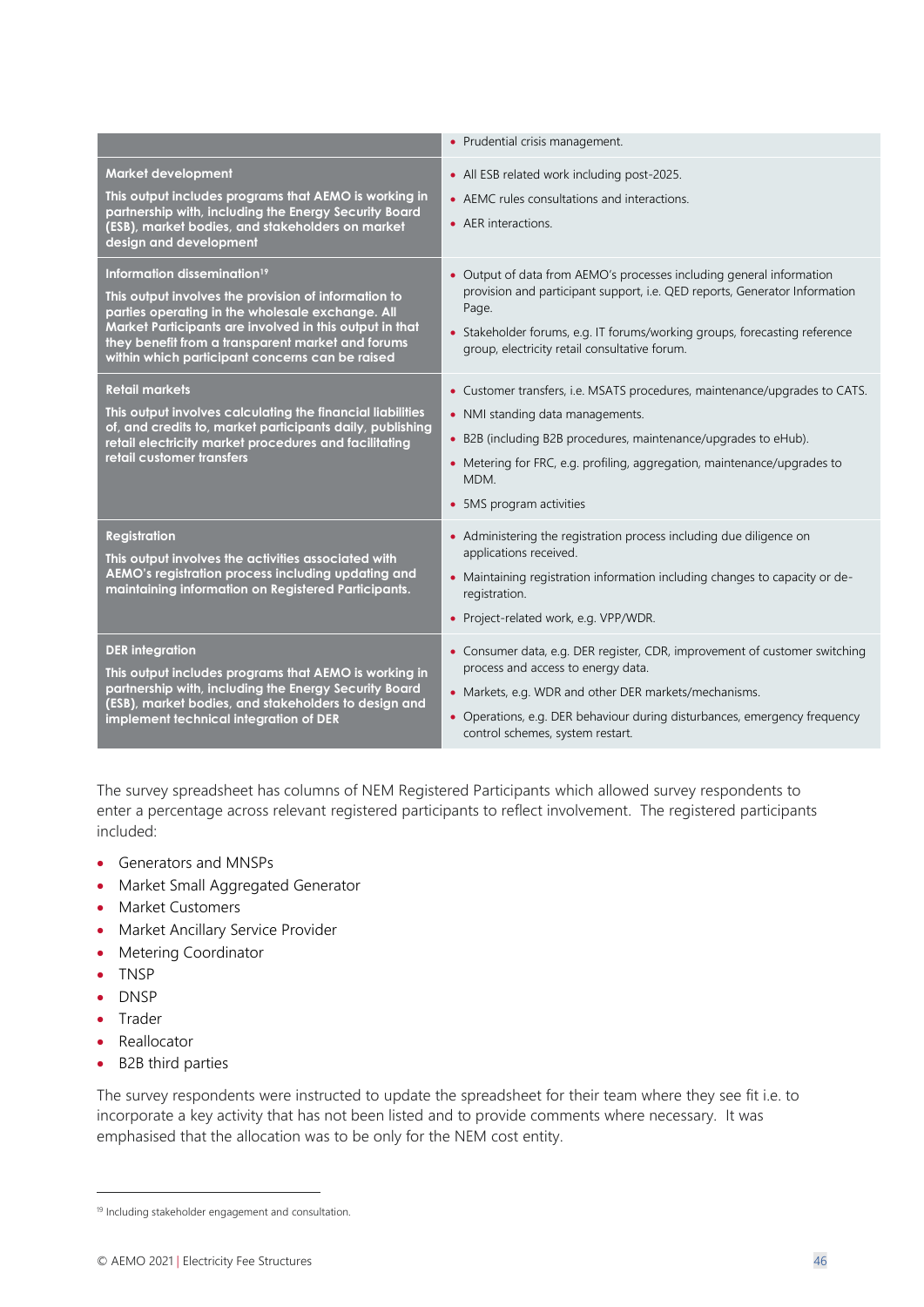Verbal and written survey instructions were provided. The written survey instructions were:

- These are the key outputs (functions) that your department/team is likely to be involved in.
- Put a percentage (%) against the class of Registered Participant that interacts with, uses, receives, benefits from the key output/function, or causes the need for the output/function.

In effect, the outputs and activities listed with each output together with the instruction to allocate involvement with relevant Registered Participant classes was the survey question posed to survey respondents.

• Step 4 – Weightings were applied to the survey results to reflect the proportion of the relevant departments NEM allocated cost to the total NEM allocated cost. The survey results for Senior Managers in the Strategy and Markets division together with similar surveys from other Departments, were used to determine total cost allocations attributable to Registered Participants.

Results were also verified with the relevant Senior Manager to explain differences noted from the previous determination.

Table 28 below includes all outputs (functions) and activities associated with each function that AEMO's Senior Managers across all AEMO Departments. The table shows the key output and function applicable to each AEMO department. The survey methodology outlined from the Strategy and Markets department was replicated across other AEMO departments to derive the overall allocated participant involvement against for the 10 broad outputs listed in section 1.2 as part of the cost allocation survey.

Note, AEMO's Technology department have direct NEM costs, however as they are providing services to internal teams to support NEM systems, their survey process was undertaken via a two-step process:

- 1. Technology teams allocate their direct NEM costs to the internal teams.
- 2. The survey allocation to those internal teams were then used to determine the Technology allocation to participant types for each of the 10 outputs.

#### Table 28: AEMO's key outputs and their activities

| <b>Key output</b>                                                                                                                                                                                                                                                                             | <b>Activity</b>                                                                                                                                                                                                                                                                                                                                                                                                                                                                          | <b>AEMO department surveyed</b>                 |
|-----------------------------------------------------------------------------------------------------------------------------------------------------------------------------------------------------------------------------------------------------------------------------------------------|------------------------------------------------------------------------------------------------------------------------------------------------------------------------------------------------------------------------------------------------------------------------------------------------------------------------------------------------------------------------------------------------------------------------------------------------------------------------------------------|-------------------------------------------------|
| Power system security<br>This output delivers a secure<br>power system. All those<br>who are connected to the<br>power system are involved<br>in this output. A secure<br>power system ensures that<br>equipment belonging to<br><b>TNSPs, DNSPs and end use</b><br>customers is not damaged. | • Control room operations.<br>• System simulations.<br>• Outage co-ordination.<br>• Dispatch of ancillary services.<br>• Power system analysis and performance monitoring.<br>• Network connections work (assessing simulation models,<br>commissioning and post-commissioning activities).<br>• Generator performance standard non-compliance<br>studies/investigations.<br>• Demand reduction calculation work as part of the restart<br>and restoration process after a system black. | • Operations<br>• System Design and Engineering |
| Power system reliability<br>This output ensures supply is<br>delivered to end customers<br>with a specified level of<br>probability of supply,<br>facilitating stable prices<br>while supply is being met,<br>provision of information<br>through PASA processes,<br>provision of information | • Reserve monitoring in a range of timeframes (e.g. pre-<br>dispatch, short-term, medium-term).<br>• Provision of PASA information.<br>• Interconnection reviews.<br>• processes associated with Statement of Opportunities and<br>the Energy Adequacy Assessment Project.<br>• RERT activities including forecasting and administering<br>contracts.<br>• Forecasting accuracy reporting.                                                                                               | • Operations<br>• System Design and Engineering |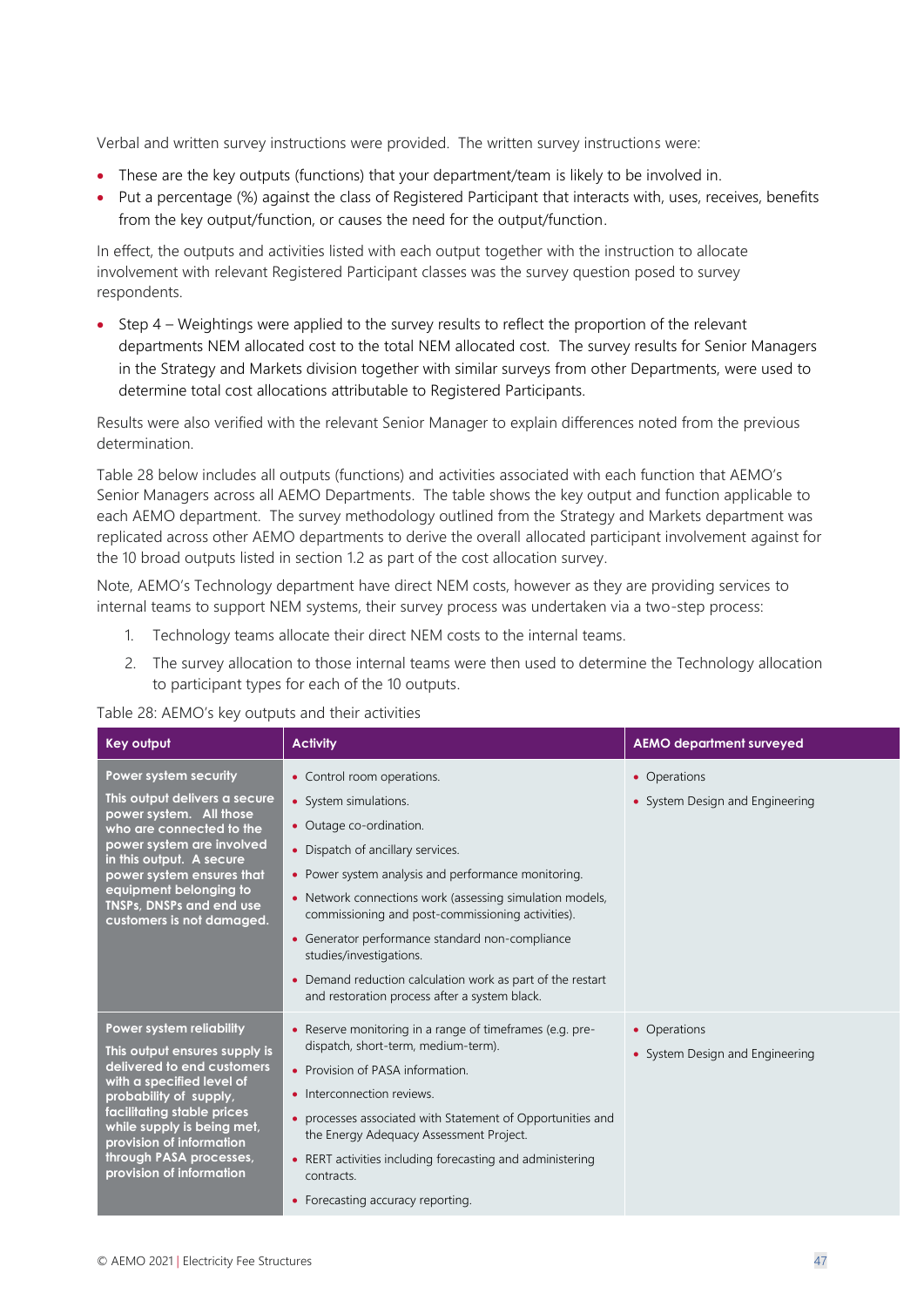| through SOOs to facilitate<br>new investments.                                                                                                                                                                                                                                                                                                                                                                                                                                                                              | • Regarding AEMO's governance and operating model<br>review:<br>• The AEC suggested further clarity is required on publicly<br>available material on AEMO's governance review.<br>• Endeavour Energy noted that it is more prudent to<br>maintain status quo until completion of AEMO's<br>governance and operating model review.                                                                                                                                                                                                                                                                                                                                                                  |                                                                           |
|-----------------------------------------------------------------------------------------------------------------------------------------------------------------------------------------------------------------------------------------------------------------------------------------------------------------------------------------------------------------------------------------------------------------------------------------------------------------------------------------------------------------------------|----------------------------------------------------------------------------------------------------------------------------------------------------------------------------------------------------------------------------------------------------------------------------------------------------------------------------------------------------------------------------------------------------------------------------------------------------------------------------------------------------------------------------------------------------------------------------------------------------------------------------------------------------------------------------------------------------|---------------------------------------------------------------------------|
| <b>Market operation</b><br>This output involves<br>determining the efficient<br>dispatch of: scheduled and<br>semi-scheduled generating<br>units, scheduled loads,<br>scheduled network services<br>and market ancillary<br>services for the NEM. This<br>involves balancing supply<br>and demand of electricity,<br>while maintaining power<br>system security to achieve<br>an efficient price. Also<br>includes monitoring of<br>wholesale markets to<br>ensure their outcomes<br>deliver on effective market<br>design. | • Providing information systems for the receipt and<br>processing of dispatch bids, dispatch offers, and market<br>ancillary services offers.<br>• Managing central dispatch processes, which includes the<br>publication of pre-dispatch schedules and spot price<br>forecasts.<br>• Determining and publishing spot prices and ancillary<br>service prices.<br>• Collecting and disseminating information necessary to<br>enable the market to operate efficiently (i.e. pricing and<br>power system incident reports).<br>• Investigating market events and errors and reporting on<br>findings.<br>• NEMDE Queue service.<br>• Quarterly reporting on market dynamics, trends and<br>outcomes. | • Operations<br>• Strategy and Markets                                    |
| Wholesale metering and<br>settlements<br>This output involves<br>determining amounts owing<br>and owned in the NEM, and<br>the facilitation of cash<br>transactions (at a wholesale<br>level).                                                                                                                                                                                                                                                                                                                              | • Acquisition of metering data.<br>• NMI standing data management.<br>• Metering for FRC, e.g. profiling, aggregation,<br>maintenance/upgrades to MDM.<br>• Preparation of settlements statements.<br>• Billing and Austraclear processing.<br>• 5MS program activities.                                                                                                                                                                                                                                                                                                                                                                                                                           | • Strategy and Markets<br>• Technology – Infrastructure and Operations    |
| <b>Prudential supervision</b><br>This output aims to deliver a<br>high degree of confidence<br>that payments will be made<br>to creditors in the NEM (i.e.<br><b>Market Generators).</b>                                                                                                                                                                                                                                                                                                                                    | • Calculating maximum credit limits.<br>• Monitoring Market Participant outstanding.<br>• Maintaining required credit support.<br>• Prudential crisis management.                                                                                                                                                                                                                                                                                                                                                                                                                                                                                                                                  | • Strategy and Markets                                                    |
| <b>Market development</b><br>This output includes<br>programs that AEMO is<br>working in partnership with,<br>including the Energy<br>Security Board (ESB), market<br>bodies, and stakeholders<br>on market design and<br>development                                                                                                                                                                                                                                                                                       | • All ESB related work including post-2025.<br>• AEMC rules consultations and interactions.<br>• AER interactions.                                                                                                                                                                                                                                                                                                                                                                                                                                                                                                                                                                                 | • Strategy and Markets                                                    |
| Information dissemination <sup>20</sup><br>This output involves the<br>provision of information to<br>parties operating in the<br>wholesale exchange. All<br>Market Participants are<br>involved in this output in                                                                                                                                                                                                                                                                                                          | • Output of data from AEMO's processes including general<br>information provision and participant support, i.e. QED<br>reports, Generator Information Page.<br>• Stakeholder forums, e.g. IT forums/working groups,<br>forecasting reference group, electricity retail consultative<br>forum.                                                                                                                                                                                                                                                                                                                                                                                                      | • Operations<br>• System Design and Engineering<br>• Strategy and Markets |

<sup>20</sup> Including stakeholder engagement and consultation.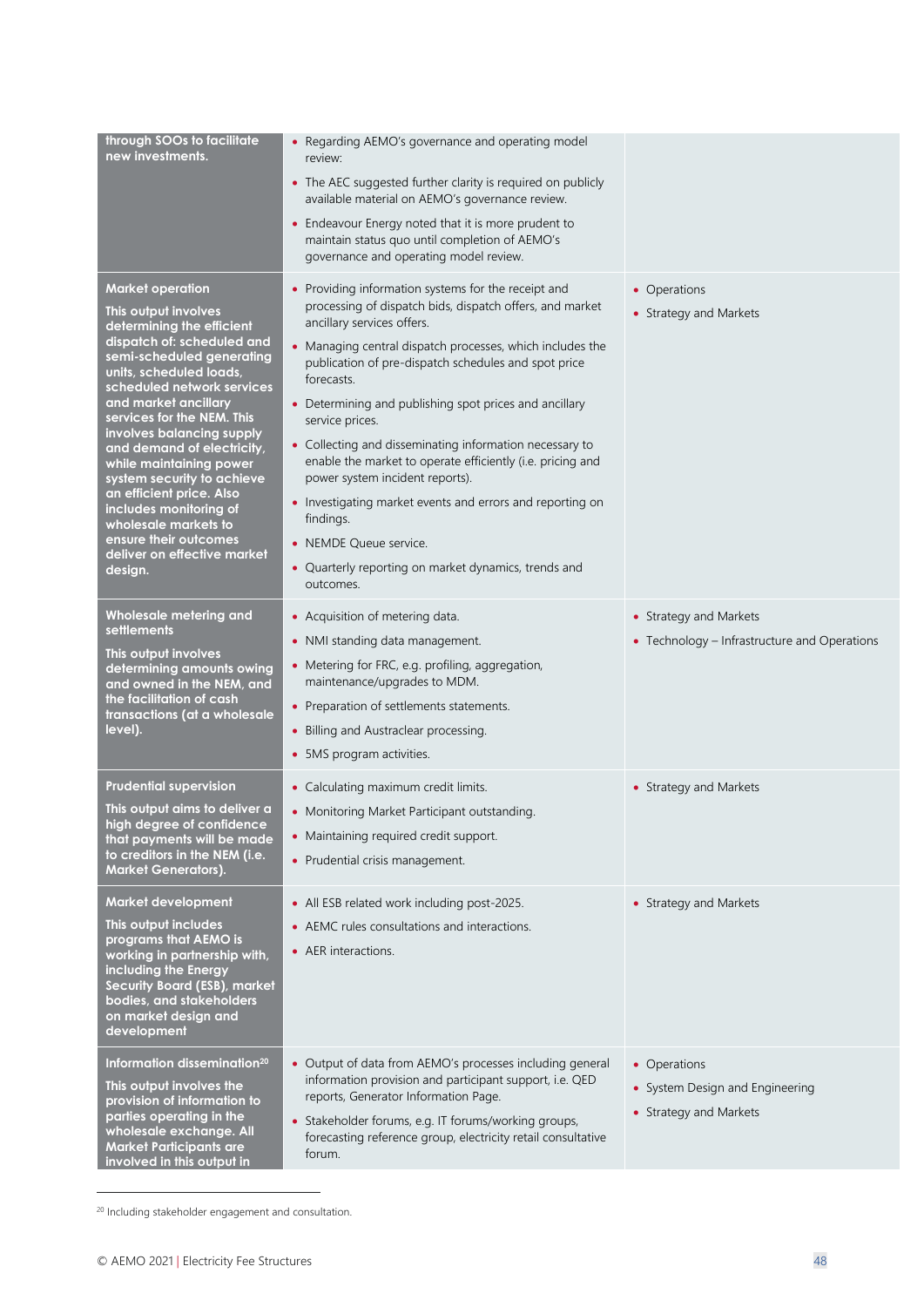| that they benefit from a<br>transparent market and<br>forums within which<br>participant concerns can<br>be raised                                                                                                                                            |                                                                                                                                                                                                                                                                                                                    |                                                                           |
|---------------------------------------------------------------------------------------------------------------------------------------------------------------------------------------------------------------------------------------------------------------|--------------------------------------------------------------------------------------------------------------------------------------------------------------------------------------------------------------------------------------------------------------------------------------------------------------------|---------------------------------------------------------------------------|
| <b>Retail markets</b><br>This output involves<br>calculating the financial<br>liabilities of, and credits to,<br>market participants daily,<br>publishing retail electricity<br>market procedures and<br>facilitating retail customer<br><b>transfers</b>     | • Customer transfers, i.e. MSATS procedures,<br>maintenance/upgrades to CATS.<br>• NMI standing data managements.<br>• B2B (including B2B procedures, maintenance/upgrades to<br>eHub).<br>Metering for FRC, e.g. profiling, aggregation,<br>$\bullet$<br>maintenance/upgrades to MDM.<br>• 5MS program activities | • Strategy and Markets                                                    |
| <b>Registration</b><br>This output involves the<br>activities associated with<br><b>AEMO's registration process</b><br>including updating and<br>maintaining information on<br><b>Registered Participants.</b>                                                | • Administering the registration process including due<br>diligence on applications received.<br>• Maintaining registration information including changes to<br>capacity or de-registration.<br>• Project-related work, e.g. VPP/WDR.                                                                              | • Strategy and Markets                                                    |
| <b>DER</b> integration<br>This output includes<br>programs that AEMO is<br>working in partnership with,<br>including the Energy<br><b>Security Board (ESB), market</b><br>bodies, and stakeholders to<br>design and implement<br>technical integration of DER | • Consumer data, e.g. DER register, CDR, improvement of<br>customer switching process and access to energy data.<br>• Markets, e.g. WDR and other DER markets/mechanisms.<br>• Operations, e.g. DER behaviour during disturbances,<br>emergency frequency control schemes, system restart.                         | • Operations<br>• System Design and Engineering<br>• Strategy and Markets |

A similar survey process was applied for each relevant department and the final attributions to Participants for the core NEM allocated fee were derived (shown in Table 29)<sup>21</sup>.

#### Table 29: Final determination for each Registered Participant – attribution to the core NEM allocated fee

| <b>Key output</b>                        | <b>NEM Registered Participants</b> |                            |                         |             |             |                      |             |                             |              |
|------------------------------------------|------------------------------------|----------------------------|-------------------------|-------------|-------------|----------------------|-------------|-----------------------------|--------------|
|                                          | Wholesale<br>Participants          | Market<br><b>Customers</b> | Metering<br>Coordinator | <b>TNSP</b> | <b>DNSP</b> | Trader<br>(i.e. SRA) | Reallocator | <b>B2B</b> third<br>parties | <b>Total</b> |
| Power system<br>security                 | 19.2%                              | 6.3%                       | 0.0%                    | 10.7%       | 0.0%        | 0.0%                 | 0.0%        | 0.0%                        | 36.2%        |
| Power system<br>reliability              | 8.6%                               | 3.7%                       | 0.0%                    | 2.3%        | 0.0%        | 0.0%                 | 0.0%        | 0.0%                        | 14.7%        |
| <b>Market</b><br>operation               | 7.3%                               | 2.2%                       | 0.0%                    | 1.9%        | 0.0%        | 0.0%                 | 0.0%        | 0.0%                        | 11.4%        |
| Wholesale<br>metering and<br>settlements | 4.0%                               | 2.6%                       | 0.0%                    | 0.3%        | 0.0%        | 0.0%                 | 0.0%        | 0.0%                        | 6.9%         |
| Prudential<br>supervision                | 1.4%                               | 1.9%                       | 0.0%                    | 0.2%        | 0.0%        | 0.0%                 | 0.0%        | 0.0%                        | 3.5%         |
| <b>Market</b><br><b>Development</b>      | 2.2%                               | 1.7%                       | 0.0%                    | 0.2%        | 0.0%        | 0.0%                 | 0.0%        | 0.0%                        | 4.2%         |

<sup>&</sup>lt;sup>21</sup> Since the Draft Determination, the attribution to DNSPs has been allocated to Market Customers.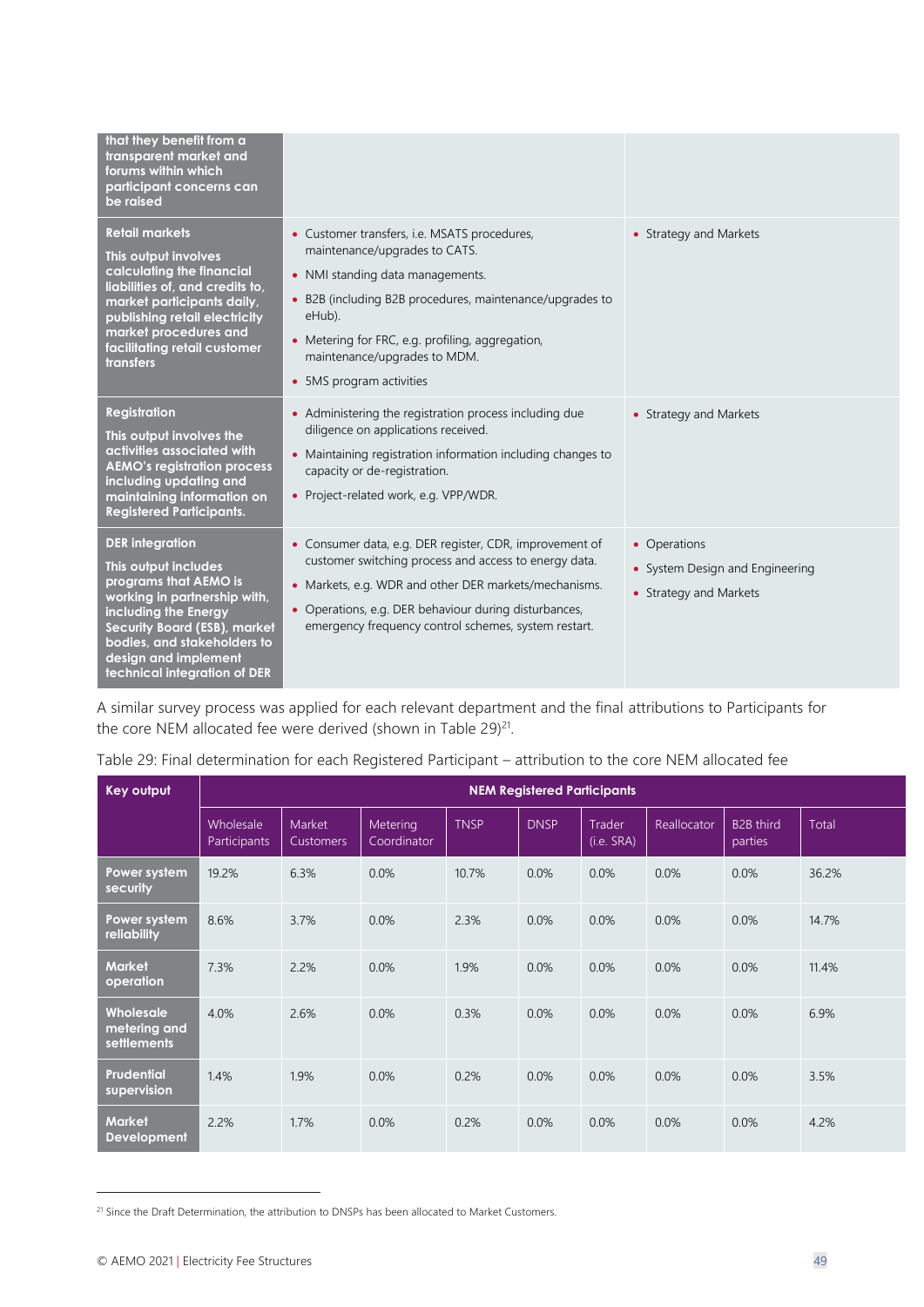| <b>Information</b><br>dissemination<br>including<br>stakeholder<br>engagement<br>and<br>consultation | 7.3%    | 4.0%  | 0.0%    | 1.5%  | 0.0% | 0.0% | 0.0% | 0.0% | 12.8% |
|------------------------------------------------------------------------------------------------------|---------|-------|---------|-------|------|------|------|------|-------|
| <b>Retail Markets</b>                                                                                | $0.0\%$ | 2.1%  | $0.0\%$ | 0.0%  | 0.0% | 0.0% | 0.0% | 0.0% | 2.1%  |
| <b>Registration</b>                                                                                  | 5.4%    | 0.6%  | 0.0%    | 0.0%  | 0.0% | 0.0% | 0.0% | 0.0% | 6.1%  |
| <b>DER</b><br>integration                                                                            | 0.5%    | 1.5%  | 0.0%    | 0.3%  | 0.0% | 0.0% | 0.0% | 0.0% | 2.3%  |
| <b>Total</b>                                                                                         | 55.9%   | 26.6% | 0.0%    | 17.5% | 0.0% | 0.0% | 0.0% | 0.0% | 100%  |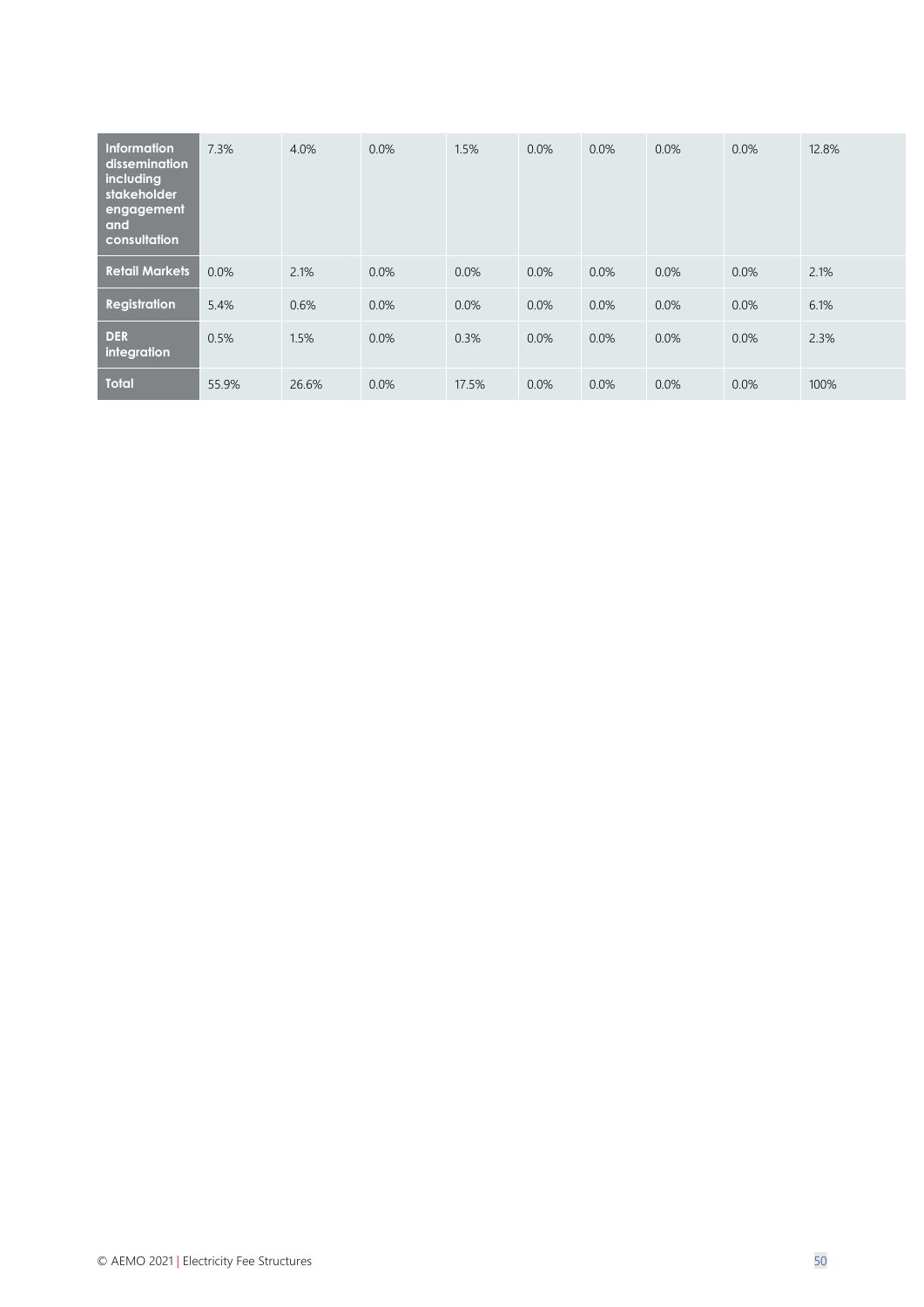# <span id="page-50-0"></span>**5. Appendix C: Registered participants**

A range of Registered Participants are part of the electricity market and benefit from the services that AEMO provides.

Below is a summary of registered participants.

|  |  | Table 30: Registered participants |  |  |  |
|--|--|-----------------------------------|--|--|--|
|--|--|-----------------------------------|--|--|--|

| <b>Participant category</b>                | <b>Description</b>                                                                                                                                                                                                                                                                                                                                                                                                     | <b>Registered participant class</b>                                                                                                                                                           |
|--------------------------------------------|------------------------------------------------------------------------------------------------------------------------------------------------------------------------------------------------------------------------------------------------------------------------------------------------------------------------------------------------------------------------------------------------------------------------|-----------------------------------------------------------------------------------------------------------------------------------------------------------------------------------------------|
| Generators                                 | Any person who owns, controls or operates a generating<br>system connected to a transmission or distribution<br>network                                                                                                                                                                                                                                                                                                | • Market Scheduled<br>Market Non-scheduled<br>$\bullet$<br>Market Semi-scheduled<br>$\bullet$<br>Non-market Scheduled<br>$\bullet$<br>• Non-market Non-scheduled<br>Non-market Semi-scheduled |
| <b>Small Generation</b><br>Aggregator      | An SGA can supply electricity aggregated from one or<br>more small generating units, which are connected to a<br>distribution or transmission network. A small generating<br>unit is owned, controlled and/or operated by a person<br>who AEMO has exempted from the requirement to<br>register as a generator.                                                                                                        | • Market Small aggregated generator                                                                                                                                                           |
| <b>Customers</b>                           | A customer is a registered participant that purchases<br>electricity supplied through a transmission or<br>distribution system to a connection point                                                                                                                                                                                                                                                                   | Market customer<br>First-tier customer<br>$\bullet$<br>Second-tier customer                                                                                                                   |
| <b>Network Service</b><br><b>Providers</b> | A person who owns, operates or controls a transmission<br>or distribution system                                                                                                                                                                                                                                                                                                                                       | • Transmission network service provider<br>• Distribution network service provider<br>• Market network service provider                                                                       |
| <b>Special Participant</b>                 | A delegate appointed by AEMO to carry out, on AEMO's<br>behalf, some or all of AEMO's rights, functions and<br>obligations under Chapter 4 of the Rules.<br>A Distribution System Operator who is responsible,<br>under the Rules or otherwise, for controlling or<br>operating any portion of a distribution system (including<br>being responsible for directing its operations during<br>power system emergencies). | • System operator<br>• Distribution system operator                                                                                                                                           |
| <b>Reallocator</b>                         | Anyone that wishes to participate in a reallocation<br>transaction undertaken with the consent of two market<br>participants and AEMO                                                                                                                                                                                                                                                                                  | • Reallocator                                                                                                                                                                                 |
| <b>Trader</b>                              | Anyone who wants to take part in a Settlements Residue<br>Auction (SRA), and is not already registered as a<br>customer or generator                                                                                                                                                                                                                                                                                   | • Trader                                                                                                                                                                                      |